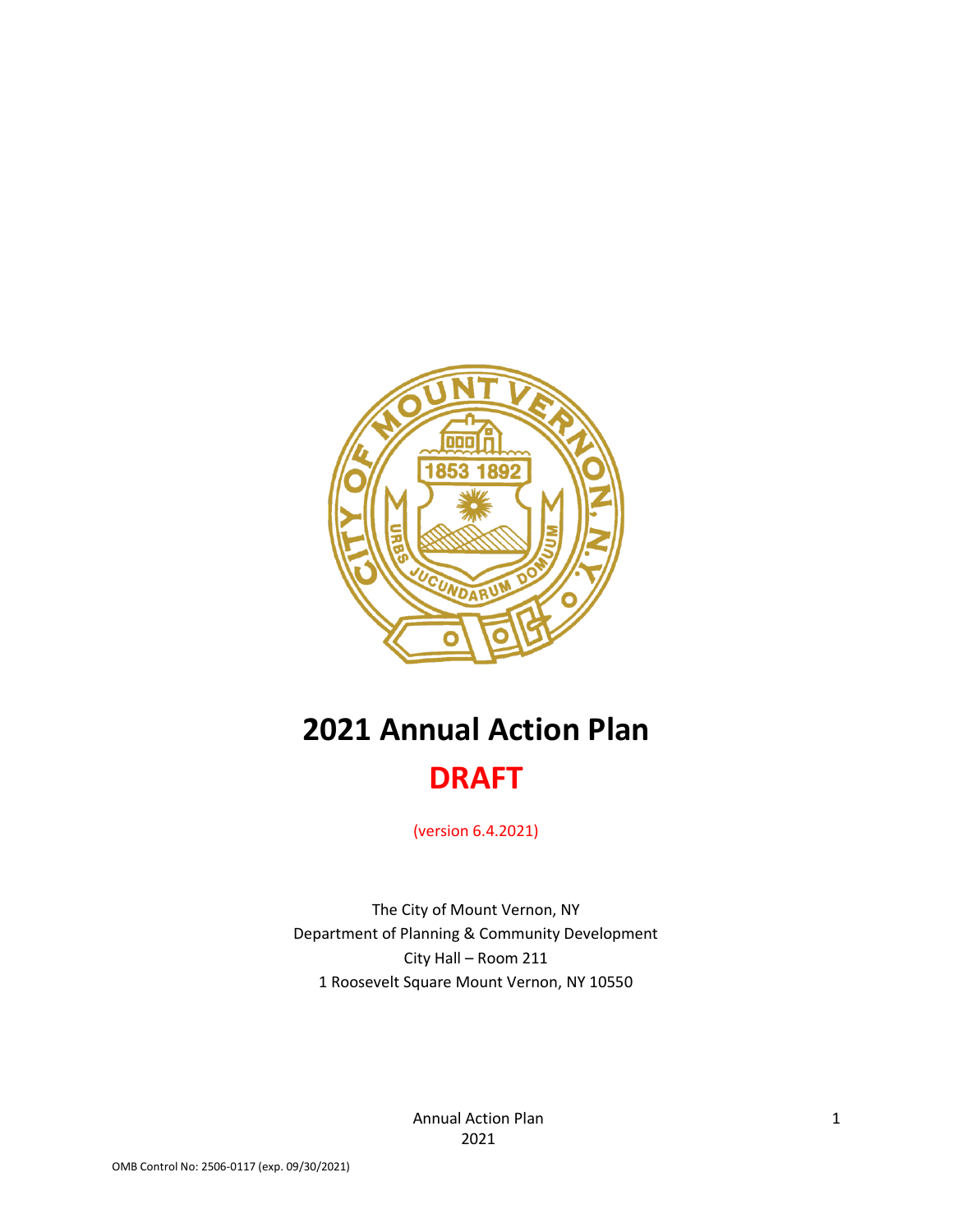# **Table of Contents**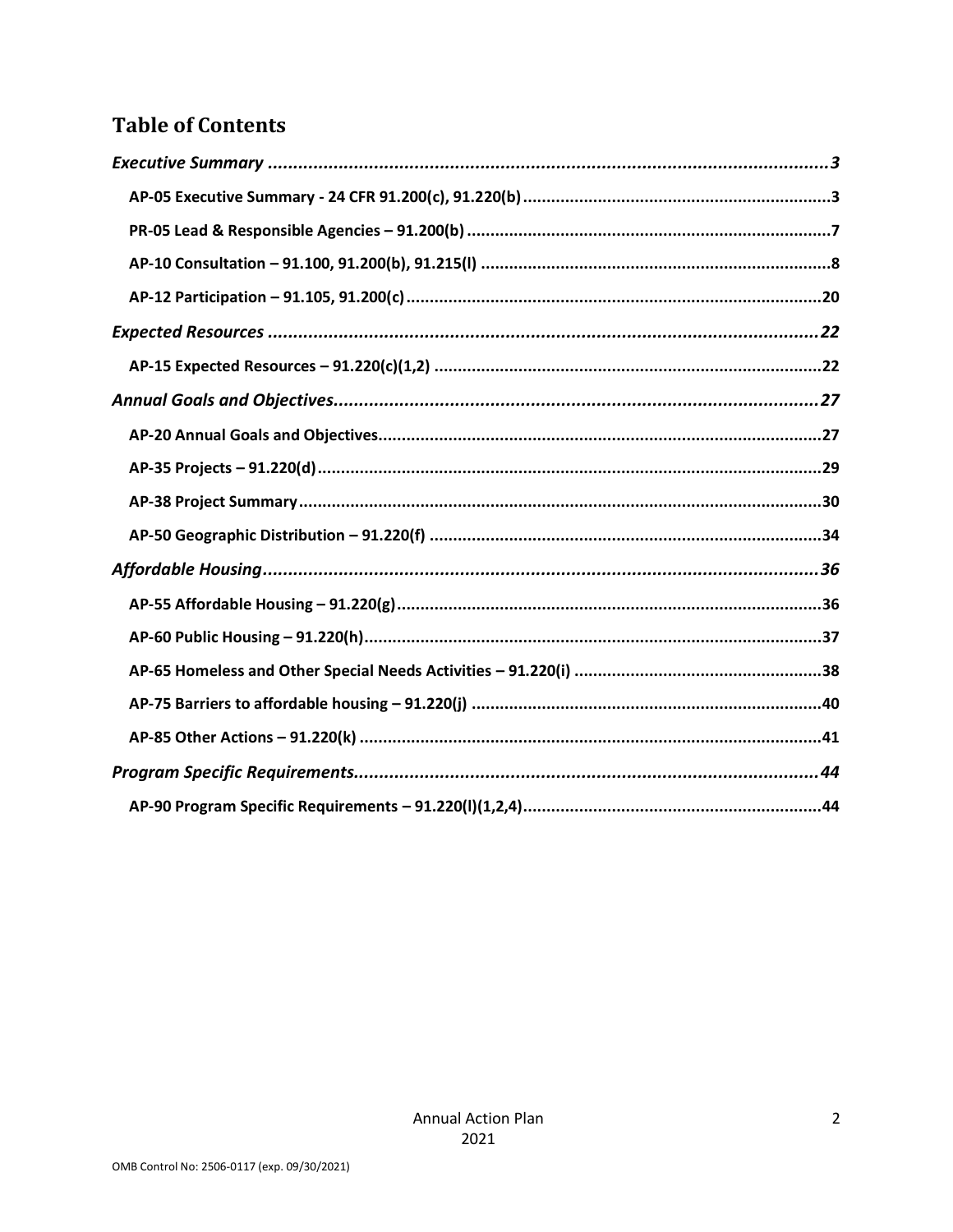# **Executive Summary**

### <span id="page-2-1"></span><span id="page-2-0"></span>**AP-05 Executive Summary - 24 CFR 91.200(c), 91.220(b)**

#### **1. Introduction**

As a recipient of Federal entitlement grant funds, the City of Mount Vernon (City) is required to submit a Consolidated Plan to the U.S. Department of Housing & Urban Development (HUD) every five years. The Consolidated Plan describes the City's community development priorities and multi-year goals, which are informed by an assessment of housing and community development needs and an analysis of housing and economic market conditions and available resources. Through a combination of statistical analysis and community input, the City determines the needs in the community and outlines a strategy, including priorities and goals, to address these needs.

The Consolidated Plan is implemented through Annual Action Plans which provide a concise summary of the actions, activities and Federal and non-Federal resources that will be used each year to address the priority needs and goals identified in the Consolidated Plan. This plan is the program year 2021 Annual Action Plan and the second year of the Consolidated Plan.

There are three general sources of federal program funds as well as special allocations to respond to the Coronavirus pandemic in this Annual Action Plan. The purpose of each grant program is outlined below:

- **Community Development Block Grant (CDBG)** funds are used to develop viable urban communities by providing decent housing, a suitable living environment, and opportunities to expand economic opportunities, principally for low- and moderate-income persons.
- **HOME Investment Partnerships (HOME)** funds are used for a wide range of activities, including acquiring, developing and/or rehabilitating affordable housing for rent or homeownership and providing direct rental assistance to low-income families. It is the largest Federal block grant program for State and local government designed exclusively to create affordable housing for lowincome households.
- **Emergency Solutions Grant (ESG)** funds may be used for street outreach, emergency shelter, homelessness prevention, rapid rehousing assistance and HMIS.

### **2. Summarize the objectives and outcomes identified in the Plan**

The following list presents the overriding strategies and goals of the City of Mount Vernon's Five-Year Consolidated Plan for Housing and Community Development, including selected performance criteria associated with each strategy and goal. Furthermore, there may be a need to direct such housing resources by use of project selection criteria, which may be updated annually, based upon year-to-year need and local circumstances.

The Strategy the City will pursue over the next five years are as follows:

Annual Action Plan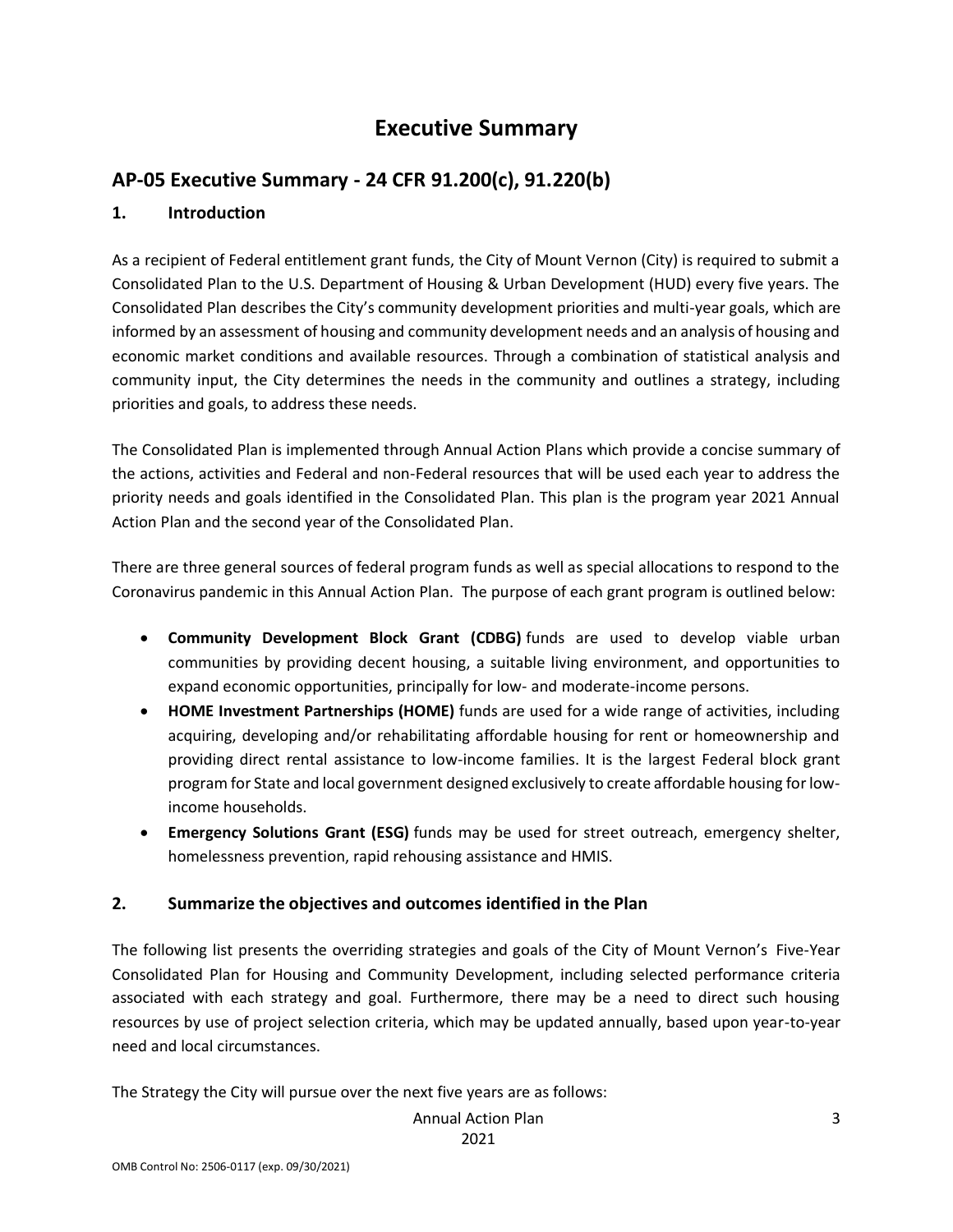- 1. Expand the supply of quality affordable housing;
- 2. Elimination of slum and blight;
- 3. Improve public facilities and infrastructure;
- 4. Support public services that provide much needed programs and services to the City's youth, seniors, low income individuals and families, and special needs populations;
- 5. Prevent homelessness and provide housing and services to the homeless;
- 6. Support revitalization of neighborhoods through code enforcement as a way of maintaining existing housing and preventing or eliminating blighted conditions;
- 7. Expand economic development opportunities; and
- 8. Implement the grant programs effectively and efficiently while strengthening institutional structure.

Mount Vernon anticipates receiving the following allocations for FY 2021, which include \$1,678,325 in CDBG funds, \$511,949 in HOME funds, and \$145,722 in ESG funds. Funds for FY 2021 will be utilized as follows:

#### CDBG

- 12 percent for neighborhood revitalization projects, including affordable housing, code enforcement, program delivery, residential rehabilitation and the commercial sign grant program
- 68 percent will support public infrastructure and facilities improvements
- 20 percent supporting planning and administration

#### HOME

- 90 percent for tenant-based rental assistance
- 10 percent allocated to program administration

### ESG

ESG funds will be used to address the following objectives:

- Engage homeless individuals and families living on the street;
- Improve the number and quality of emergency shelters for homeless individuals and families;
- Help operate these shelters;
- Provide essential services to shelter residents;
- Rapidly re-house homeless individuals and families; and
- Prevent families and individuals from becoming homeless.

All CDBG, HOME, and ESG funds will be used Jurisdiction-Wide or targeted to the City's Opportunity Zones.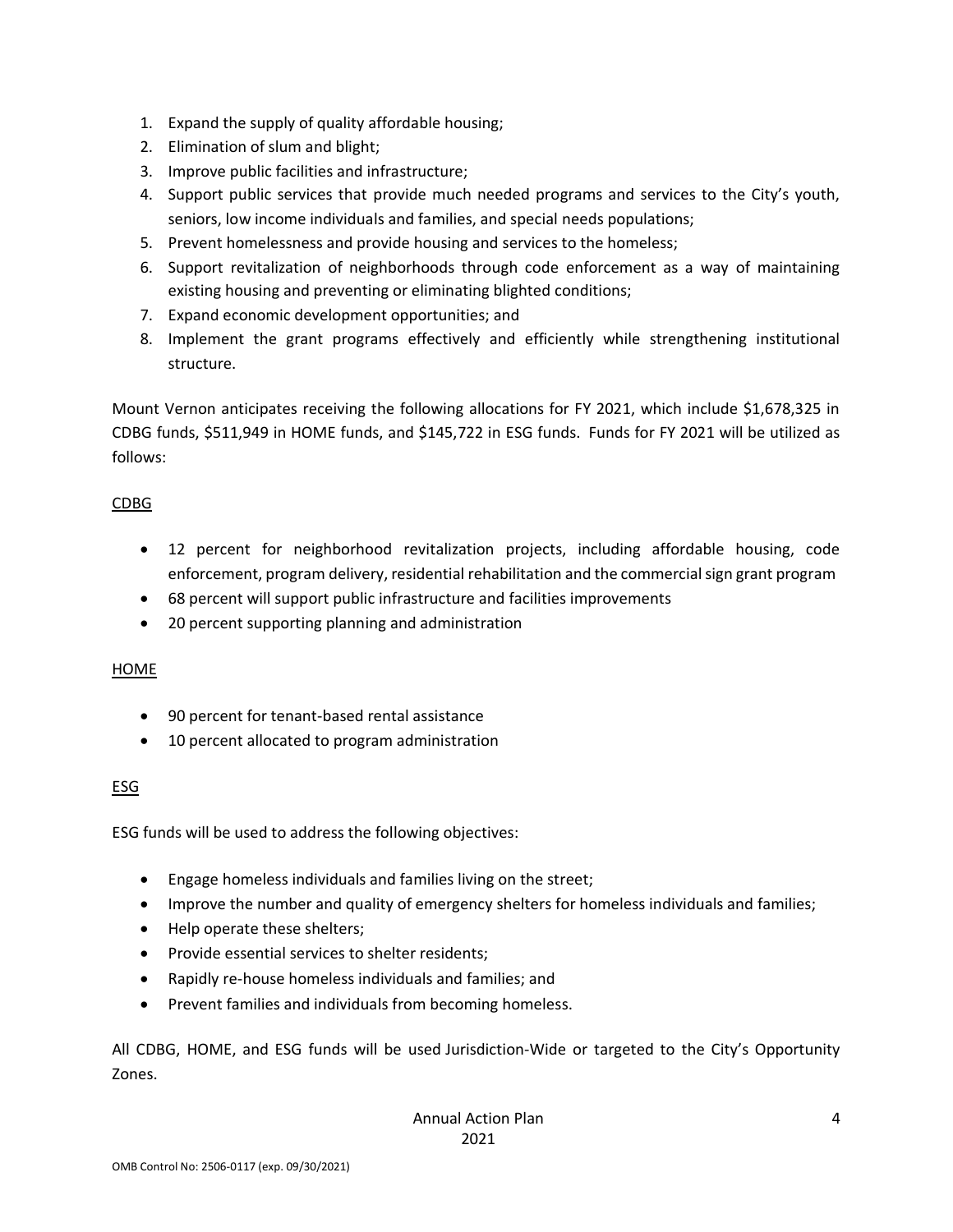#### **3. Evaluation of past performance**

The City of Mount Vernon, with other public, private and non-profit community housing providers and non-housing service agencies have made noteworthy contributions to provide safe, decent and affordable housing, a suitable living environment and economic opportunities especially for low- to moderateincome households in the community.

However, affordable housing, public facilities and infrastructure improvements, vital public services and economic development are some of the most prolific needs in the City, as documented by the current Consolidated Plan, the City's previous Consolidated Plan, and the 2019 Consolidated Annual Performance and Evaluation Report (CAPER), which is the most recent CAPER report.

The CAPER provides an assessment of progress towards the five-year goals and the one-year goals of HUD entitlement grants. The 2019 CAPER reports that to help increase affordable housing in Mount Vernon, the City was able to assist 158 LMI households with rental construction at the La Porte development. Eleven (11) were funded with HOME and 147 were funded with CDBG. This activity was originally started in 2012 and was reported as completed in PY2019. The City is also reporting 8 LMI homeowner households assisted with residential housing rehab. This activity (#2115) was started in 2010 and was reported as completed in PY2019.

A total of 101 persons received assistance through economic development activities, which included 47 LMI youth assisted with afterschool programs that provided career counseling, job training, employment skills development, internship opportunities, and resume and job assistance as well as 54 LMI persons receiving employment training.

Through public facility and infrastructure activities targeting residents citywide, an estimated 65,265 persons benefitted from street improvements, improvements to city parks, and fire safety equipment. There were 12,958 LMI persons receiving vital public services such as legal services, youth services, crime prevention, fair housing outreach, and food distribution programs.

The City partners with other public agencies and non-profit organizations to leverage resources and maximize outcomes involving housing and community development activities.

#### Overcoming Legacy Challenges

The City will build upon past experience and new strategies to meet the goals set in the Annual Action Plan. The Department of Planning and Community Development/Mount Vernon Urban Renewal Agency will focus on using data-driven approaches and utilize resident and stakeholder engagement to validate the needs and priorities set in the Consolidated Plan. The City continues to make great strides in addressing the community's needs and the Consolidated Plan priorities through community involvement, evaluating past performance, and responding to past experience with improved efficiency.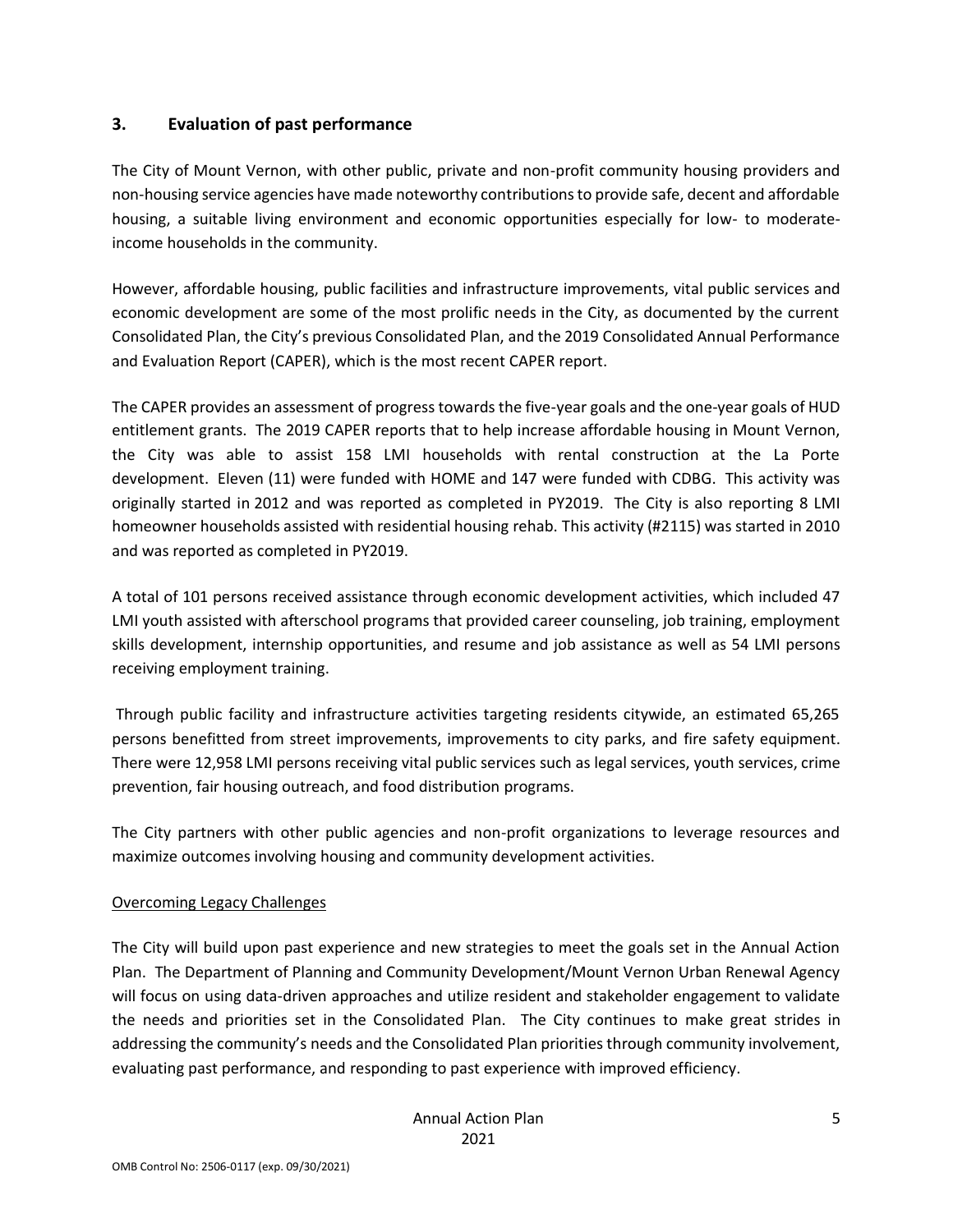### **4. Summary of Citizen Participation Process and consultation process**

This Plan represents community input from a broad set of stakeholders that included city agencies, county agencies, advocacy groups, social service providers homeless providers, and economic development organizations and residents regarding existing conditions and strategies for addressing current needs. The City recognizes that Mount Vernon residents are the center of, and partners in, the development and execution of these plans.

The City held a public review and comment period to review the goals and activities in the Annual Action Plan. As well, the City held a public hearing to discuss the housing and community development needs in Mount Vernon as well as the activities identified in this plan to address those needs.

A summary of details for citizen participation process can be viewed in the AP-12 Participation section.

### **5. Summary of public comments**

All comments were accepted. Public comments received as part of the citizen participation process will be included in the appendices of this final 2021 Annual Action Plan. The Appendices include the comments received from the public hearing, and the public comment periods on the draft Annual Action Plan. The public comment period was held from TBA 2021 through TBA 2021.

### **6. Summary of comments or views not accepted and the reasons for not accepting them**

All comments received to date have been accepted and considered in the development of the Consolidated Plan. A final summary of public comments will be included in the appendix of this Consolidated Plan and 2021 Annual Action Plan.

### **7. Summary**

The 2021 Annual Action Plan is the second year of the 5-Year Consolidated Plan. The AAP identifies funding for projects that address Mount Vernon's most critical needs.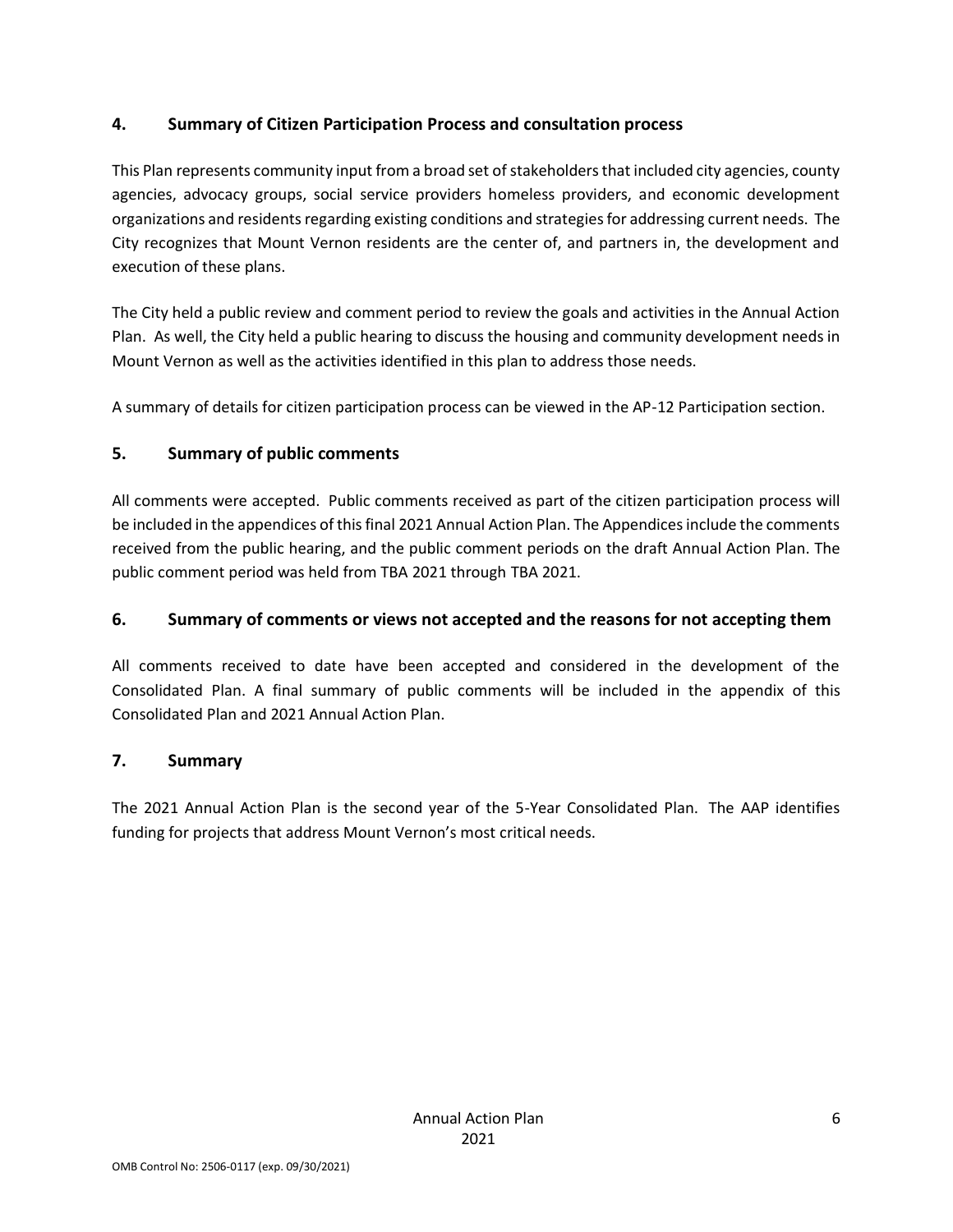### <span id="page-6-0"></span>**PR-05 Lead & Responsible Agencies – 91.200(b)**

### **1. Agency/entity responsible for preparing/administering the Consolidated Plan**

Describe the agency/entity responsible for preparing the Consolidated Plan and those responsible for administration of each grant program and funding source.

| <b>Agency Role</b>                                                                                             | <b>Name</b>         | <b>Department/Agency</b>                        |
|----------------------------------------------------------------------------------------------------------------|---------------------|-------------------------------------------------|
| <b>CDBG Administrator</b>                                                                                      | <b>MOUNT VERNON</b> | Dept of Planning & Community Dev./Urban Renewal |
| <b>HOME Administrator</b>                                                                                      | <b>MOUNT VERNON</b> | Dept of Planning & Community Dev./Urban Renewal |
| <b>ESG Administrator</b>                                                                                       | <b>MOUNT VERNON</b> | Dept of Planning & Community Dev./Urban Renewal |
| the ball of the contracted ball of the contraction of the contraction of the contraction of the contraction of |                     |                                                 |

**Table 1 – Responsible Agencies**

The City of Mount Vernon's Department of Planning & Community Development (City), in conjunction with the Urban Renewal Agency (Agency), is responsible for the administration and implementation of projects funded with Community Development Block Grant (CDBG), HOME Investment Partnerships Program (HOME), and Emergency Solutions Grant (ESG) funding from the U.S. Department of Housing and Urban Development (HUD).

The City is also responsible for providing guidance and policy direction for implementing eligible programs that support the City's overall strategy for community revitalization. The City through the Planning Department and Urban Renewal Agency established priorities, goals and selected projects that were in alignment with the Consolidated Plan and Annual Action Plan to meet the needs of the community.

Within City government, the Planning Department is able to draw on the expertise of other departments to deliver programs and see delivery of identified outcomes. The Department of Public Works assists with public infrastructure and park improvements. The Department of Recreation assists with improving playgrounds and providing scholarships to low-and moderate-income families to increase recreational opportunities. The Youth Bureaus assists with providing summer camp, after-school programs and employment and training to low income youth. Further the City works with a variety of community-based organizations to assist with the delivery of programs and services.

### **Consolidated Plan Public Contact Information**

Sylvia Bolivar Deputy Commissioner, Department of Planning and Community Development Deputy Executive Director, Urban Renewal Agency City Hall - Room 211 1 Roosevelt Square Mount Vernon, NY 10550 914-665-2493 Sbolivar@ch.ci.mount-vernon.ny.us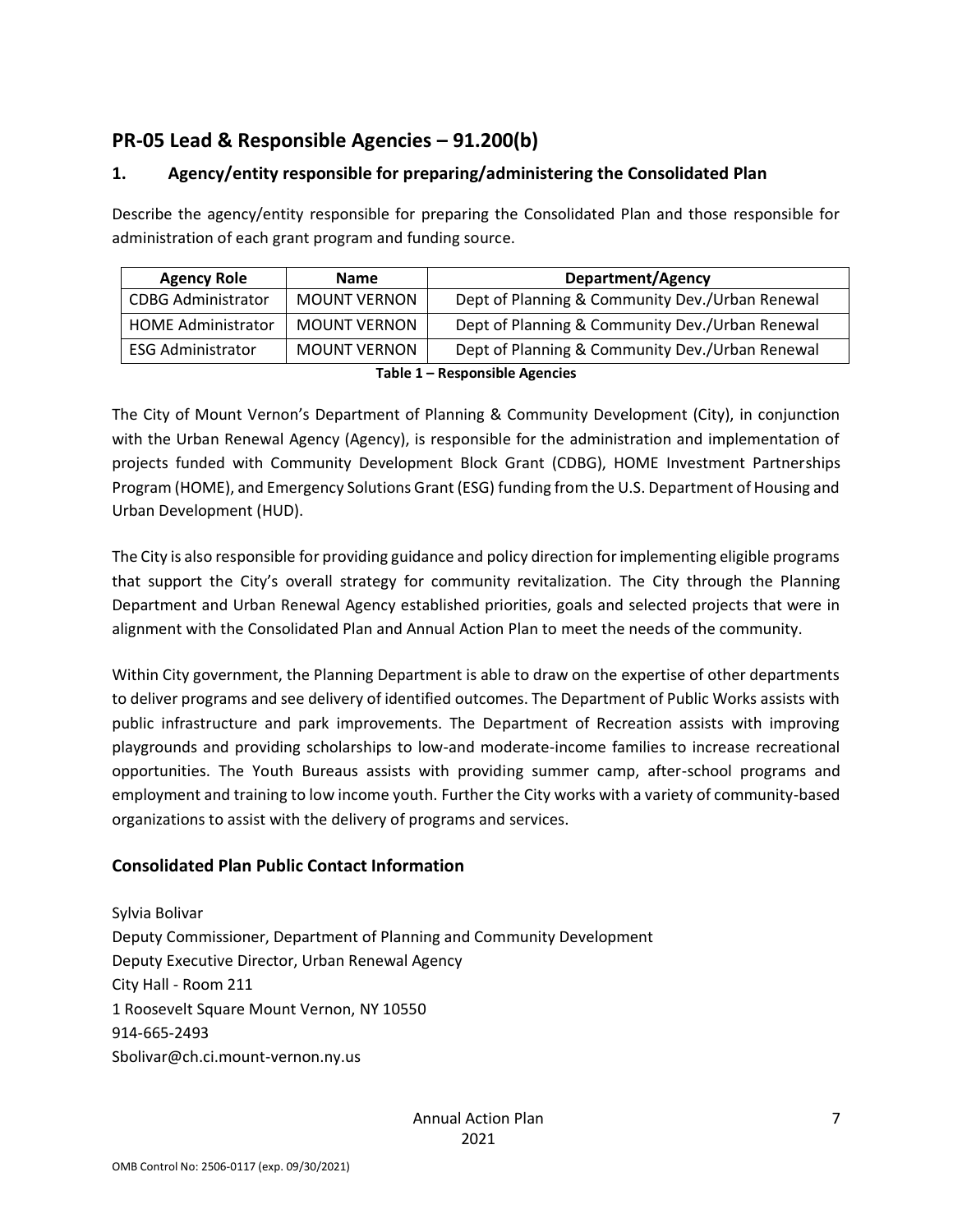### <span id="page-7-0"></span>**AP-10 Consultation – 91.100, 91.200(b), 91.215(l)**

#### **1. Introduction**

The City of Mount Vernon's Department of Planning & Community Development/Urban Renewal Agency has made extensive efforts to consult with other public and private entities that provide assisted housing, health services, and social services in the development of this Plan. The City held a public review and comment period to review the goals and activities in the Annual Action Plan. As well, the City held a public hearing to discuss the housing and community development needs in Mount Vernon as well as the activities identified in this plan to address those needs.

### **Provide a concise summary of the jurisdiction's activities to enhance coordination between public and assisted housing providers and private and governmental health, mental health and service agencies (91.215(l))**

The Department of Planning and Community Development/Mount Vernon Urban Renewal Agency will:

- Continue to reach out to and consult with organizations listed in the table titled "Agencies, Groups, Organizations Who Participated" in this section of the Plan.
- Seek new opportunities for collaboration and consultation to find innovative approaches to addressing pressing community needs and fair housing impediments including COVID-19 impacts;
- Lead and advance strategies to end chronic homelessness in Mount Vernon;
- Host meetings with housing advocates, homeless providers, and government agencies to increase collaboration between the public and non-profit sectors.
- Meet with community groups and agencies throughout the year to solicit input regarding MVURA programs and to plan future activities.

### **Describe coordination with the Continuum of Care and efforts to address the needs of homeless persons (particularly chronically homeless individuals and families, families with children, veterans, and unaccompanied youth) and persons at risk of homelessness.**

Homeless services in the Westchester CoC are delivered by a network of local and Federal government, nonprofit agencies, mental-health service organizations, affordable housing developers, public housing authorities, youth homeless providers, school administrators, victim service providers, and veterans service organizations. The City of Mount Vernon holds a voting seat on the Westchester CoC Steering Committee. The City participates in monthly CoC Board meetings. Members of the MVURA staff meet with officials of the Westchester County CoC consortia on a monthly basis to discuss mutual needs, resources and services that maximize and coordinate programs and services to the homeless.

### **Describe consultation with the Continuum(s) of Care that serves the jurisdiction's area in determining how to allocate ESG funds, develop performance standards for and evaluate**

Annual Action Plan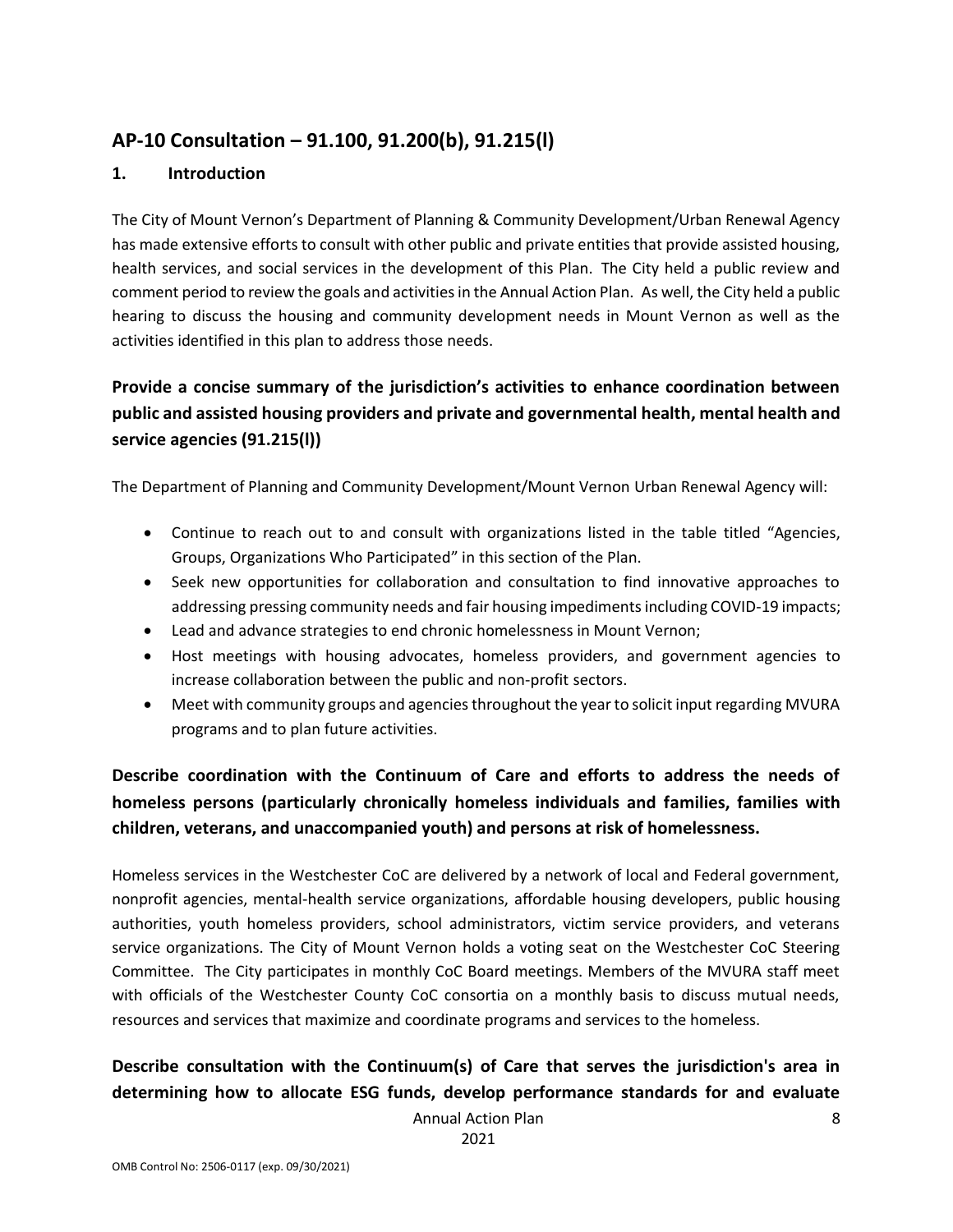### **outcomes of projects and activities assisted by ESG funds, and develop funding, policies and procedures for the operation and administration of HMIS**

The City of Mount Vernon is a member of the Westchester Continuum of Care (CoC) governing board. In addition to Mount Vernon, representatives from New Rochelle, Yonkers, and White Plains serve on the Board of the Westchester CoC and collaborate to develop local priorities for homeless services.

The Westchester CoC Board formally adopts and distributes to all local ESG recipients a list of ESG Funding Priorities each year. In 2019 ESG priorities for the Westchester CoC included funding Homelessness Prevention and Street Outreach activities, as well as targeting Rapid Re-housing to serve homeless residing in Transitional Housing. These recommendations have been followed by Yonkers ESG and Westchester County ESG and resulted in additional ESG funding for the priority activities. For FY 2020, the City of Mount Vernon is receiving an ESG entitlement allocation and ESG CARES Act funds. It is the first time since 2010 that the City is receiving ESG funding.

Westchester County, as lead agency for the Continuum of Care, administers the HMIS to track multiple shelter entries over time that accurately identify people who potentially meet HUD's definition of chronically homeless. The Westchester County CoC is responsible for managing HMIS software licenses, training all users, developing, implementing and enforcing security policies and data quality standards, and providing data reports. All CoC funded agencies are users of the HMIS system.

On November 2, 2020, The City released an ESG RFP seeking proposals for the 2020 Emergency Solutions Grant (ESG) Annual Funds and Emergency Solutions Grant Covid-19 funds (ESG-CV). The City allocated ESG annual funds and ESG-CV funds to prevent, prepare for, and respond to the coronavirus pandemic (COVID19). The City held ESG Pre-Application workshops on November 10, 2020 and November 12, 2020. These workshops covered eligibility criteria along with the rules and regulations governing the program. Attendance at one of these sessions was mandatory for all applicants. In addition, the City held office hours to provide applicants an opportunity to ask programmatic questions. The office hours took place on November 17, 2020. Applications were due on December 8, 2020. The application is available at: [https://cmvny.com/urbanrenewalagency/esgcovid19grant/.](https://cmvny.com/urbanrenewalagency/esgcovid19grant/)

The City consulted with the Westchester Continuum of Care (CoC) regarding the City's ESG program. The Westchester CoC leadership participated in the review and scoring of the Mount Vernon ESG Applications to determine which non-profit organizations would receive ESG funding from Mount Vernon. The City held meeting with the Westchester CoC Coordinated Entry staff to streamline and coordinate referral of homeless clients. The City will meet with the Westchester CoC on a quarterly basis to discuss project outcomes and to make any needed improvements to the coordinated entry process.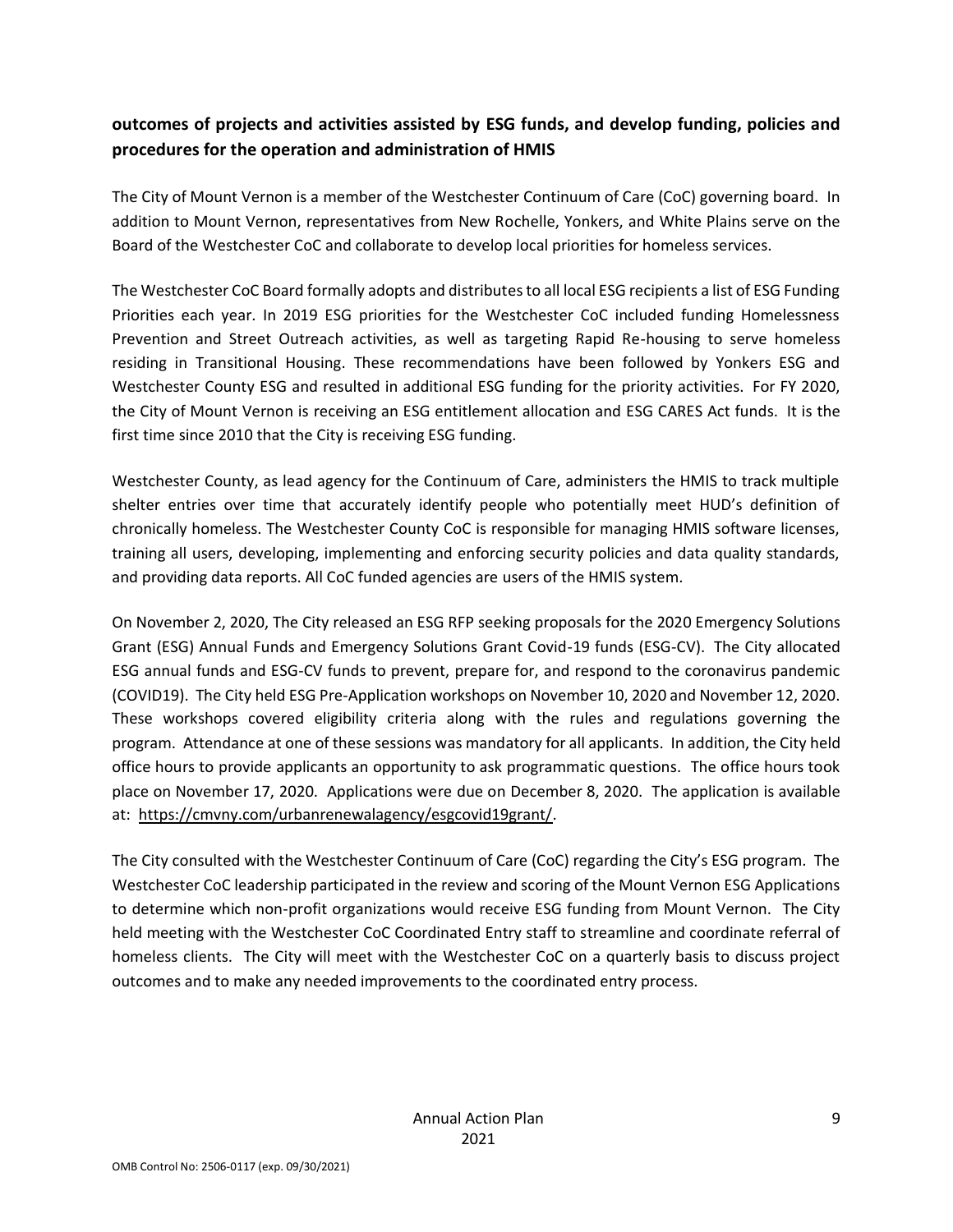**2. Describe Agencies, groups, organizations and others who participated in the process and describe the jurisdiction's consultations with housing, social service agencies and other entities**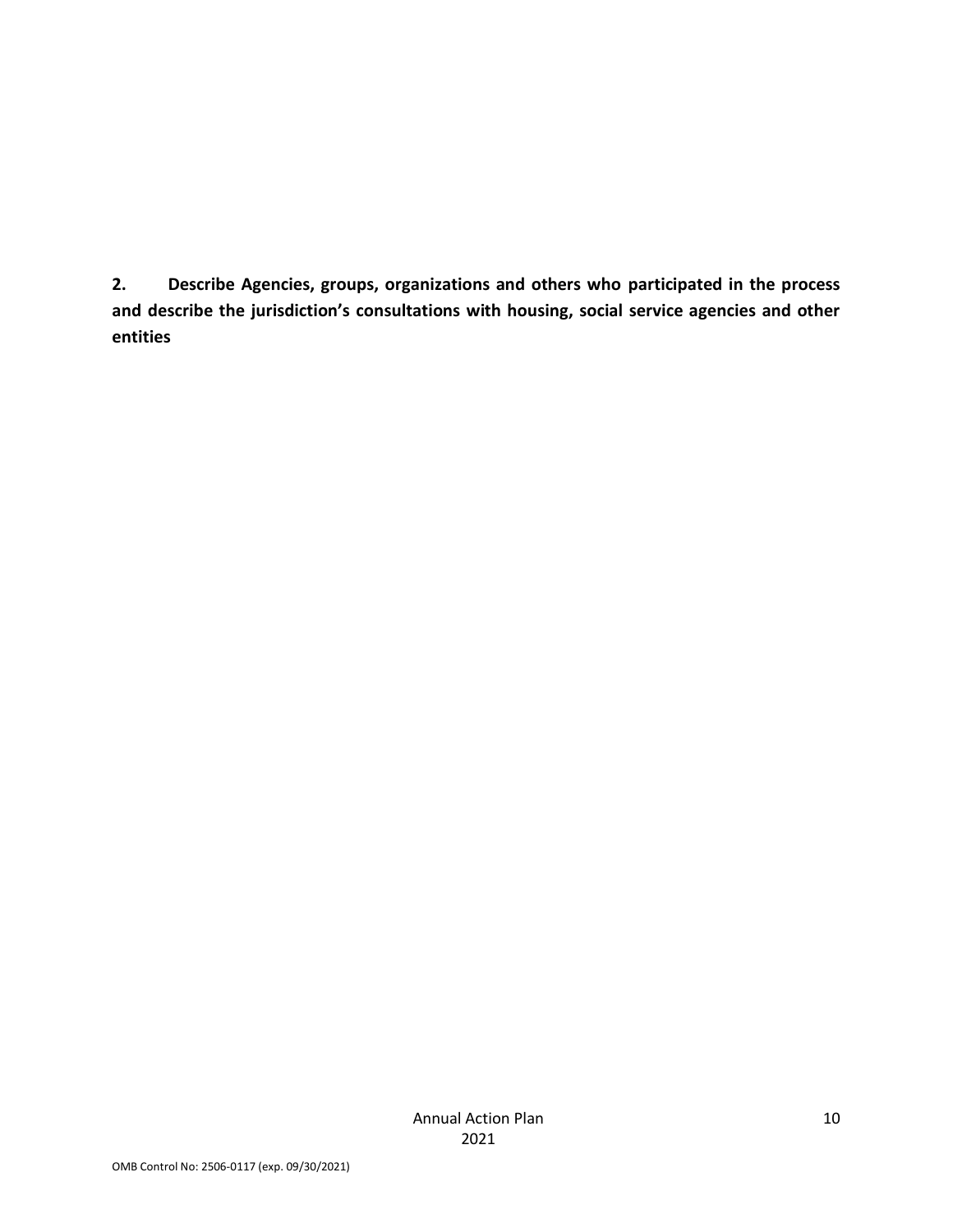| Table 2 - Agencies, groups, organizations who participated |  |  |
|------------------------------------------------------------|--|--|
|------------------------------------------------------------|--|--|

| $\mathbf{1}$   | Agency/Group/Organization                                                                                                                              | COMMUNITY HOUSING INNOVATIONS, INC.                                                                                                                             |
|----------------|--------------------------------------------------------------------------------------------------------------------------------------------------------|-----------------------------------------------------------------------------------------------------------------------------------------------------------------|
|                | <b>Agency/Group/Organization Type</b>                                                                                                                  | Housing<br>Service-Fair Housing<br>Regional organization<br>Neighborhood Organization                                                                           |
|                | What section of the Plan was addressed by<br><b>Consultation?</b>                                                                                      | <b>Housing Need Assessment</b><br>Market Analysis                                                                                                               |
|                | How was the Agency/Group/Organization<br>consulted and what are the anticipated<br>outcomes of the consultation or areas for<br>improved coordination? | Attended focus groups.                                                                                                                                          |
| $\overline{2}$ | Agency/Group/Organization                                                                                                                              | UJAMAA COMMUNITY DEVELOPMENT<br>CORPORATION                                                                                                                     |
|                | <b>Agency/Group/Organization Type</b>                                                                                                                  | Housing                                                                                                                                                         |
|                | What section of the Plan was addressed by<br><b>Consultation?</b>                                                                                      | <b>Housing Need Assessment</b>                                                                                                                                  |
|                | How was the Agency/Group/Organization<br>consulted and what are the anticipated<br>outcomes of the consultation or areas for<br>improved coordination? | Attended focus group.                                                                                                                                           |
| 3              | Agency/Group/Organization                                                                                                                              | GRACE CHURCH COMMUNITY CENTER, INC.                                                                                                                             |
|                | <b>Agency/Group/Organization Type</b>                                                                                                                  | Housing<br>Services - Housing<br>Services-Children<br>Services-Elderly Persons<br>Services-Persons with HIV/AIDS<br>Services-homeless<br>Regional organization  |
|                | What section of the Plan was addressed by<br><b>Consultation?</b>                                                                                      | <b>Housing Need Assessment</b><br>Homelessness Strategy<br>Homeless Needs - Chronically homeless<br>Homelessness Needs - Unaccompanied youth<br>Market Analysis |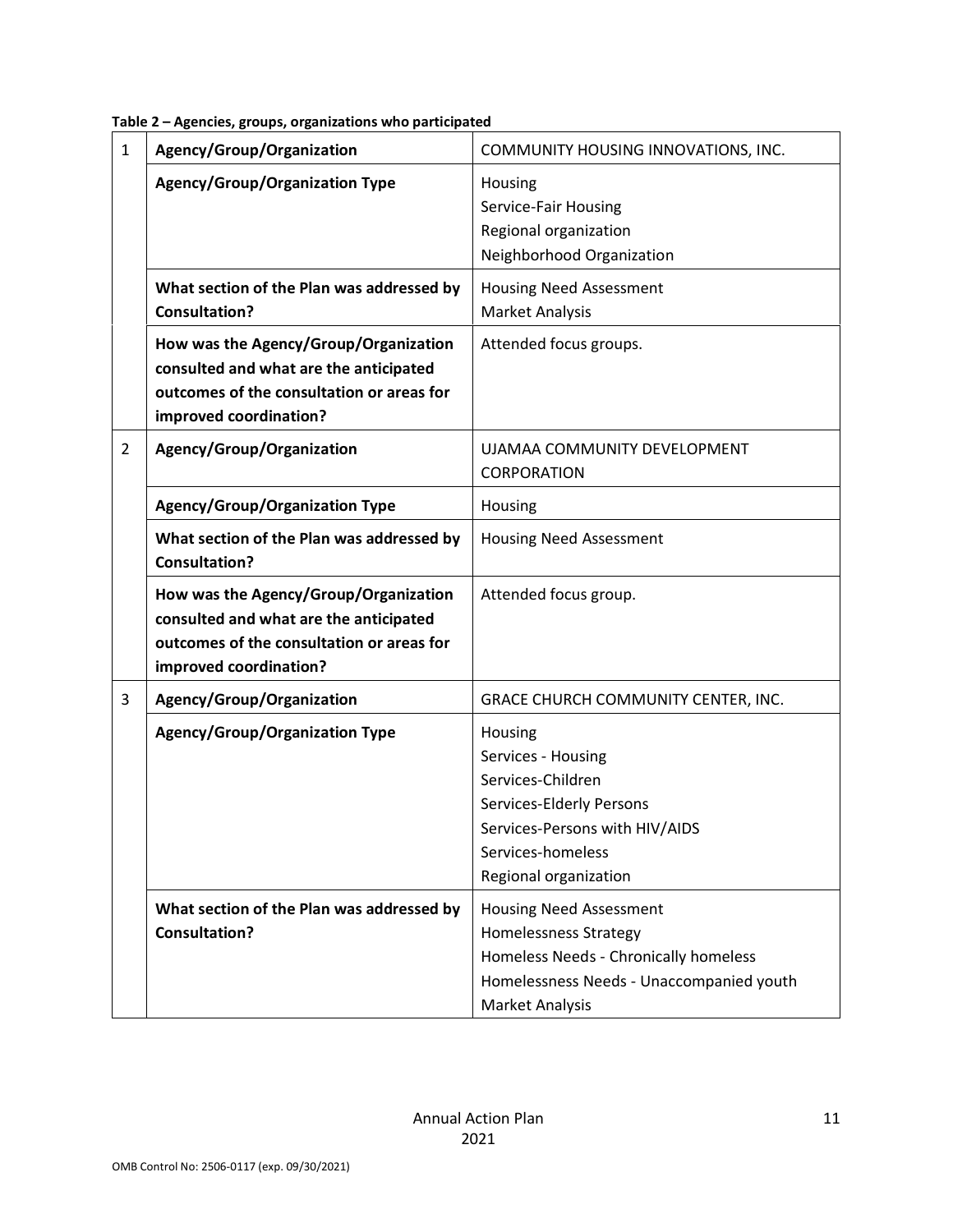|   | How was the Agency/Group/Organization<br>consulted and what are the anticipated<br>outcomes of the consultation or areas for<br>improved coordination? | Attended focus group.                                                                                                                                                                                             |
|---|--------------------------------------------------------------------------------------------------------------------------------------------------------|-------------------------------------------------------------------------------------------------------------------------------------------------------------------------------------------------------------------|
| 4 | Agency/Group/Organization                                                                                                                              | THE CHURCH OF STS. JOHN, PAUL & CLEMENT                                                                                                                                                                           |
|   | <b>Agency/Group/Organization Type</b>                                                                                                                  | Housing<br>Services - Housing<br>Services-Children<br>Services-Elderly Persons<br>Services-Persons with HIV/AIDS<br>Services-homeless<br>Regional organization                                                    |
|   | What section of the Plan was addressed by<br><b>Consultation?</b>                                                                                      | <b>Housing Need Assessment</b><br>Homelessness Strategy<br>Homeless Needs - Chronically homeless<br>Homeless Needs - Families with children<br>Homelessness Needs - Unaccompanied youth<br><b>Market Analysis</b> |
|   | How was the Agency/Group/Organization<br>consulted and what are the anticipated<br>outcomes of the consultation or areas for<br>improved coordination? | Attended focus group.                                                                                                                                                                                             |
| 5 | Agency/Group/Organization                                                                                                                              | MOUNT VERNON HUMAN RIGHTS COMMISSION                                                                                                                                                                              |
|   | <b>Agency/Group/Organization Type</b>                                                                                                                  | Housing<br>Service-Fair Housing<br>Services- Mental Health                                                                                                                                                        |
|   | What section of the Plan was addressed by<br><b>Consultation?</b>                                                                                      | <b>Housing Need Assessment</b><br><b>Public Housing Needs</b>                                                                                                                                                     |
|   | How was the Agency/Group/Organization<br>consulted and what are the anticipated<br>outcomes of the consultation or areas for<br>improved coordination? | Attended focus group.                                                                                                                                                                                             |
| 6 | Agency/Group/Organization                                                                                                                              | <b>MY SISTERS PLACE</b>                                                                                                                                                                                           |
|   | <b>Agency/Group/Organization Type</b>                                                                                                                  | Services-Victims of Domestic Violence<br>Services-homeless<br>Services-Health                                                                                                                                     |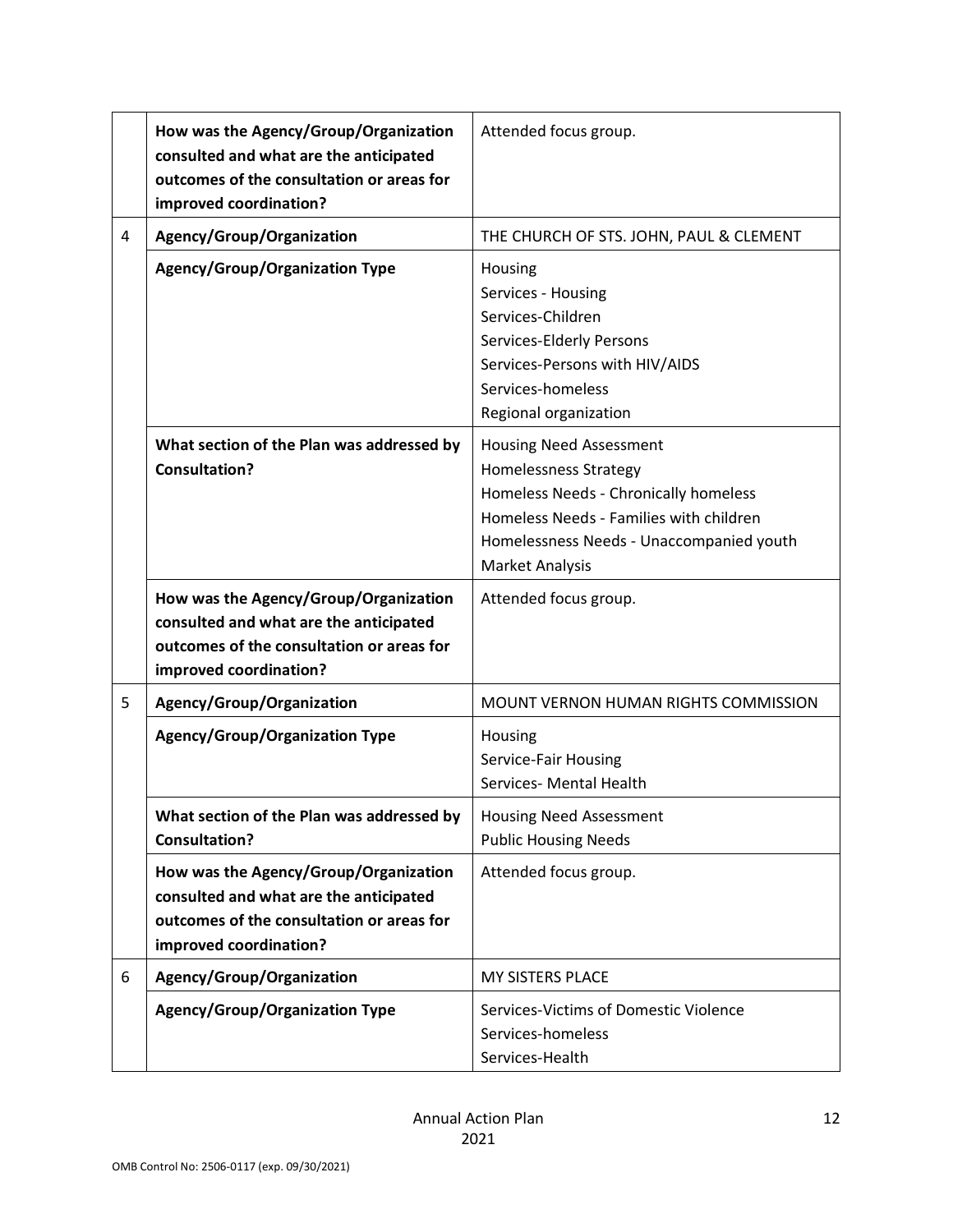|                | What section of the Plan was addressed by<br><b>Consultation?</b><br>How was the Agency/Group/Organization                                             | <b>Housing Need Assessment</b><br>Homeless Needs - Chronically homeless<br>Homeless Needs - Families with children<br>Homelessness Needs - Veterans<br>Homelessness Needs - Unaccompanied youth<br>Non-Homeless Special Needs<br>Attended focus groups; participated in |
|----------------|--------------------------------------------------------------------------------------------------------------------------------------------------------|-------------------------------------------------------------------------------------------------------------------------------------------------------------------------------------------------------------------------------------------------------------------------|
|                | consulted and what are the anticipated<br>outcomes of the consultation or areas for<br>improved coordination?                                          | stakeholder interviews.                                                                                                                                                                                                                                                 |
| $\overline{7}$ | Agency/Group/Organization                                                                                                                              | MOUNT VERNON UNITED TENANTS INC                                                                                                                                                                                                                                         |
|                | <b>Agency/Group/Organization Type</b>                                                                                                                  | Services - Housing<br>Services-homeless<br>Service-Fair Housing                                                                                                                                                                                                         |
|                | What section of the Plan was addressed by<br><b>Consultation?</b>                                                                                      | <b>Housing Need Assessment</b><br><b>Public Housing Needs</b><br>Homelessness Strategy<br><b>Market Analysis</b>                                                                                                                                                        |
|                | How was the Agency/Group/Organization<br>consulted and what are the anticipated<br>outcomes of the consultation or areas for<br>improved coordination? | Attended focus groups; participated in<br>stakeholder interviews.                                                                                                                                                                                                       |
| 8              | Agency/Group/Organization                                                                                                                              | THE GUIDANCE CENTER OF WESTCHESTER                                                                                                                                                                                                                                      |
|                | <b>Agency/Group/Organization Type</b>                                                                                                                  | Services - Housing<br>Services-Children<br>Services-Elderly Persons<br>Services-Health<br>Services-Education<br>Regional organization                                                                                                                                   |
|                | What section of the Plan was addressed by<br><b>Consultation?</b>                                                                                      | <b>Housing Need Assessment</b><br>Non-Homeless Special Needs                                                                                                                                                                                                            |
|                | How was the Agency/Group/Organization<br>consulted and what are the anticipated<br>outcomes of the consultation or areas for<br>improved coordination? | Camille Webb, Director of Housing and Alicia Lore,<br>attended the April 20, 2015 Stakeholder Meeting.                                                                                                                                                                  |
| 9              | Agency/Group/Organization                                                                                                                              | WESTCHESTER DISABLED ON THE MOVE                                                                                                                                                                                                                                        |
|                | <b>Agency/Group/Organization Type</b>                                                                                                                  | Services-Persons with Disabilities                                                                                                                                                                                                                                      |
|                | <b>Annual Action Plan</b><br>13                                                                                                                        |                                                                                                                                                                                                                                                                         |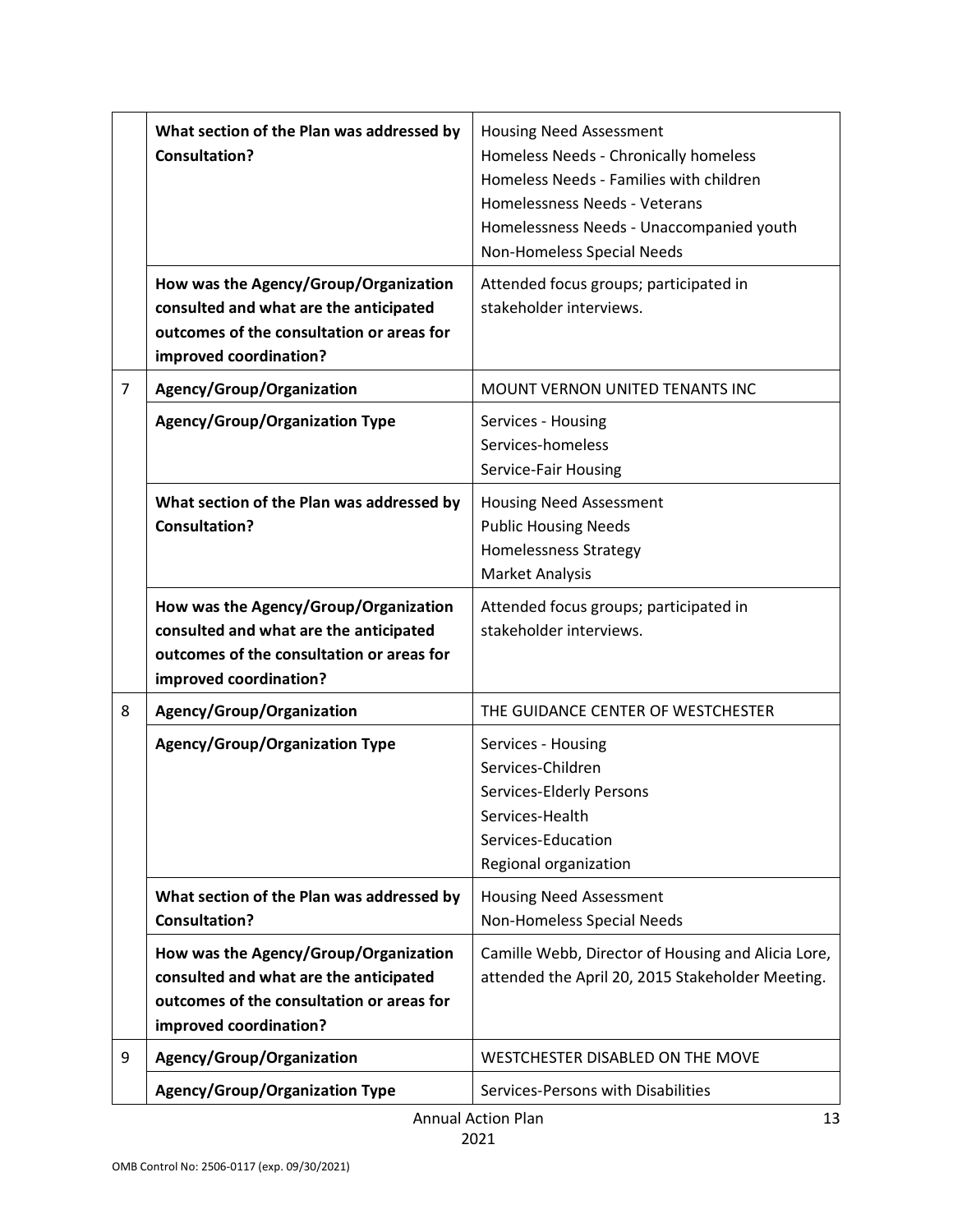|    | What section of the Plan was addressed by<br><b>Consultation?</b>                                                                                      | <b>Housing Need Assessment</b><br><b>Public Housing Needs</b><br>Non-Homeless Special Needs<br>Market Analysis                                                                         |
|----|--------------------------------------------------------------------------------------------------------------------------------------------------------|----------------------------------------------------------------------------------------------------------------------------------------------------------------------------------------|
|    | How was the Agency/Group/Organization<br>consulted and what are the anticipated<br>outcomes of the consultation or areas for<br>improved coordination? | Attended focus groups; participated in<br>stakeholder interviews.                                                                                                                      |
| 10 | Agency/Group/Organization                                                                                                                              | WESTCHESTER RESIDENTIAL OPPORTUNITIES INC                                                                                                                                              |
|    | <b>Agency/Group/Organization Type</b>                                                                                                                  | Housing<br>Services - Housing<br>Service-Fair Housing                                                                                                                                  |
|    | What section of the Plan was addressed by<br><b>Consultation?</b>                                                                                      | <b>Housing Need Assessment</b><br>Non-Homeless Special Needs<br>Market Analysis                                                                                                        |
|    | How was the Agency/Group/Organization<br>consulted and what are the anticipated<br>outcomes of the consultation or areas for<br>improved coordination? | Attended focus groups; participated in<br>stakeholder interviews.                                                                                                                      |
| 11 | Agency/Group/Organization                                                                                                                              | <b>FEEDING WESTCHESTER</b>                                                                                                                                                             |
|    | <b>Agency/Group/Organization Type</b>                                                                                                                  | Services-homeless<br>Regional organization<br>Neighborhood Organization                                                                                                                |
|    | What section of the Plan was addressed by<br><b>Consultation?</b>                                                                                      | Homelessness Strategy<br>Homeless Needs - Chronically homeless<br>Homeless Needs - Families with children<br>Homelessness Needs - Veterans<br>Homelessness Needs - Unaccompanied youth |
|    | How was the Agency/Group/Organization<br>consulted and what are the anticipated<br>outcomes of the consultation or areas for<br>improved coordination? | Attended focus groups; participated in<br>stakeholder interviews.                                                                                                                      |
| 12 | Agency/Group/Organization                                                                                                                              | LEGAL SERVICES OF HUDSON VALLEY                                                                                                                                                        |
|    | <b>Agency/Group/Organization Type</b>                                                                                                                  | Services - Housing<br>Services-homeless<br>Regional organization                                                                                                                       |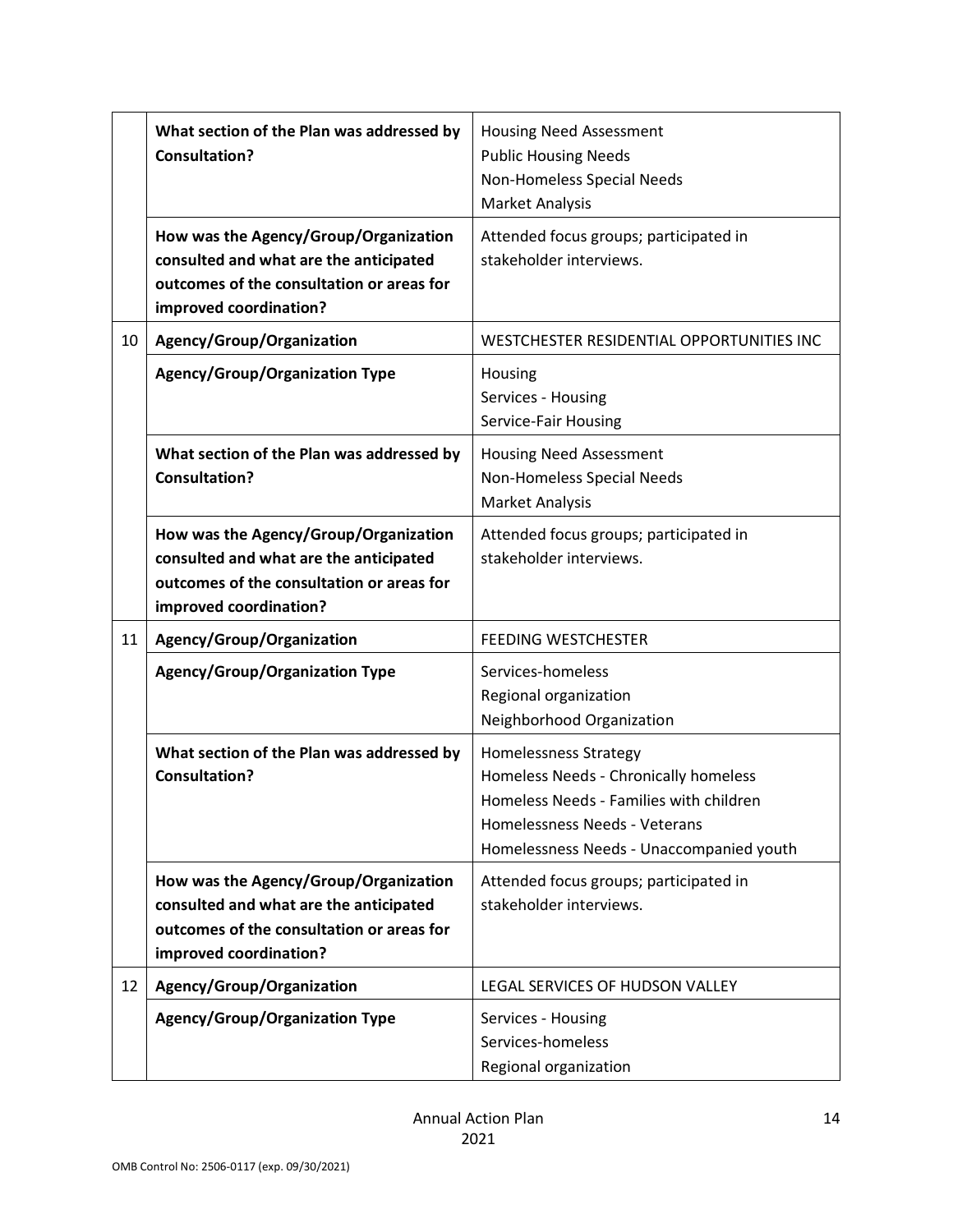|    | What section of the Plan was addressed by<br><b>Consultation?</b>                                                                                      | <b>Housing Need Assessment</b><br>Homelessness Strategy<br>Homeless Needs - Chronically homeless<br>Homeless Needs - Families with children<br>Homelessness Needs - Veterans<br>Homelessness Needs - Unaccompanied youth<br>Non-Homeless Special Needs |
|----|--------------------------------------------------------------------------------------------------------------------------------------------------------|--------------------------------------------------------------------------------------------------------------------------------------------------------------------------------------------------------------------------------------------------------|
|    | How was the Agency/Group/Organization<br>consulted and what are the anticipated<br>outcomes of the consultation or areas for<br>improved coordination? | Attended focus groups; participated in<br>stakeholder interviews.                                                                                                                                                                                      |
| 13 | Agency/Group/Organization                                                                                                                              | UPON THIS ROCK MINISTRIES CHURCH                                                                                                                                                                                                                       |
|    | <b>Agency/Group/Organization Type</b>                                                                                                                  | Services-homeless<br>Services- non-homeless<br>Neighborhood Organization                                                                                                                                                                               |
|    | What section of the Plan was addressed by<br><b>Consultation?</b>                                                                                      | <b>Housing Need Assessment</b><br>Homelessness Strategy<br>Homeless Needs - Chronically homeless<br>Homeless Needs - Families with children<br>Homelessness Needs - Veterans<br>Homelessness Needs - Unaccompanied youth<br>Non-Homeless Special Needs |
|    | How was the Agency/Group/Organization<br>consulted and what are the anticipated<br>outcomes of the consultation or areas for<br>improved coordination? | Attended focus groups; participated in<br>stakeholder interviews.                                                                                                                                                                                      |
| 14 | Agency/Group/Organization                                                                                                                              | MENTAL HEALTH OF WESTCHESTER                                                                                                                                                                                                                           |
|    | <b>Agency/Group/Organization Type</b>                                                                                                                  | Services-homeless<br>Services- Mental Health<br>Neighborhood Organization                                                                                                                                                                              |
|    | What section of the Plan was addressed by<br><b>Consultation?</b>                                                                                      | <b>Housing Need Assessment</b><br>Homelessness Strategy<br>Homeless Needs - Chronically homeless<br>Homeless Needs - Families with children<br>Homelessness Needs - Veterans<br>Homelessness Needs - Unaccompanied youth<br>Non-Homeless Special Needs |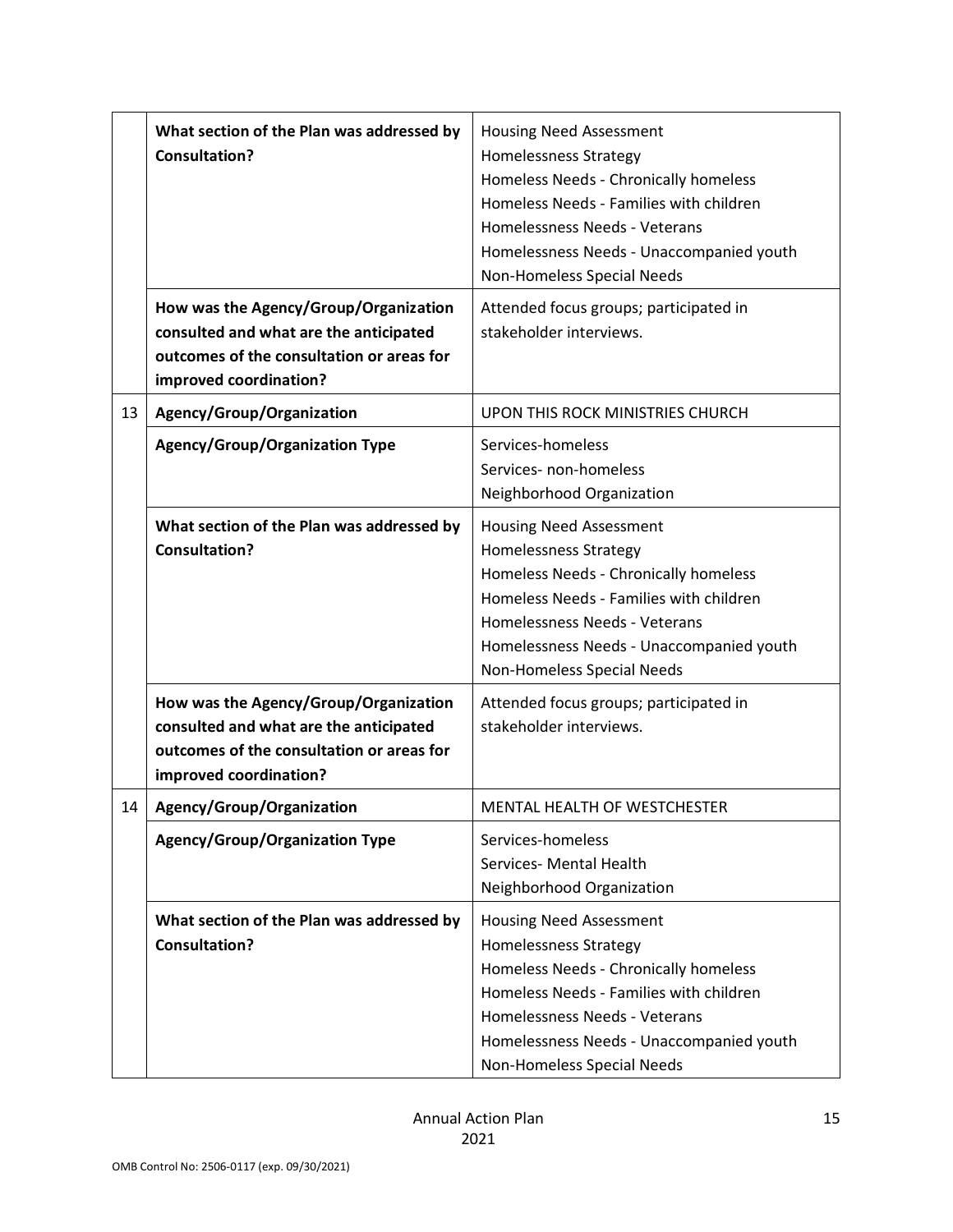|    | How was the Agency/Group/Organization<br>consulted and what are the anticipated<br>outcomes of the consultation or areas for<br>improved coordination? | Attended focus groups; participated in<br>stakeholder interviews.                                                                                                                                                        |
|----|--------------------------------------------------------------------------------------------------------------------------------------------------------|--------------------------------------------------------------------------------------------------------------------------------------------------------------------------------------------------------------------------|
| 15 | Agency/Group/Organization                                                                                                                              | <b>WESTCHESTER COC</b>                                                                                                                                                                                                   |
|    | <b>Agency/Group/Organization Type</b>                                                                                                                  | Services-homeless<br>Regional organization<br>Services- Mental Health                                                                                                                                                    |
|    | What section of the Plan was addressed by<br><b>Consultation?</b>                                                                                      | <b>Housing Need Assessment</b><br>Homelessness Strategy<br>Homeless Needs - Chronically homeless<br>Homeless Needs - Families with children<br>Homelessness Needs - Veterans<br>Homelessness Needs - Unaccompanied youth |
|    | How was the Agency/Group/Organization<br>consulted and what are the anticipated<br>outcomes of the consultation or areas for<br>improved coordination? | Attended focus groups; participated in<br>stakeholder interviews.                                                                                                                                                        |
| 16 | Agency/Group/Organization                                                                                                                              | WOMENS ENTERPRISE DEVELOPMENT CENTER                                                                                                                                                                                     |
|    | <b>Agency/Group/Organization Type</b>                                                                                                                  | Services-Employment<br><b>Economic Development</b>                                                                                                                                                                       |
|    | What section of the Plan was addressed by<br><b>Consultation?</b>                                                                                      | <b>Housing Need Assessment</b><br>Non-Homeless Special Needs<br>Market Analysis<br><b>Economic Development</b>                                                                                                           |
|    | How was the Agency/Group/Organization<br>consulted and what are the anticipated<br>outcomes of the consultation or areas for<br>improved coordination? | Attended focus group.                                                                                                                                                                                                    |
| 17 | Agency/Group/Organization                                                                                                                              | <b>FAMILY SERVICES OF WESTCHESTER</b>                                                                                                                                                                                    |
|    | <b>Agency/Group/Organization Type</b>                                                                                                                  | Housing<br>Services - Housing<br>Services-Children<br>Services-Elderly Persons<br>Services-Persons with HIV/AIDS<br>Services-homeless<br>Regional organization                                                           |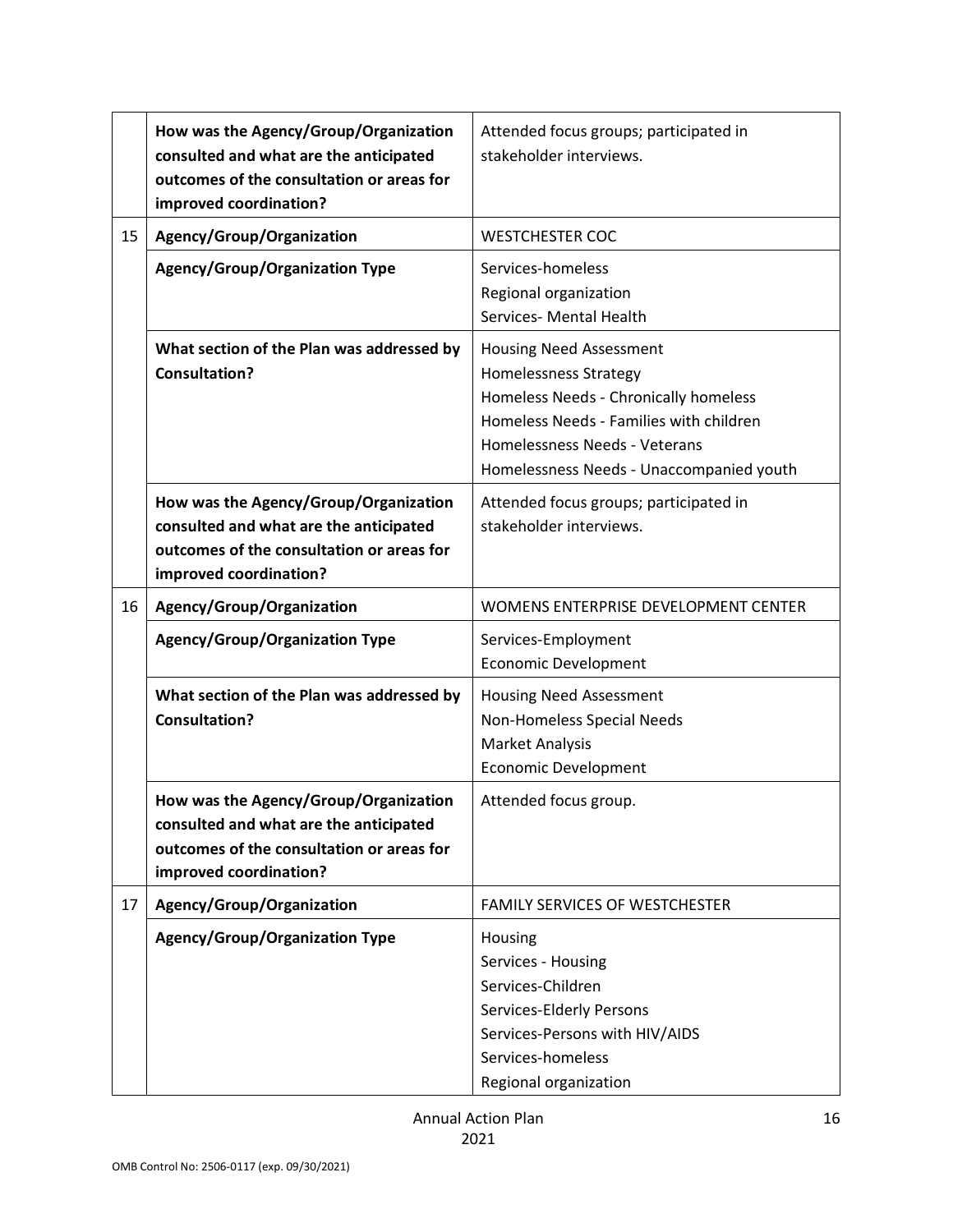|    | What section of the Plan was addressed by<br><b>Consultation?</b>                                                                                      | <b>Housing Need Assessment</b><br><b>Public Housing Needs</b><br>Non-Homeless Special Needs<br><b>Market Analysis</b><br><b>Homeless Special Needs</b>                                                                   |
|----|--------------------------------------------------------------------------------------------------------------------------------------------------------|--------------------------------------------------------------------------------------------------------------------------------------------------------------------------------------------------------------------------|
|    | How was the Agency/Group/Organization<br>consulted and what are the anticipated<br>outcomes of the consultation or areas for<br>improved coordination? | Attended focus group.                                                                                                                                                                                                    |
| 18 | Agency/Group/Organization                                                                                                                              | BRIDGE FUND OF NEW YORK, INC.                                                                                                                                                                                            |
|    | <b>Agency/Group/Organization Type</b>                                                                                                                  | Services-homeless<br>Regional organization<br>Services- Mental Health                                                                                                                                                    |
|    | What section of the Plan was addressed by<br><b>Consultation?</b>                                                                                      | <b>Housing Need Assessment</b><br>Homelessness Strategy<br>Homeless Needs - Chronically homeless<br>Homeless Needs - Families with children<br>Homelessness Needs - Veterans<br>Homelessness Needs - Unaccompanied youth |
|    | How was the Agency/Group/Organization<br>consulted and what are the anticipated<br>outcomes of the consultation or areas for<br>improved coordination? | Attended focus group.                                                                                                                                                                                                    |
| 19 | Agency/Group/Organization                                                                                                                              | ALLIED COMMUNITY ENTERPRISES                                                                                                                                                                                             |
|    | <b>Agency/Group/Organization Type</b>                                                                                                                  | Housing                                                                                                                                                                                                                  |
|    | What section of the Plan was addressed by<br><b>Consultation?</b>                                                                                      | <b>Housing Need Assessment</b><br><b>Market Analysis</b>                                                                                                                                                                 |
|    | How was the Agency/Group/Organization<br>consulted and what are the anticipated<br>outcomes of the consultation or areas for<br>improved coordination? | Attended focus group.                                                                                                                                                                                                    |
| 20 | Agency/Group/Organization                                                                                                                              | MOUNT VERNON DEPARTMENT OF RECREATION                                                                                                                                                                                    |
|    | <b>Agency/Group/Organization Type</b>                                                                                                                  | Services-Children<br>Other government - Local                                                                                                                                                                            |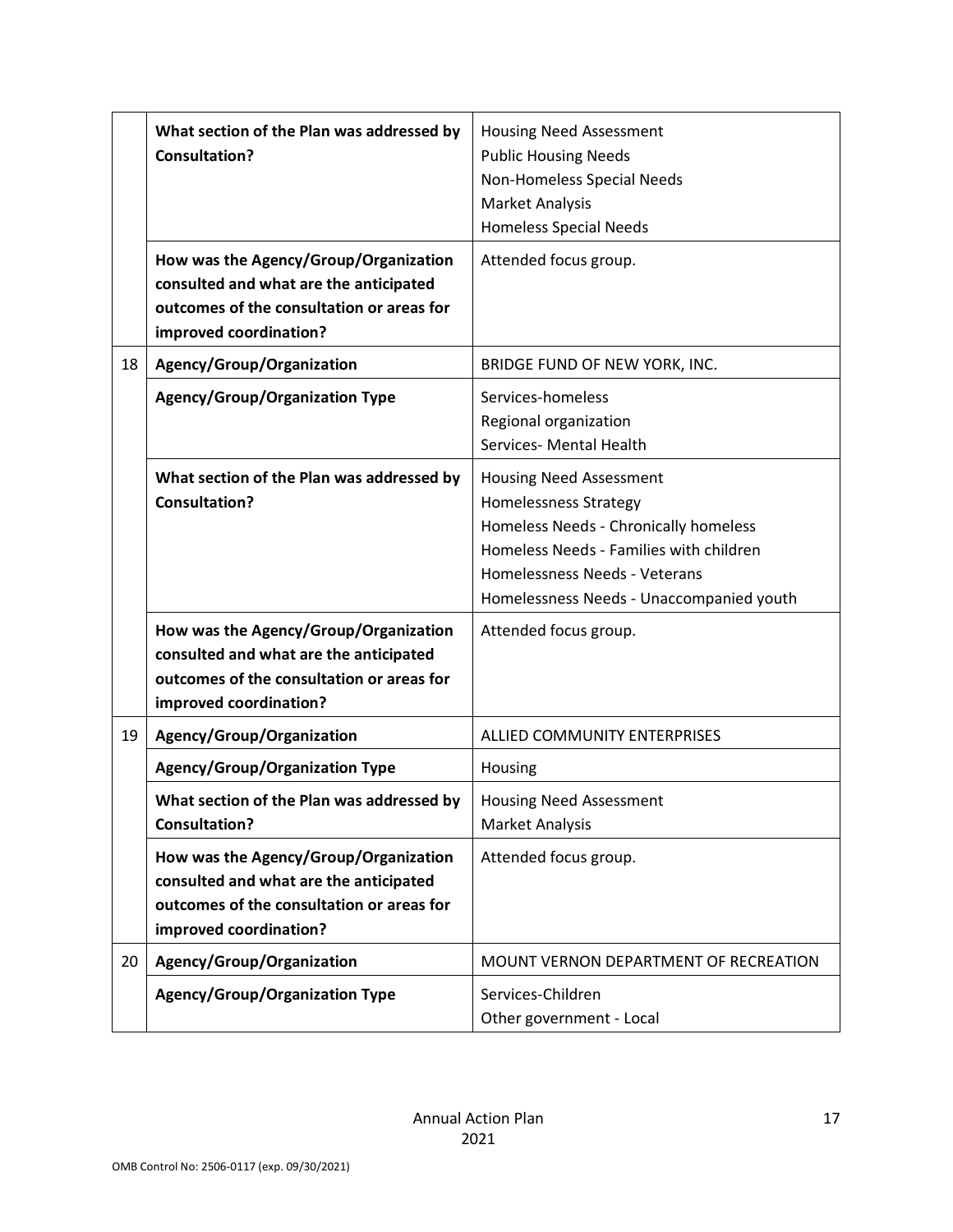|    | What section of the Plan was addressed by<br><b>Consultation?</b>                                                                                      | Non-Homeless Special Needs<br>Community Revitalization, Quality of Life<br>Improvements                        |
|----|--------------------------------------------------------------------------------------------------------------------------------------------------------|----------------------------------------------------------------------------------------------------------------|
|    | How was the Agency/Group/Organization<br>consulted and what are the anticipated<br>outcomes of the consultation or areas for<br>improved coordination? | Attended focus group.                                                                                          |
| 21 | Agency/Group/Organization                                                                                                                              | MOUNT VERNON CITIZEN ADVISORY COMMITTEE<br>FOR THE DISABLED                                                    |
|    | <b>Agency/Group/Organization Type</b>                                                                                                                  | Services-Persons with Disabilities                                                                             |
|    | What section of the Plan was addressed by<br><b>Consultation?</b>                                                                                      | <b>Housing Need Assessment</b><br><b>Public Housing Needs</b><br>Non-Homeless Special Needs<br>Market Analysis |
|    | How was the Agency/Group/Organization<br>consulted and what are the anticipated<br>outcomes of the consultation or areas for<br>improved coordination? | Attended focus group.                                                                                          |
| 22 | Agency/Group/Organization                                                                                                                              | MOUNT VERNON YOUTH BUREAU                                                                                      |
|    | <b>Agency/Group/Organization Type</b>                                                                                                                  | Services-Children<br>Services-Education                                                                        |
|    | What section of the Plan was addressed by<br><b>Consultation?</b>                                                                                      | <b>Housing Need Assessment</b><br>Non-Homeless Special Needs                                                   |
|    | How was the Agency/Group/Organization<br>consulted and what are the anticipated<br>outcomes of the consultation or areas for<br>improved coordination? | Attended focus groups.                                                                                         |
| 23 | Agency/Group/Organization                                                                                                                              | MOUNT VERNON DEPARTMENT OF PLANNING                                                                            |
|    | <b>Agency/Group/Organization Type</b>                                                                                                                  | Housing<br>Other government - Local<br><b>Economic Development</b>                                             |
|    | What section of the Plan was addressed by<br><b>Consultation?</b>                                                                                      | <b>Housing Need Assessment</b><br><b>Market Analysis</b><br><b>Economic Development</b>                        |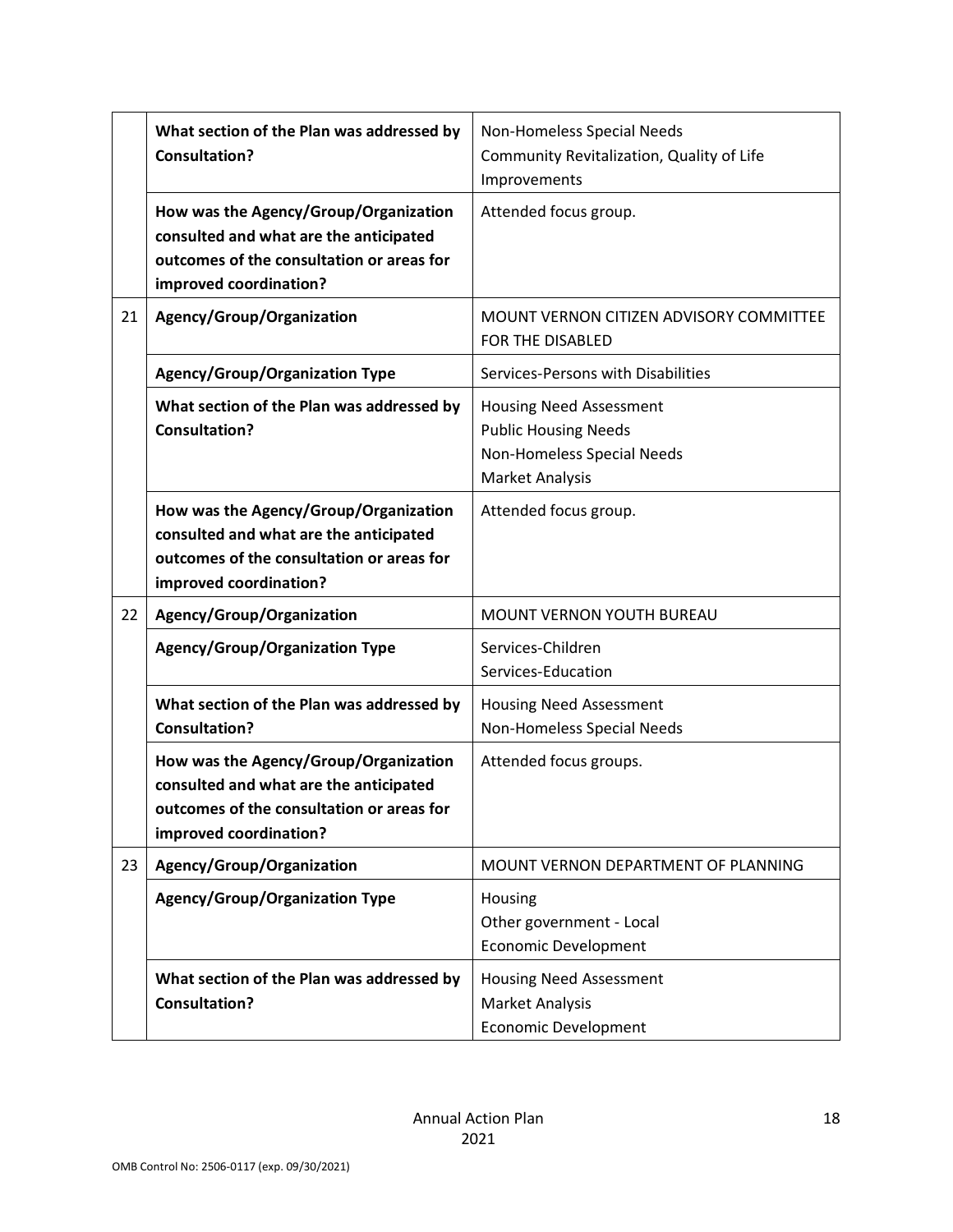| How was the Agency/Group/Organization     | Participated in stakeholder interview. |
|-------------------------------------------|----------------------------------------|
| consulted and what are the anticipated    |                                        |
| outcomes of the consultation or areas for |                                        |
| improved coordination?                    |                                        |

#### **Identify any Agency Types not consulted and provide rationale for not consulting**

All comments were welcome. There were no agencies that were intentionally not consulted.

### **Other local/regional/state/federal planning efforts considered when preparing the Plan**

| Name of Plan                                                                 | <b>Lead Organization</b> | How do the goals of your Strategic Plan overlap<br>with the goals of each plan?                                                            |
|------------------------------------------------------------------------------|--------------------------|--------------------------------------------------------------------------------------------------------------------------------------------|
| Continuum of Care                                                            | Westchester<br>County    | The Consolidated Plan is consistent with the goals<br>and strategic plan of the Continuum of Care and the<br>plan to end homelessness.     |
| City of Mount<br>Analysis of Impediments<br>to Fair Housing Choice<br>Vernon |                          | The AI identified housing impediments that can be<br>addressed using the activities and priorities<br>identified in the Consolidated Plan. |

**Table 3 – Other local / regional / federal planning efforts**

### **Narrative (optional)**

The City will continue to collaborate with numerous governmental entities in Westchester County and throughout the region to implement the goals and objectives of the City's community development and housing programs.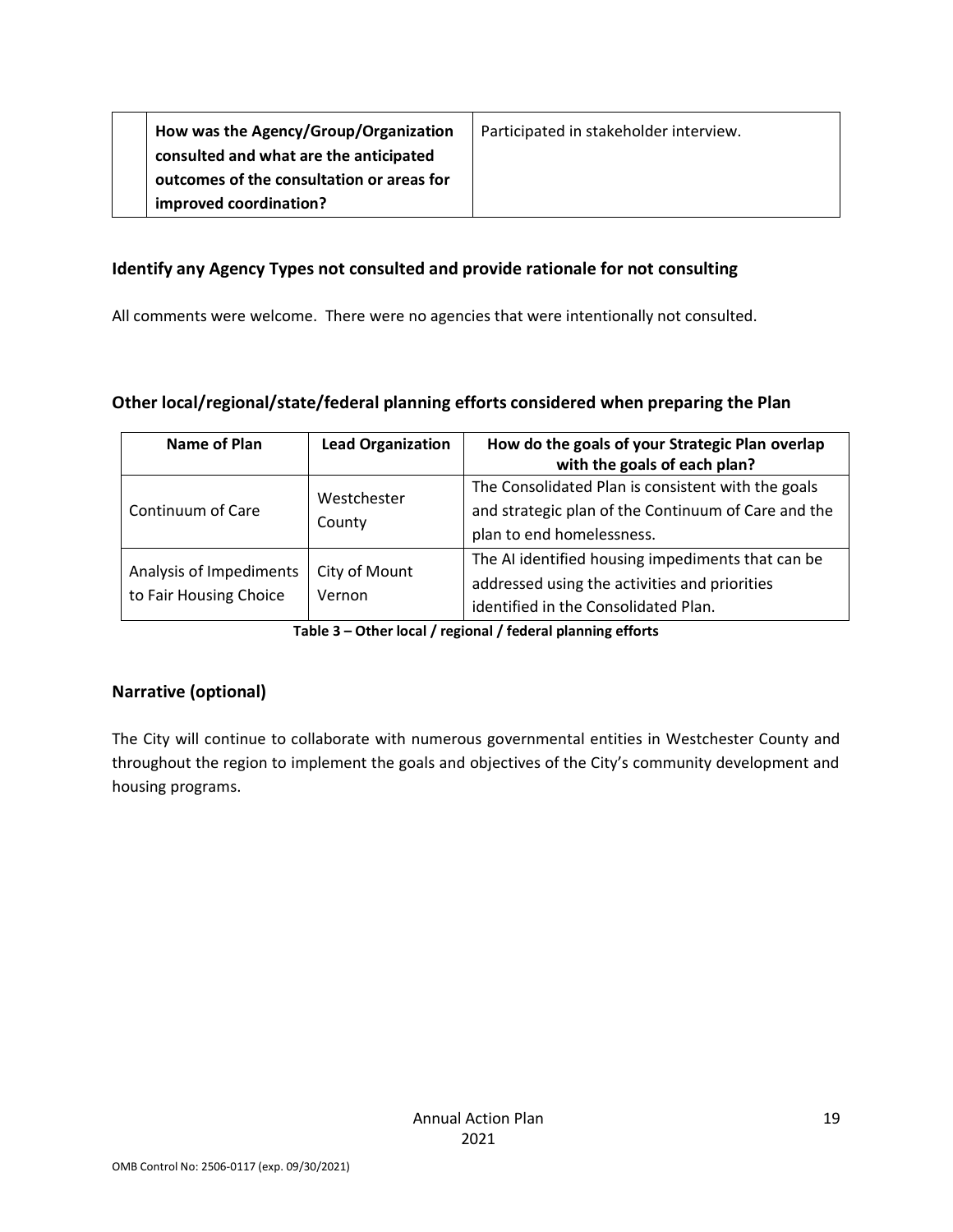### **AP-12 Participation – 91.105, 91.200(c)**

### **1. Summary of citizen participation process/Efforts made to broaden citizen participation Summarize citizen participation process and how it impacted goal-setting**

The City of Mount Vernon follows its Citizen Participation Plan for all community outreach. The purpose of the citizen participation process is to actively encourage citizens, particularly low- and moderate-income households, to participate in the planning of the Consolidated Plan, the Annual Action Plan (AAP), the development of the Consolidated Annual Performance Evaluation Report (CAPER) and any required submission of substantial amendments to those plans. The City works to ensure community stakeholders and city citizens have adequate opportunities to participate in this planning process.

<span id="page-19-0"></span>The City's efforts to allow for participation include a public review and comment period to give city citizens an opportunity to review the goals and activities outlined in this Annual Action Plan and provide feedback. In addition, a public hearing was held to allow for comments on the draft plan.

A summary of the citizen outreach efforts is described in the table below: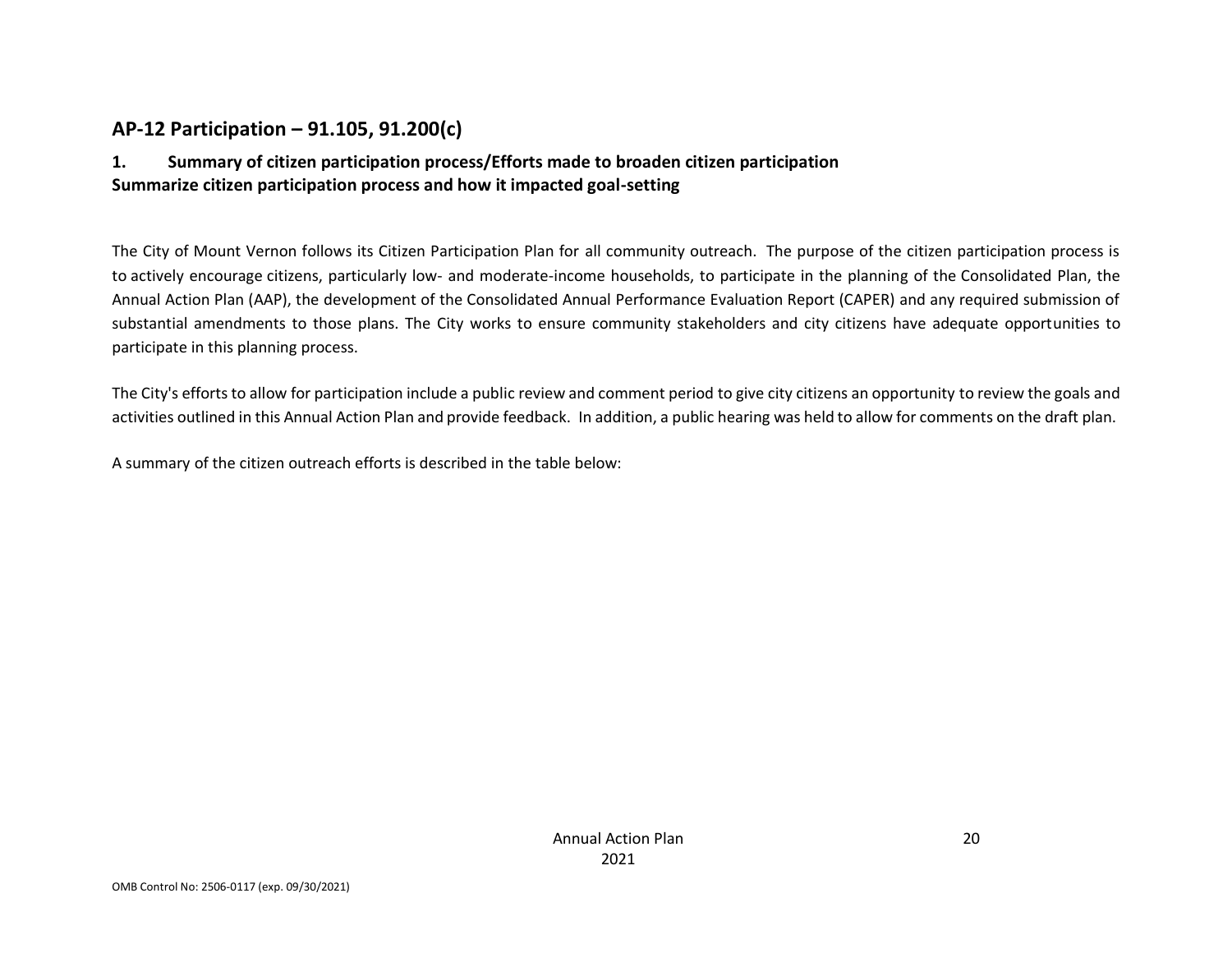### **Citizen Participation Outreach**

| Sort<br>Order | Mode of<br><b>Outreach</b>  | <b>Target of</b><br><b>Outreach</b> | Summary of<br>response/attendance                                                                                                                                                                                                                                                                                                                                                  | Summary of<br>comments received | <b>Summary of comments</b><br>not accepted<br>and reasons | <b>URL</b> |
|---------------|-----------------------------|-------------------------------------|------------------------------------------------------------------------------------------------------------------------------------------------------------------------------------------------------------------------------------------------------------------------------------------------------------------------------------------------------------------------------------|---------------------------------|-----------------------------------------------------------|------------|
|               | Public<br>Comment<br>Period | Non-<br>targeted/broad<br>community | A 30-day public comment period was held<br>from TBA, 2021 through TBA, 2021. The<br>plan could be viewed at the Department of<br>Planning and Community Development,<br>Urban Renewal Agency at City Hall, Room<br>211, 1 Roosevelt Square Mount Vernon, NY<br>10550 or at the city website. Written<br>comments could be mailed or emailed to<br>the contact listed in the PR-05. | All comments were<br>accepted.  | All comments were<br>accepted.                            |            |
| 2             | Public<br><b>Hearing</b>    | Non-<br>targeted/broad<br>community | A public hearing was held at City Hall on<br>TBA 2021 at TBA.                                                                                                                                                                                                                                                                                                                      | All comments were<br>accepted.  | All comments were<br>accepted.                            |            |

**Table 4 – Citizen Participation Outreach**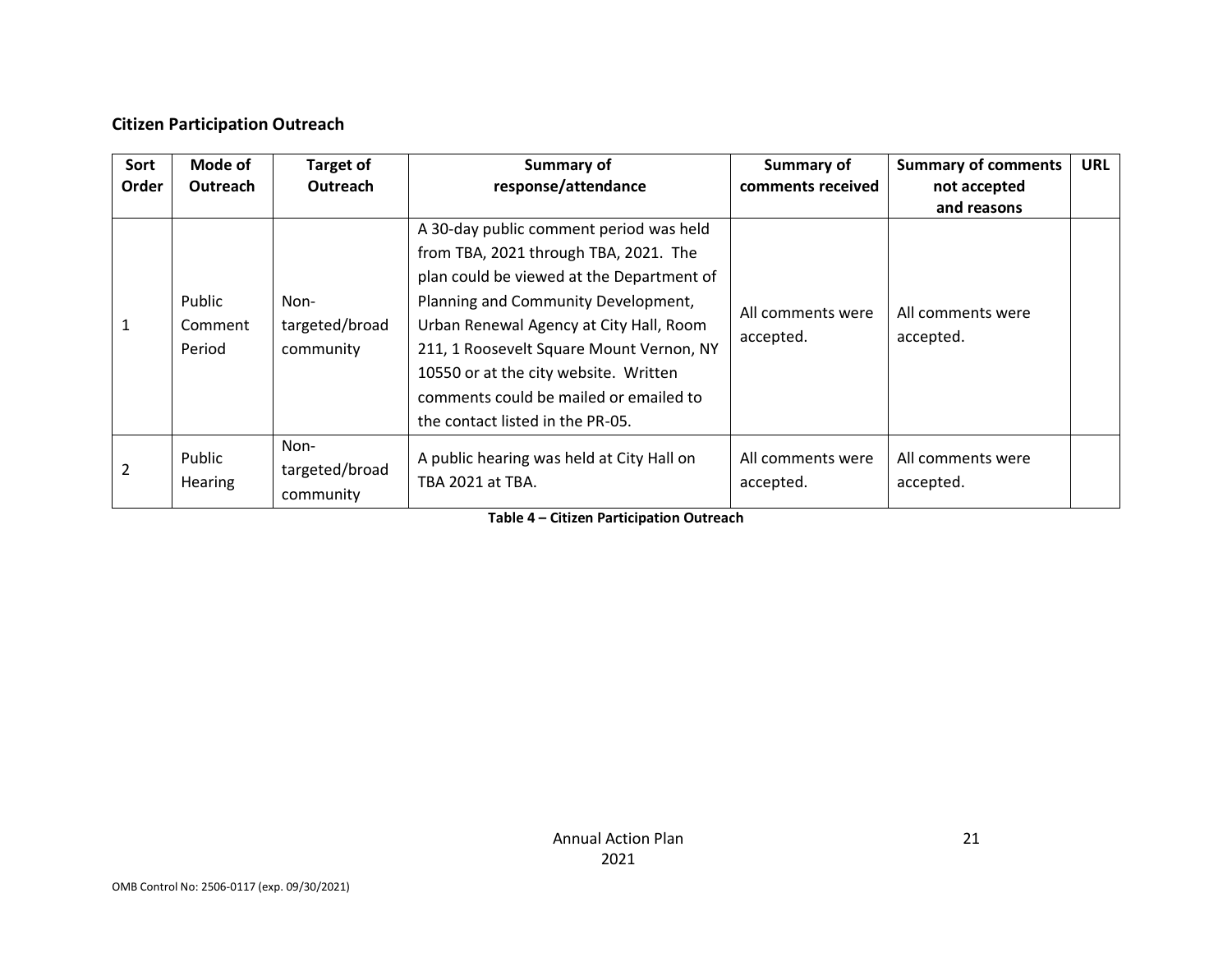# **Expected Resources**

### **AP-15 Expected Resources – 91.220(c)(1,2)**

#### **Introduction**

Currently, the City of Mount Vernon receives CDBG funds for infrastructure and public facilities, housing, public services, and economic development. HOME funds received are for eligible housing development and subsidies. ESG funds are received to address homelessness in the City.

<span id="page-21-0"></span>In FY 2021, the City is receiving entitlement funding in the following amounts: \$1,703,058 in CDBG funds, \$511,949 in HOME funds, and \$145,722 in ESG funds. The CDBG allocation is the revised amount noticed by HUD on May 13, 2021. It is anticipated that HUD entitlement funding levels will be similar over the remainder of the Consolidated Plan.

<span id="page-21-1"></span>As part of the American Rescue Plan (ARP) Act of 2021, passed by Congress to further aid in the recovery of the economy and health of the country, the City anticipates that it will receive an allocation of \$1,855,473 in HOME ARP funds. HOME ARP funds are a one-time funding opportunity to help meet the housing and supporting needs of a community's most vulnerable population. HOME ARP funds can be used for four eligible activities including the production/preservation of affordable housing, TBRA, supportive services (homeless prevention and housing counseling) and the purchase or development of non-congregate shelter for the homeless. With these funds, the City will be funding TBRA activities. HUD will be issuing guidance on how to implement HOME ARP through a substantial amendment to the 2021 AAP at a later time.

The City will begin consulting with homeless service providers, domestic violence service organizations, the Westchester Continuum of Care Partnership, and other organizations and agencies that assist qualifying populations in Mount Vernon.

The City is considering allocating the funds for tenant based rental assistance and having these funds available to place individuals and/or households that may need this resource once the ESG CV grant funds expire.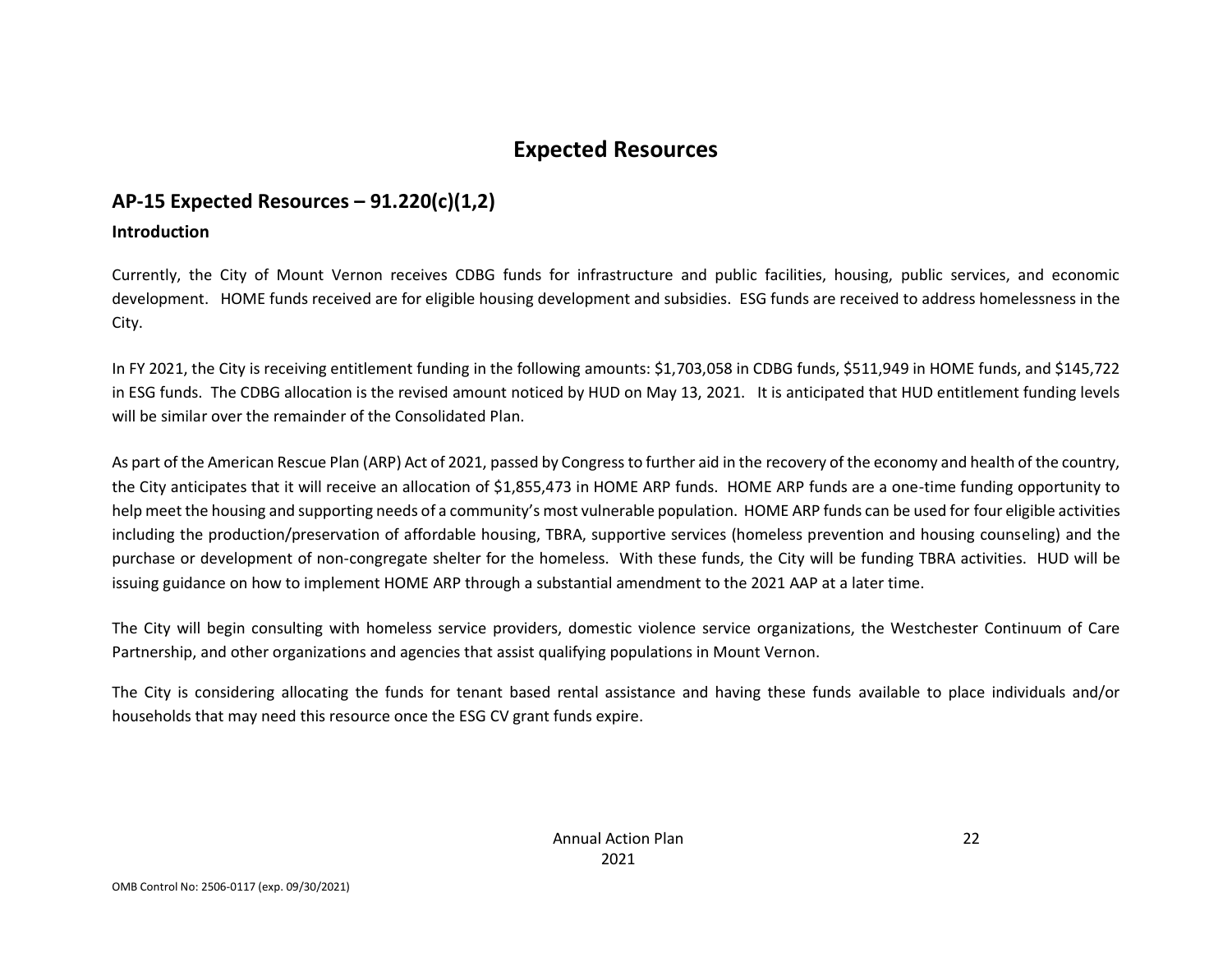### **Anticipated Resources**

| Program     | Source of    | <b>Uses of Funds</b>        | <b>Expected Amount Available Year 1</b> |         |                   |           | <b>Expected</b>  | <b>Narrative Description</b>    |
|-------------|--------------|-----------------------------|-----------------------------------------|---------|-------------------|-----------|------------------|---------------------------------|
|             | <b>Funds</b> |                             | Annual                                  | Program | <b>Prior Year</b> | Total:    | Amount           |                                 |
|             |              |                             | <b>Allocation:</b>                      | Income: | <b>Resources:</b> | Ş.        | <b>Available</b> |                                 |
|             |              |                             | \$                                      | \$      | \$                |           | Remainder        |                                 |
|             |              |                             |                                         |         |                   |           | of ConPlan<br>Ş  |                                 |
| <b>CDBG</b> | public -     | Acquisition                 |                                         |         |                   |           |                  | The expected amount available   |
|             | federal      | <b>Admin and Planning</b>   |                                         |         |                   |           |                  | for the remainder of the        |
|             |              | <b>Economic Development</b> |                                         |         |                   |           |                  | ConPlan is 3x more years of the |
|             |              | Housing                     |                                         |         |                   |           |                  | annual allocation. The CDBG     |
|             |              | <b>Public Improvements</b>  |                                         |         |                   |           |                  | allocation is the revised       |
|             |              | <b>Public Services</b>      |                                         |         |                   |           |                  | amount noticed by HUD on        |
|             |              |                             | 1,703,058                               | 0       | 0                 | 1,703,058 | 5,109,174        | May 13, 2021.                   |
| <b>HOME</b> | public -     | Acquisition                 |                                         |         |                   |           |                  | The expected amount available   |
|             | federal      | Homebuyer assistance        |                                         |         |                   |           |                  | for the remainder of the        |
|             |              | Homeowner rehab             |                                         |         |                   |           |                  | ConPlan is 3x more years of the |
|             |              | Multifamily rental new      |                                         |         |                   |           |                  | annual allocation.              |
|             |              | construction                |                                         |         |                   |           |                  |                                 |
|             |              | Multifamily rental rehab    |                                         |         |                   |           |                  |                                 |
|             |              | New construction for        |                                         |         |                   |           |                  |                                 |
|             |              | ownership                   |                                         |         |                   |           |                  |                                 |
|             |              | <b>TBRA</b>                 | 511,949                                 | 0       | 0                 | 511,949   | 1,535,847        |                                 |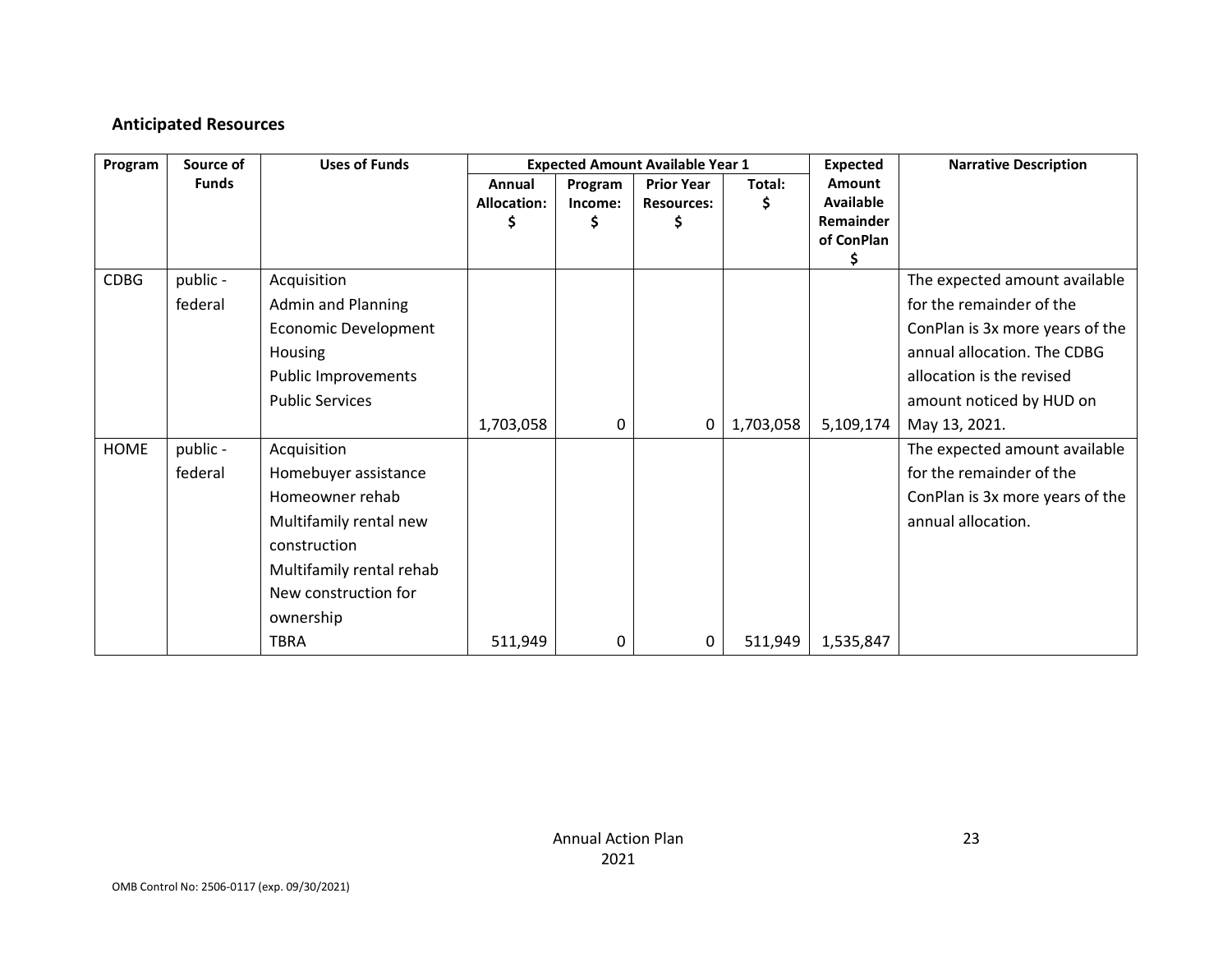| Program    | Source of    | <b>Uses of Funds</b>        |                    |         | <b>Expected Amount Available Year 1</b> |         | <b>Expected</b>  | <b>Narrative Description</b>    |
|------------|--------------|-----------------------------|--------------------|---------|-----------------------------------------|---------|------------------|---------------------------------|
|            | <b>Funds</b> |                             | Annual             | Program | <b>Prior Year</b>                       | Total:  | <b>Amount</b>    |                                 |
|            |              |                             | <b>Allocation:</b> | Income: | <b>Resources:</b>                       | Ş       | <b>Available</b> |                                 |
|            |              |                             |                    | Ş       |                                         |         | Remainder        |                                 |
|            |              |                             |                    |         |                                         |         | of ConPlan       |                                 |
|            |              |                             |                    |         |                                         |         |                  |                                 |
| <b>ESG</b> | public -     | Conversion and rehab for    |                    |         |                                         |         |                  | The expected amount available   |
|            | federal      | transitional housing        |                    |         |                                         |         |                  | for the remainder of the        |
|            |              | <b>Financial Assistance</b> |                    |         |                                         |         |                  | ConPlan is 3x more years of the |
|            |              | Overnight shelter           |                    |         |                                         |         |                  | annual allocation.              |
|            |              | Rapid re-housing (rental    |                    |         |                                         |         |                  |                                 |
|            |              | assistance)                 |                    |         |                                         |         |                  |                                 |
|            |              | <b>Rental Assistance</b>    |                    |         |                                         |         |                  |                                 |
|            |              | <b>Services</b>             |                    |         |                                         |         |                  |                                 |
|            |              | <b>Transitional housing</b> | 145,722            | 0       | 0                                       | 145,722 | 437,166          |                                 |

**Table 5 - Expected Resources – Priority Table**

### **Explain how federal funds will leverage those additional resources (private, state and local funds), including a description of how matching requirements will be satisfied**

The City of Mount Vernon will substantially leverage HUD funds in conjunction with investments made in designated Opportunity Zones in the City. The federal Tax Cuts and Jobs Act of 2017 created the Opportunity Zone program, which is a tool designed to spur economic development and job creation in distressed communities by providing tax benefits to investors. Localities qualify as Opportunity Zones if they have been nominated for that designation by the state and that nomination has been certified by the Secretary of the US Treasury. Census tract 36119003100 in Mount Vernon has been designated an Opportunity Zone. See map below. The City recognizes the importance and promise of having these designations and is prepared to invest in this area to support revitalization by targeting funds for infrastructure and public facilities development. This area is particularly in need of water and sewer upgrades. The City also anticipates leveraging funds in the amount of \$1,641,928 from the New York State Department of Environmental Conservation to address sewer repairs.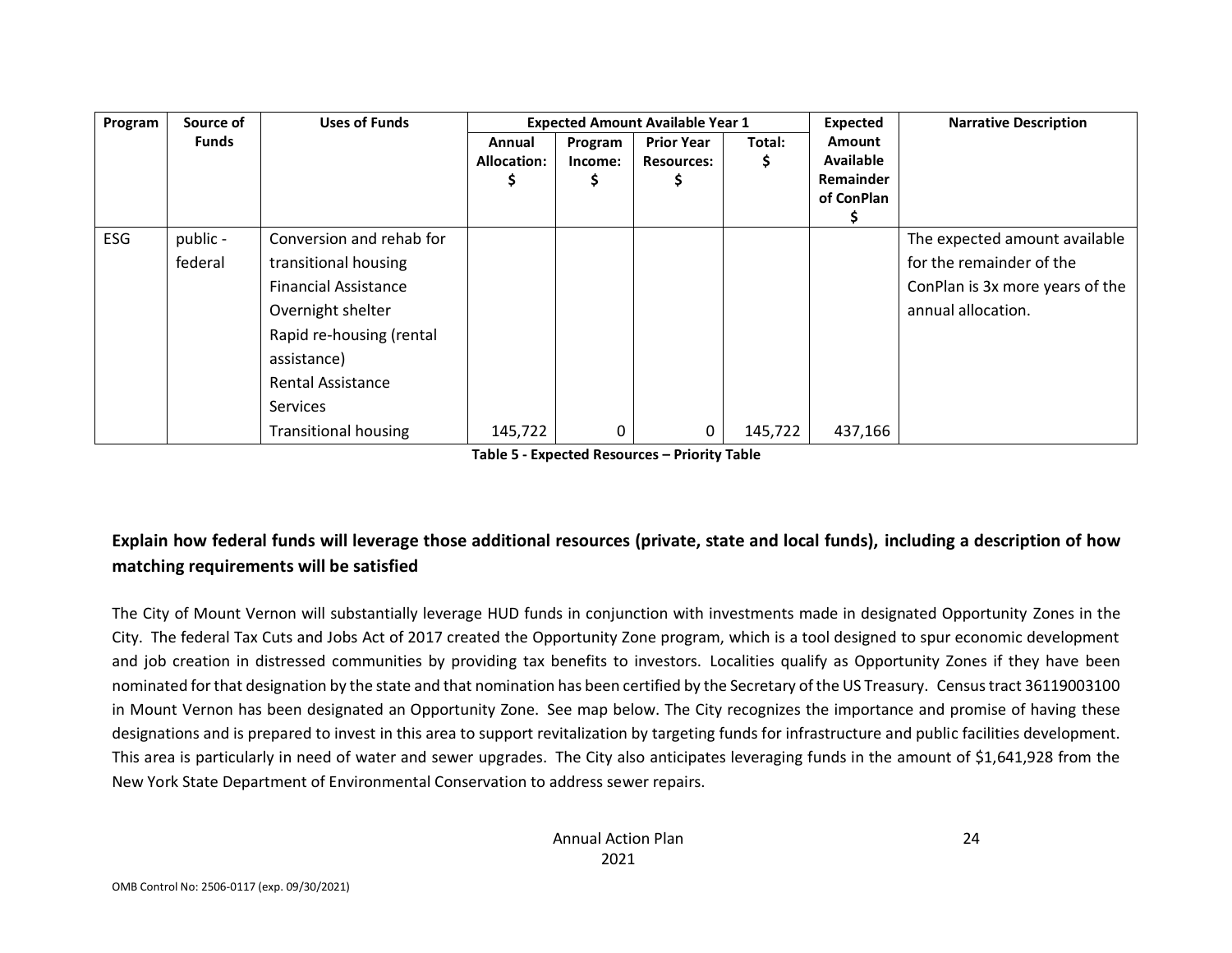In addition, New York State programs will be applied to support the following programs: Affordable Home Ownership Development Program, Housing Trust Fund, Housing Development Fund, Low Income Housing Tax Credit Program, Homeless Housing and Assistance Program (HHAP), Homeless Re-Housing Assistance Program (HRAP), Homeless Prevention Program (HPP), SONYMA, and others.

Local resources to leverage federal funding may include property tax abatement by the Mount Vernon Industrial Development Agency. The City will also seek opportunities for private funding. The City will develop affordable housing on vacant parcels currently owned by the City. HOME funds will be leveraged for the development of affordable housing opportunities.

Further, the City of Mount Vernon combines HUD homeless funding with services provided by many community agencies that include: Montefiore Mount Vernon hospital, Family Service Society of Yonkers, The Guidance Center of Westchester, Lexington Center for Recovery, Mount Vernon Neighborhood Health Center, St. Johns Riverside Hospital, and Westchester County Department of Social Services. In addition, the City received \$1,049,822 in FY 2019 Continuum of Care grant funds to continue to assist homeless residents by providing housing subsidies and supportive services to enable participants to live independently.

Please refer to the map Qualified Opportunity Zone Designation in the SP-10 of the City's 2020-2024 Consolidated Plan.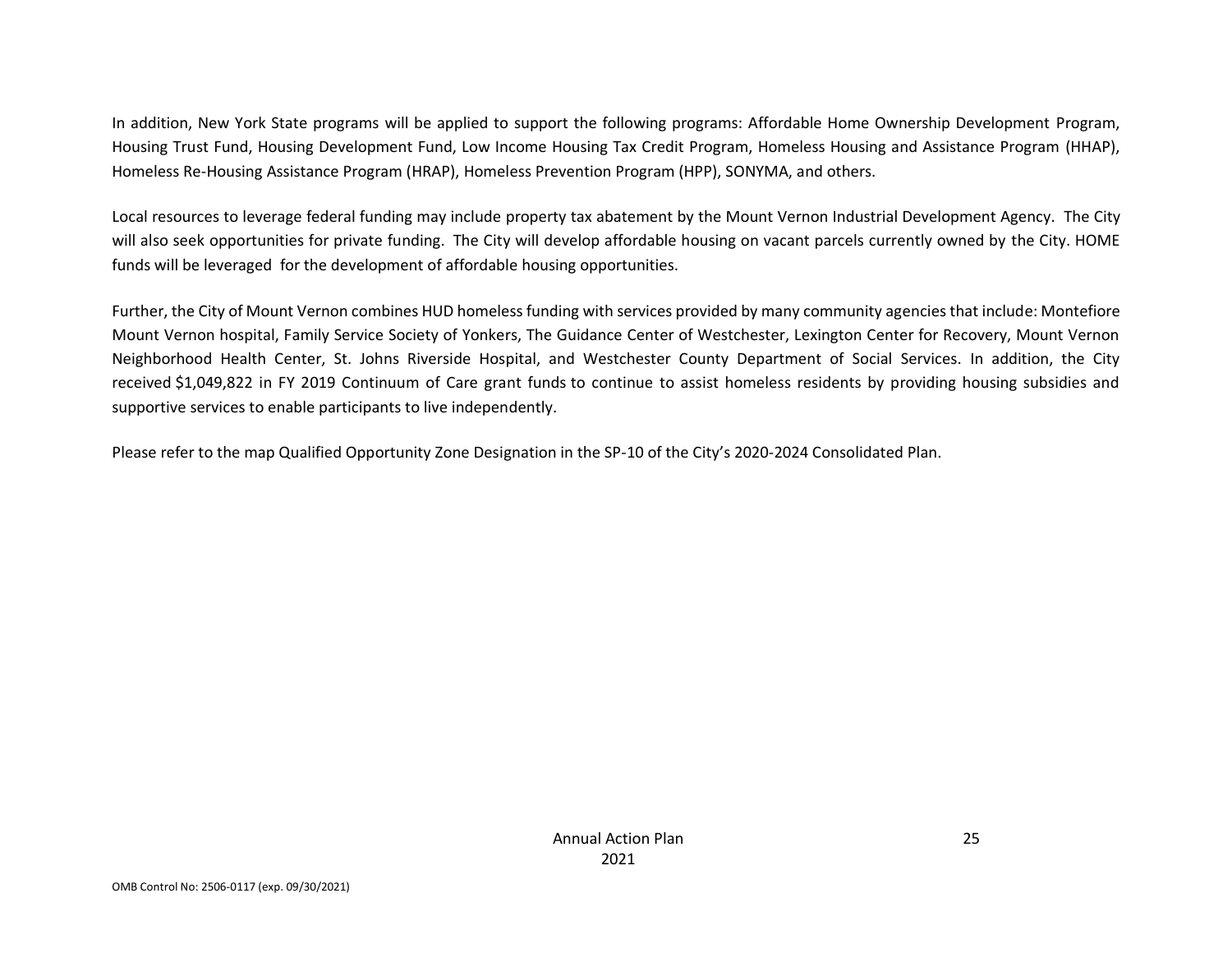### **If appropriate, describe publicly owned land or property located within the jurisdiction that may be used to address the needs identified in the plan**

HOME funds will be leveraged for the development of affordable housing on vacant parcels currently owned by the City. Land conveyed by the City will be restricted by a covenant running with the land to ensure enforcement of affordability restrictions. These actions would further the goals of providing affordable housing opportunities and eliminating blight.

#### **Discussion**

The City of Mount Vernon is addressing existing abandoned property and at-risk homeowner conditions to develop a best practices housing policy that will preempt the occurrence of problematic vacant properties and the subsequent loss of housing and/or neighborhood blight that ensues. Funding from the New York State Attorney General's Office supporting the New York State Abandoned Property Neighborhood Relief Act combats zombie homes and helps families avoid mortgage or tax foreclosure and effectively leverages community development funding.

Through its participation with the New York State Zombie, Vacant, and Abandoned Properties Initiative and grant program, the City of Mount Vernon was eligible to receive an additional grant award for the second phase of Cities RISE: an initiative focused on organizational capacity building with the goal of improved strategic code enforcement practices. Cities RISE II included education for local officials, development of outreach materials, and a significant public engagement process focused on code enforcement and housing problems.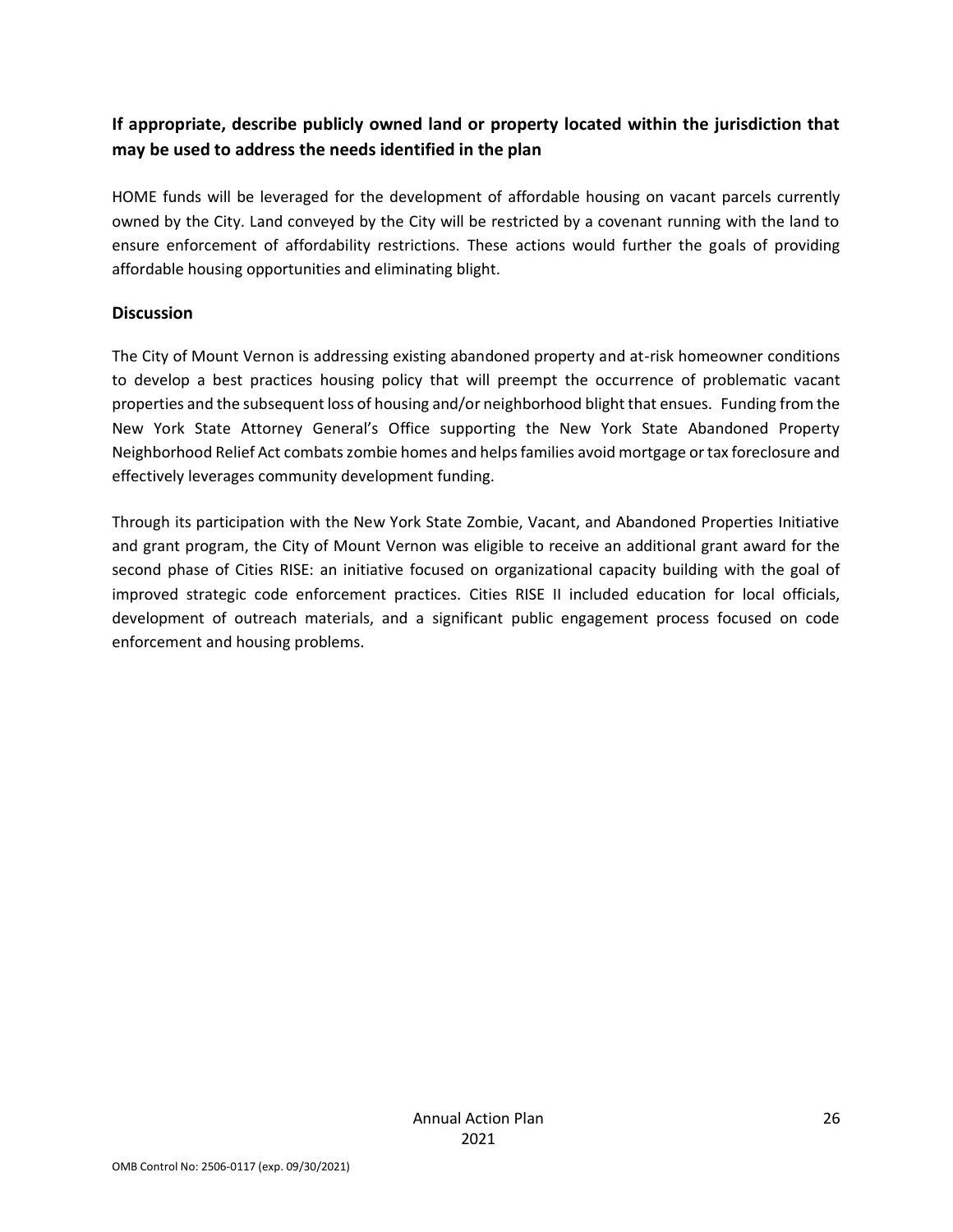# **Annual Goals and Objectives**

# **AP-20 Annual Goals and Objectives**

#### **Goals Summary Information**

<span id="page-26-1"></span><span id="page-26-0"></span>

| Sort                    | <b>Goal Name</b>        | <b>Start</b> | End  | Category    | Geographic   | <b>Needs Addressed</b>  | <b>Funding</b> | <b>Goal Outcome Indicator</b>          |
|-------------------------|-------------------------|--------------|------|-------------|--------------|-------------------------|----------------|----------------------------------------|
| Order                   |                         | Year         | Year |             | Area         |                         |                |                                        |
|                         | 1A. Improve             | 2020         | 2024 | Non-Housing | Jurisdiction | <b>Expand Improve</b>   | CDBG:          | Public Facility or Infrastructure      |
|                         | Public                  |              |      | Community   | Wide         | Public                  | \$1,328,106    | Activities other than Low/Moderate     |
|                         | Infrastructure &        |              |      | Development | Opportunity  | Infrastructure &        |                | Income Housing Benefit: 66265          |
|                         | <b>Facilities</b>       |              |      |             | Zones        | <b>Facilities</b>       |                | <b>Persons Assisted</b>                |
| $\overline{2}$          | 2C. Increase            | 2020         | 2024 | Affordable  | Jurisdiction | Neighborhood            | HOME:          | Tenant-based rental assistance /       |
|                         | Affordable Rental       |              |      | Housing     | Wide         | Revitalization          | \$511,949      | Rapid Rehousing: 60 Households         |
|                         | <b>Hsing</b>            |              |      |             |              |                         |                | Assisted                               |
|                         | Opportunities           |              |      |             |              |                         |                |                                        |
| $\overline{\mathbf{3}}$ | 2D. Clearance &         | 2022         | 2024 | Affordable  | Jurisdiction | Neighborhood            | CDBG:          | <b>Housing Code</b>                    |
|                         | Code Enforcement        |              |      | Housing     | Wide         | Revitalization          | \$374,952      | <b>Enforcement/Foreclosed Property</b> |
|                         |                         |              |      |             |              |                         |                | Care: 100 Household Housing Unit       |
| $\overline{\mathbf{4}}$ | 5A. Provide             | 2020         | 2024 | Homeless    | Jurisdiction | <b>Homeless Housing</b> | ESG:           | Tenant-based rental assistance /       |
|                         | <b>Support Homeless</b> |              |      |             | Wide         | & Supportive            | \$145,722      | Rapid Rehousing: 10 Households         |
|                         | Prevent Outreach        |              |      |             |              | <b>Services</b>         |                | Assisted                               |
|                         | <b>Hsg</b>              |              |      |             |              |                         |                | Homelessness Prevention: 100           |
|                         |                         |              |      |             |              |                         |                | Persons Assisted                       |

**Table 6 – Goals Summary**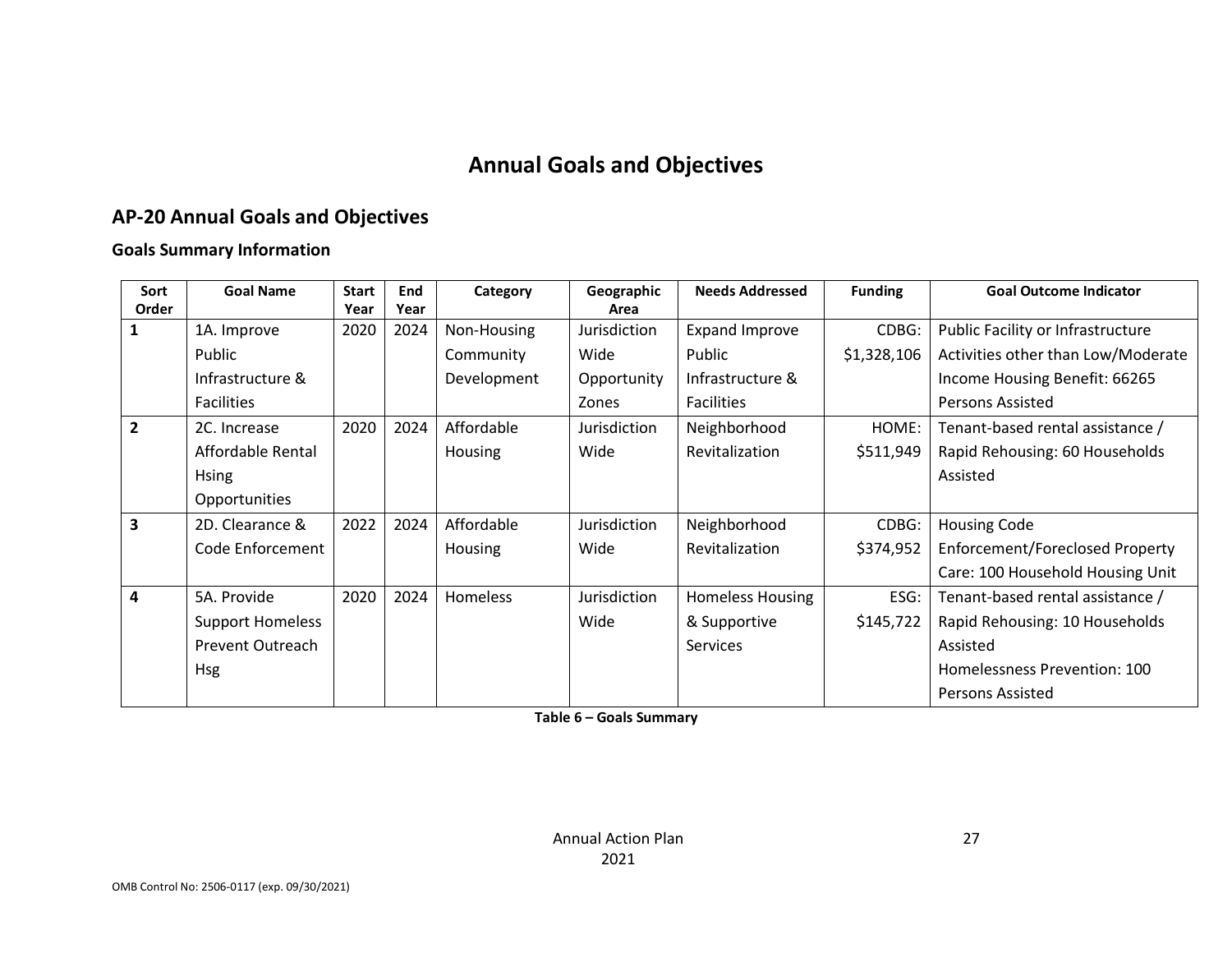### **Goal Descriptions**

| $\mathbf{1}$ | <b>Goal Name</b>           | 1A. Improve Public Infrastructure & Facilities                                                                                                                                                                                                                                                                                                                                                                                                                                                                                                                                                                                                              |  |  |
|--------------|----------------------------|-------------------------------------------------------------------------------------------------------------------------------------------------------------------------------------------------------------------------------------------------------------------------------------------------------------------------------------------------------------------------------------------------------------------------------------------------------------------------------------------------------------------------------------------------------------------------------------------------------------------------------------------------------------|--|--|
|              | Goal<br><b>Description</b> | The City will improve public facilities and infrastructure such as sewer parks, playgrounds, new sidewalks, street repaving,<br>traffic lights, curb cuts, visibility signs, installation of flashing caution signs, speed bumps, reduced speed signage,<br>broadband improvements, shot-spotters, technology for emergency response, repairs at multiple fire stations, fire<br>protection equipment including fire trucks and fire EMT, and ADA improvements. These needs are particularly great in the<br>Opportunity Zones. Construction and rehabilitation of public facilities to include but not limited to senior centers and<br>community centers. |  |  |
| $2^{\circ}$  | <b>Goal Name</b>           | 2C. Increase Affordable Rental Hsing Opportunities                                                                                                                                                                                                                                                                                                                                                                                                                                                                                                                                                                                                          |  |  |
|              | Goal<br><b>Description</b> | There remain opportunities to develop and redevelop sites with desirable rental housing that is safe and accessible for<br>Mount Vernon residents, thereby assisting to resuscitate communities in the City and provide options in areas of the city<br>that offer more opportunities for low to moderate income residents. New construction can also help increase availability<br>of units for people with disabilities. Additionally, tenant based rental assistance can expand the number of residents able<br>to access affordable housing in existing units.                                                                                          |  |  |
| $\mathbf{3}$ | <b>Goal Name</b>           | 2D. Clearance & Code Enforcement                                                                                                                                                                                                                                                                                                                                                                                                                                                                                                                                                                                                                            |  |  |
|              | Goal<br><b>Description</b> | The City's aging housing stock and lack of investment in some areas has resulted in structures that are unsafe and<br>unusable. Further, the City lacks the code enforcement resources to address these concerns. Through this goal, the City<br>will enhance code enforcement efforts and begin addressing the clearance of unusable structures.                                                                                                                                                                                                                                                                                                           |  |  |
| 4            | <b>Goal Name</b>           | 5A. Provide Support Homeless Prevent Outreach Hsg                                                                                                                                                                                                                                                                                                                                                                                                                                                                                                                                                                                                           |  |  |
|              | Goal<br><b>Description</b> | Homelessness support includes housing placement, short-term rent, mortgage and utility assistance, emergency shelter<br>operating costs and essential services, rapid rehousing assistance and homelessness prevention assistance. Evictions and<br>foreclosures are significant in certain parts of the City and put residents at risk of homelessness. Further, the City's current<br>homeless population includes individuals facing a range of challenges including substance abuse, domestic violence, and<br>mental health. More outreach is needed to reach these populations and prevent them from becoming homeless.                               |  |  |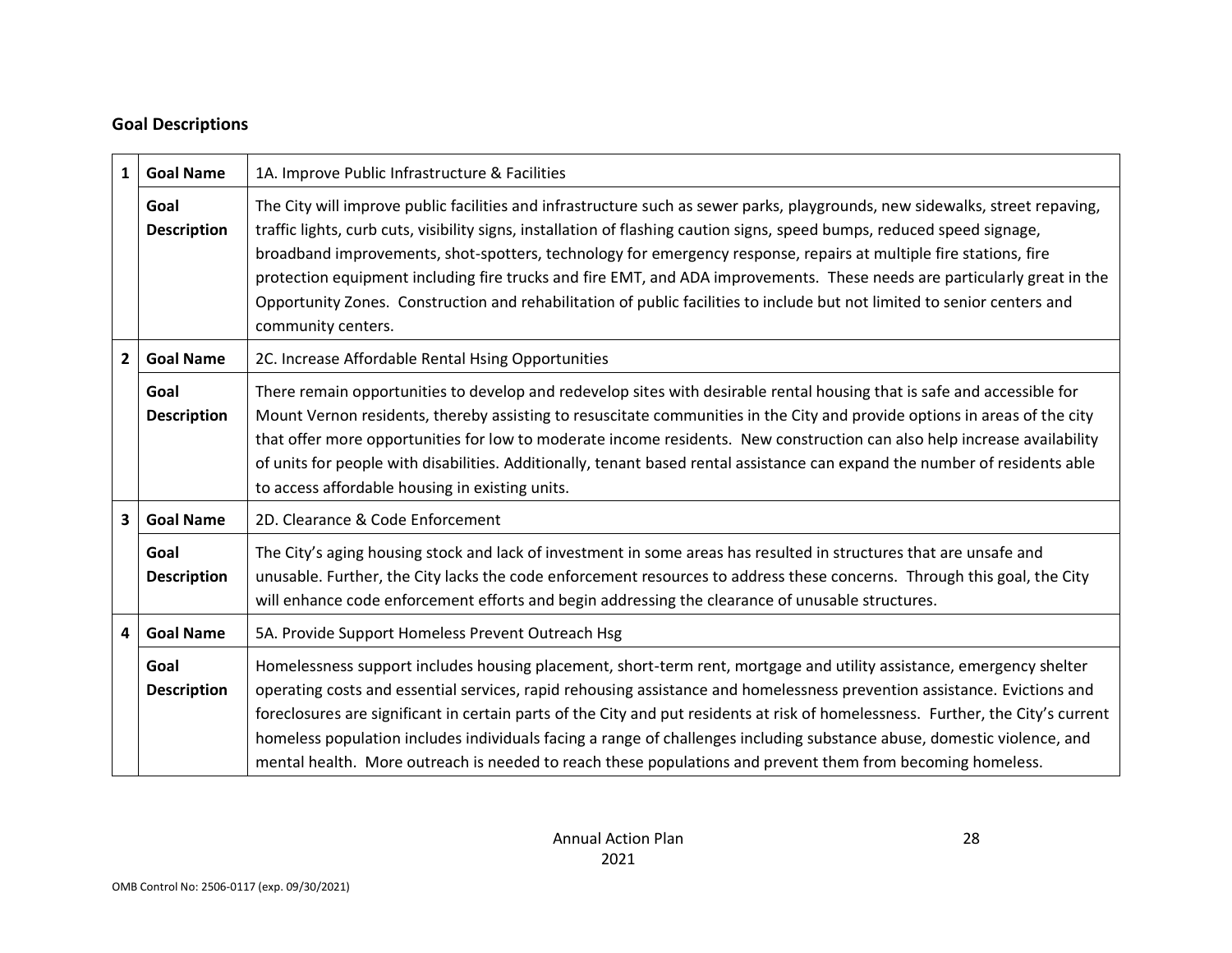# **Projects**

### <span id="page-28-0"></span>**AP-35 Projects – 91.220(d) Introduction**

In accordance with the federal regulations 24 CFR, Part 91, the City of Mount Vernon, New York has prepared the PY 2021 Annual Action Plan for submission for its Community Development Programs. This document is a requirement for direct financial assistance under the US Department of Housing and Urban Development (HUD) funding programs including the Community Development Block Grant (CDBG), HOME Investment Partnerships Program (HOME), and the Emergency Solutions Grant Program (ESG). The projects below are proposed for PY 2021.

#### **Projects**

| #             | <b>Project Name</b>                                 |
|---------------|-----------------------------------------------------|
|               | <b>CDBG: Administration</b>                         |
| $\mathcal{P}$ | <b>CDBG: Code Enforcement</b>                       |
| 3             | <b>CDBG: Public Facilities &amp; Infrastructure</b> |
| 4             | HOME: Administration                                |
| 5             | <b>HOME: TBRA</b>                                   |
| 6             | <b>ESG2021: Homeless Housing and Services</b>       |

**Table 7 - Project Information**

### **Describe the reasons for allocation priorities and any obstacles to addressing underserved needs**

The priorities set forth in the Annual Action Plan are based on, and consistent with, the strategic goals set out in the 5-year plan. The priorities were further informed by extensive community outreach and also took into consideration capacity of the City as well as its subgrantees.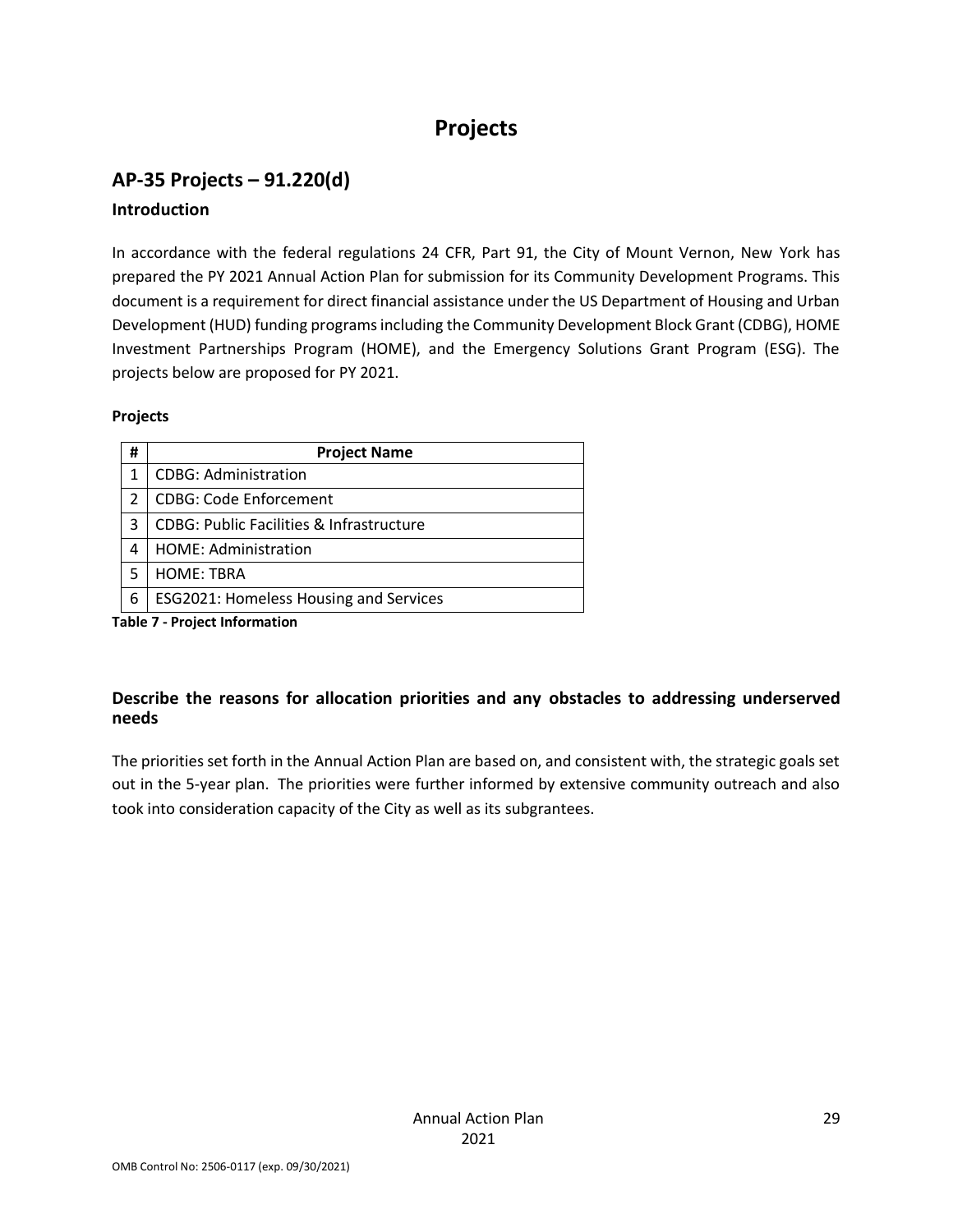### <span id="page-29-0"></span>**AP-38 Project Summary**

### **Project Summary Information**

| $\mathbf{1}$   | <b>Project Name</b>                                                                                        | <b>CDBG: Administration</b>                                                                                                                                                                                                                                                               |
|----------------|------------------------------------------------------------------------------------------------------------|-------------------------------------------------------------------------------------------------------------------------------------------------------------------------------------------------------------------------------------------------------------------------------------------|
|                | <b>Target Area</b>                                                                                         | Jurisdiction Wide                                                                                                                                                                                                                                                                         |
|                | <b>Goals Supported</b>                                                                                     | 1A. Improve Public Infrastructure & Facilities<br>2C. Increase Affordable Rental Hsing Opportunities<br>2D. Clearance & Code Enforcement<br>5A. Provide Support Homeless Prevent Outreach Hsg                                                                                             |
|                | <b>Needs Addressed</b>                                                                                     | Expand Improve Public Infrastructure & Facilities<br>Neighborhood Revitalization<br>Homeless Housing & Supportive Services                                                                                                                                                                |
|                | <b>Funding</b>                                                                                             | CDBG: \$340,612                                                                                                                                                                                                                                                                           |
|                | <b>Description</b>                                                                                         | CDBG Administration in the 2021 PY.                                                                                                                                                                                                                                                       |
|                | <b>Target Date</b>                                                                                         | 12/31/2022                                                                                                                                                                                                                                                                                |
|                | <b>Estimate the number</b><br>and type of families<br>that will benefit from<br>the proposed<br>activities | N/A                                                                                                                                                                                                                                                                                       |
|                | <b>Location Description</b>                                                                                | Citywide                                                                                                                                                                                                                                                                                  |
|                | <b>Planned Activities</b>                                                                                  | Planning and Administration activities associated with, and in support of<br>the CDBG Program. The allocation for planning and administration will<br>be used to ensure compliance with CDBG requirements. (21A)                                                                          |
| $\overline{2}$ | <b>Project Name</b>                                                                                        | <b>CDBG: Code Enforcement</b>                                                                                                                                                                                                                                                             |
|                | <b>Target Area</b>                                                                                         | Jurisdiction Wide                                                                                                                                                                                                                                                                         |
|                | <b>Goals Supported</b>                                                                                     | 2D. Clearance & Code Enforcement                                                                                                                                                                                                                                                          |
|                | <b>Needs Addressed</b>                                                                                     | Neighborhood Revitalization                                                                                                                                                                                                                                                               |
|                | <b>Funding</b>                                                                                             | CDBG: \$204,646                                                                                                                                                                                                                                                                           |
|                | <b>Description</b>                                                                                         | The City will enhance code enforcement efforts and begin addressing<br>the clearance of unusable structures. The aging housing stock and lack<br>of investment in some areas has resulted in structures that are unsafe<br>and unusable and these activities will address these concerns. |
|                | <b>Target Date</b>                                                                                         | 12/31/2022                                                                                                                                                                                                                                                                                |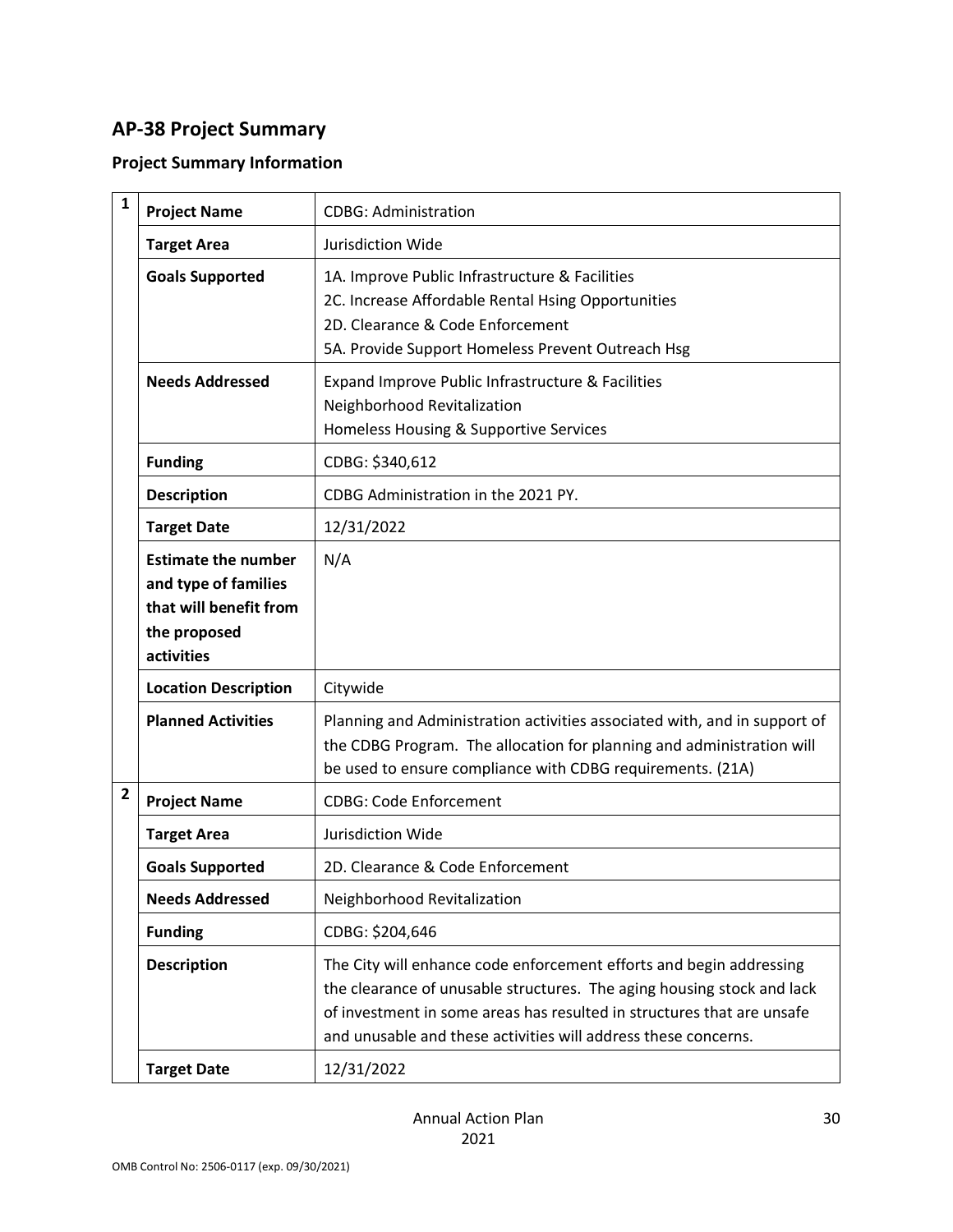|   | <b>Estimate the number</b><br>and type of families<br>that will benefit from<br>the proposed<br>activities | Housing Code Enforcement/Foreclosed Property Care: 100 Household<br><b>Housing Unit</b>                                                                                                                                                                                                                                                                                                     |
|---|------------------------------------------------------------------------------------------------------------|---------------------------------------------------------------------------------------------------------------------------------------------------------------------------------------------------------------------------------------------------------------------------------------------------------------------------------------------------------------------------------------------|
|   | <b>Location Description</b>                                                                                | Citywide                                                                                                                                                                                                                                                                                                                                                                                    |
|   | <b>Planned Activities</b>                                                                                  | Housing Code Enforcement (15): \$200,000                                                                                                                                                                                                                                                                                                                                                    |
| 3 | <b>Project Name</b>                                                                                        | <b>CDBG: Public Facilities &amp; Infrastructure</b>                                                                                                                                                                                                                                                                                                                                         |
|   | <b>Target Area</b>                                                                                         | Jurisdiction Wide<br><b>Opportunity Zones</b>                                                                                                                                                                                                                                                                                                                                               |
|   | <b>Goals Supported</b>                                                                                     | 1A. Improve Public Infrastructure & Facilities                                                                                                                                                                                                                                                                                                                                              |
|   | <b>Needs Addressed</b>                                                                                     | Expand Improve Public Infrastructure & Facilities                                                                                                                                                                                                                                                                                                                                           |
|   | <b>Funding</b>                                                                                             | CDBG: \$1,157,800                                                                                                                                                                                                                                                                                                                                                                           |
|   | <b>Description</b>                                                                                         | Rehabilitation and construction of public facilities and other<br>improvements to facilities and infrastructure serving populations<br>primarily consisting of low-and moderate-income individuals or<br>populations with special needs. Facilities may be publicly or privately<br>owned and examples include and are not limited to, parks, medical<br>facilities, and community centers. |
|   | <b>Target Date</b>                                                                                         | 12/31/2022                                                                                                                                                                                                                                                                                                                                                                                  |
|   | <b>Estimate the number</b><br>and type of families<br>that will benefit from<br>the proposed<br>activities | These activities are intended to serve thousands of people, primarily<br>those living in low-and-moderate income areas or those with disabilities<br>or other special needs.<br>Public Facility or Infrastructure Activities other than Low/Moderate<br>Income Housing Benefit: 66,265 Persons Assisted (Area-wide benefit)                                                                 |
|   | <b>Location Description</b>                                                                                | Citywide                                                                                                                                                                                                                                                                                                                                                                                    |
|   | <b>Planned Activities</b>                                                                                  | Improvements to public facilities and infrastructure serving populations<br>primarily consisting of low-and moderate-income individuals or<br>populations with special needs (03E, 03F, 03K, 03L)                                                                                                                                                                                           |
| 4 | <b>Project Name</b>                                                                                        | HOME: Administration                                                                                                                                                                                                                                                                                                                                                                        |
|   | <b>Target Area</b>                                                                                         | Jurisdiction Wide                                                                                                                                                                                                                                                                                                                                                                           |
|   | <b>Goals Supported</b>                                                                                     | 2C. Increase Affordable Rental Hsing Opportunities                                                                                                                                                                                                                                                                                                                                          |
|   | <b>Needs Addressed</b>                                                                                     | Neighborhood Revitalization                                                                                                                                                                                                                                                                                                                                                                 |
|   | <b>Funding</b>                                                                                             | HOME: \$51,194                                                                                                                                                                                                                                                                                                                                                                              |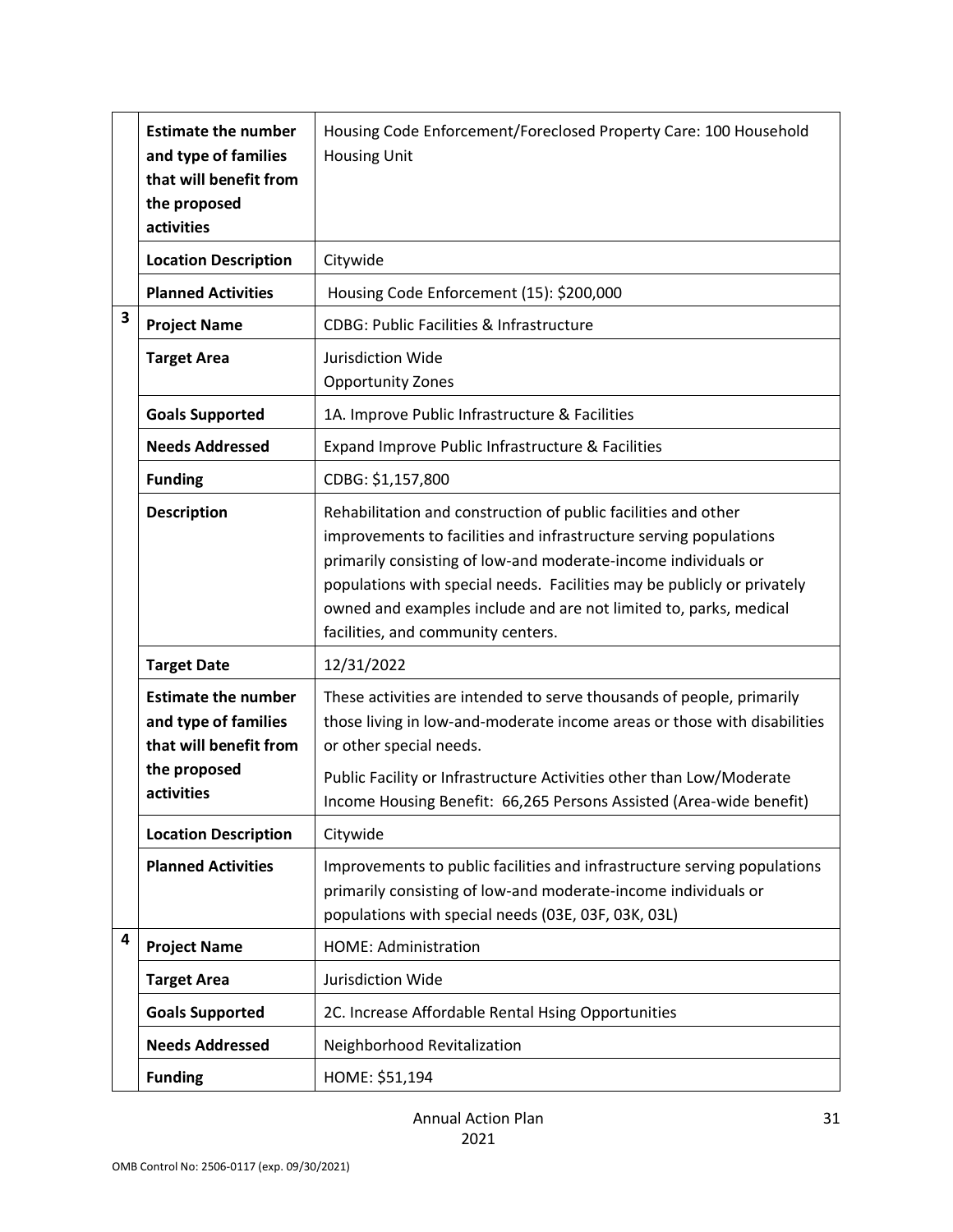|   | <b>Description</b>                                                                                         | HOME program administration for PY 2021.                                                                                                                                                                                                                                              |
|---|------------------------------------------------------------------------------------------------------------|---------------------------------------------------------------------------------------------------------------------------------------------------------------------------------------------------------------------------------------------------------------------------------------|
|   | <b>Target Date</b>                                                                                         | 12/31/2022                                                                                                                                                                                                                                                                            |
|   | <b>Estimate the number</b><br>and type of families<br>that will benefit from<br>the proposed<br>activities | N/A                                                                                                                                                                                                                                                                                   |
|   | <b>Location Description</b>                                                                                | Citywide                                                                                                                                                                                                                                                                              |
|   | <b>Planned Activities</b>                                                                                  | Planning and Administration activities associated with, and in support of<br>the HOME Program. The allocation for planning and administration will<br>be used to ensure compliance with HOME requirements, and no more<br>than 10% of the allocation will be spent on administration. |
| 5 | <b>Project Name</b>                                                                                        | <b>HOME: TBRA</b>                                                                                                                                                                                                                                                                     |
|   | <b>Target Area</b>                                                                                         | Jurisdiction Wide                                                                                                                                                                                                                                                                     |
|   | <b>Goals Supported</b>                                                                                     | 2C. Increase Affordable Rental Hsing Opportunities                                                                                                                                                                                                                                    |
|   | <b>Needs Addressed</b>                                                                                     | Neighborhood Revitalization                                                                                                                                                                                                                                                           |
|   | <b>Funding</b>                                                                                             | HOME: \$460,755                                                                                                                                                                                                                                                                       |
|   | <b>Description</b>                                                                                         | The City will utilize HOME funds for Tenant-based rental assistance for<br>eligible LMI households.                                                                                                                                                                                   |
|   | <b>Target Date</b>                                                                                         | 12/31/2022                                                                                                                                                                                                                                                                            |
|   | <b>Estimate the number</b><br>and type of families<br>that will benefit from<br>the proposed<br>activities | Provide tenant based rental assistance for approximately 60<br>households.                                                                                                                                                                                                            |
|   | <b>Location Description</b>                                                                                | Citywide                                                                                                                                                                                                                                                                              |
|   | <b>Planned Activities</b>                                                                                  | Provide tenant based rental assistance.                                                                                                                                                                                                                                               |
| 6 | <b>Project Name</b>                                                                                        | ESG2021: Homeless Housing and Services                                                                                                                                                                                                                                                |
|   | <b>Target Area</b>                                                                                         | Jurisdiction Wide                                                                                                                                                                                                                                                                     |
|   | <b>Goals Supported</b>                                                                                     | 5A. Provide Support Homeless Prevent Outreach Hsg                                                                                                                                                                                                                                     |
|   | <b>Needs Addressed</b>                                                                                     | Homeless Housing & Supportive Services                                                                                                                                                                                                                                                |
|   | <b>Funding</b>                                                                                             | ESG: \$145,722                                                                                                                                                                                                                                                                        |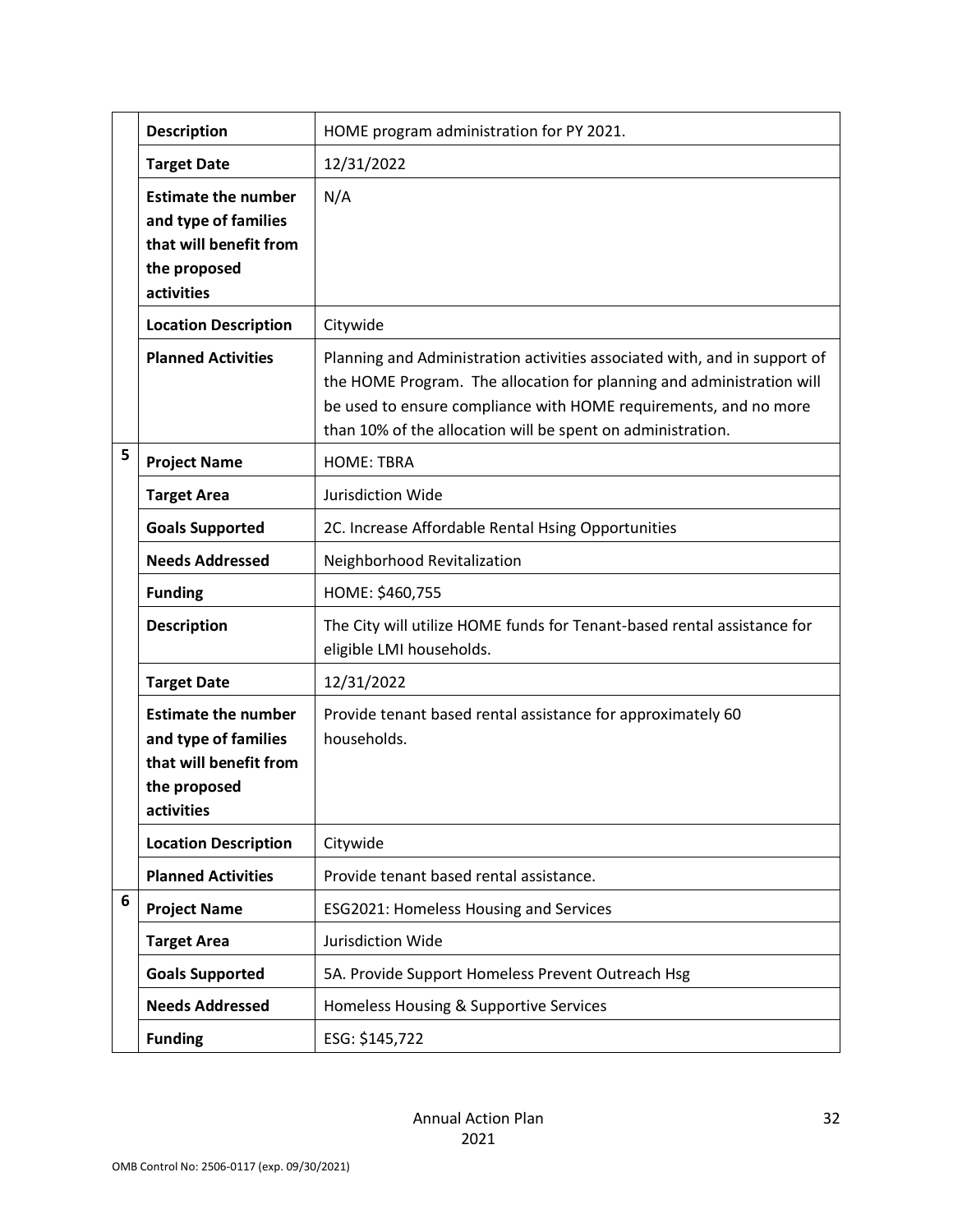| <b>Description</b>                                                                                         | Emergency Solutions Grant (ESG) funds support nonprofit organizations<br>that help homeless persons and persons at risk of becoming homeless by<br>providing street outreach, emergency shelters, shelter operations,<br>essential services, rapid rehousing, and homeless prevention. Funds will<br>be used to support city staff responsible for oversight of nonprofit<br>subrecipients providing ESG funded services. |
|------------------------------------------------------------------------------------------------------------|---------------------------------------------------------------------------------------------------------------------------------------------------------------------------------------------------------------------------------------------------------------------------------------------------------------------------------------------------------------------------------------------------------------------------|
| <b>Target Date</b>                                                                                         | 12/31/2022                                                                                                                                                                                                                                                                                                                                                                                                                |
| <b>Estimate the number</b><br>and type of families<br>that will benefit from<br>the proposed<br>activities | Activities approximately 110 low-income persons and families with rapid<br>re-housing and homelessness prevention assistance.                                                                                                                                                                                                                                                                                             |
| <b>Location Description</b>                                                                                | Citywide                                                                                                                                                                                                                                                                                                                                                                                                                  |
| <b>Planned Activities</b>                                                                                  | Eligible activities include Street Outreach, Emergency Shelters, Shelter<br>Operations, Essential Services, Rapid Rehousing, Homeless Prevention,<br>HMIS, and Admin of the ESG Program (no more than 7.5% of funds).                                                                                                                                                                                                     |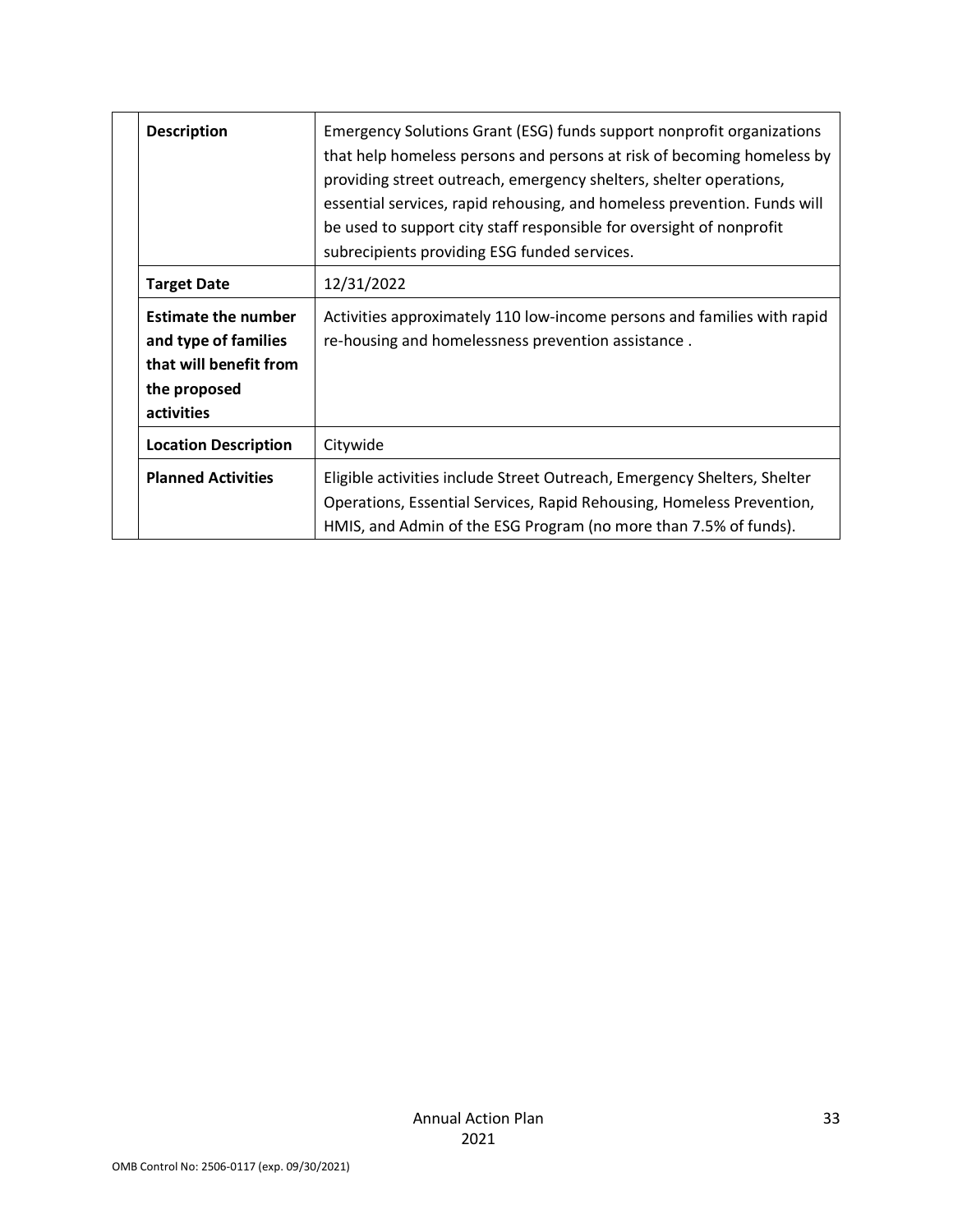### <span id="page-33-0"></span>**AP-50 Geographic Distribution – 91.220(f)**

### **Description of the geographic areas of the entitlement (including areas of low-income and minority concentration) where assistance will be directed**

The City will make funds available jurisdiction-wide and may target funds to Opportunity Zones.

• Opportunity Zones: The federal Tax Cuts and Jobs Act of 2017 created the Opportunity Zone program, which is a tool designed to spur economic development and job creation in distressed communities by providing tax benefits to investors. Localities qualify as Opportunity Zones if they have been nominated for that designation by the state and that nomination has been certified by the Secretary of the US Treasury. Census tract 36119003100 in Mount Vernon has been designated an Opportunity Zone. The City recognizes the importance and promise of having these designations and is prepared to invest in this area to support revitalization by targeting funds for infrastructure and public facilities development.

Program-wide, federal CDBG and HOME funds provide low and moderate income households with decent housing, a suitable living environment, and expanded economic opportunities. Eligible activities include community facilities and improvements, housing preservation and rehabilitation, affordable housing development activities, public services, economic development, planning, and administration.

Funding priorities are based upon the following criteria:

- Meeting statutory requirements of the CDBG and HOME Programs
- Meeting the needs of low and moderate income (LMI) residents
- Focusing on LMI areas or neighborhoods
- Impacted areas of concentrated minorities or LMI persons
- Coordination and leveraging of resources
- Links to ongoing planning activities
- Response to expressed needs
- Ability to demonstrate measurable progress and success

#### **Geographic Distribution**

| <b>Target Area</b>       | <b>Percentage of Funds</b> |
|--------------------------|----------------------------|
| Jurisdiction Wide        | 100                        |
| <b>Opportunity Zones</b> |                            |

**Table 8 - Geographic Distribution**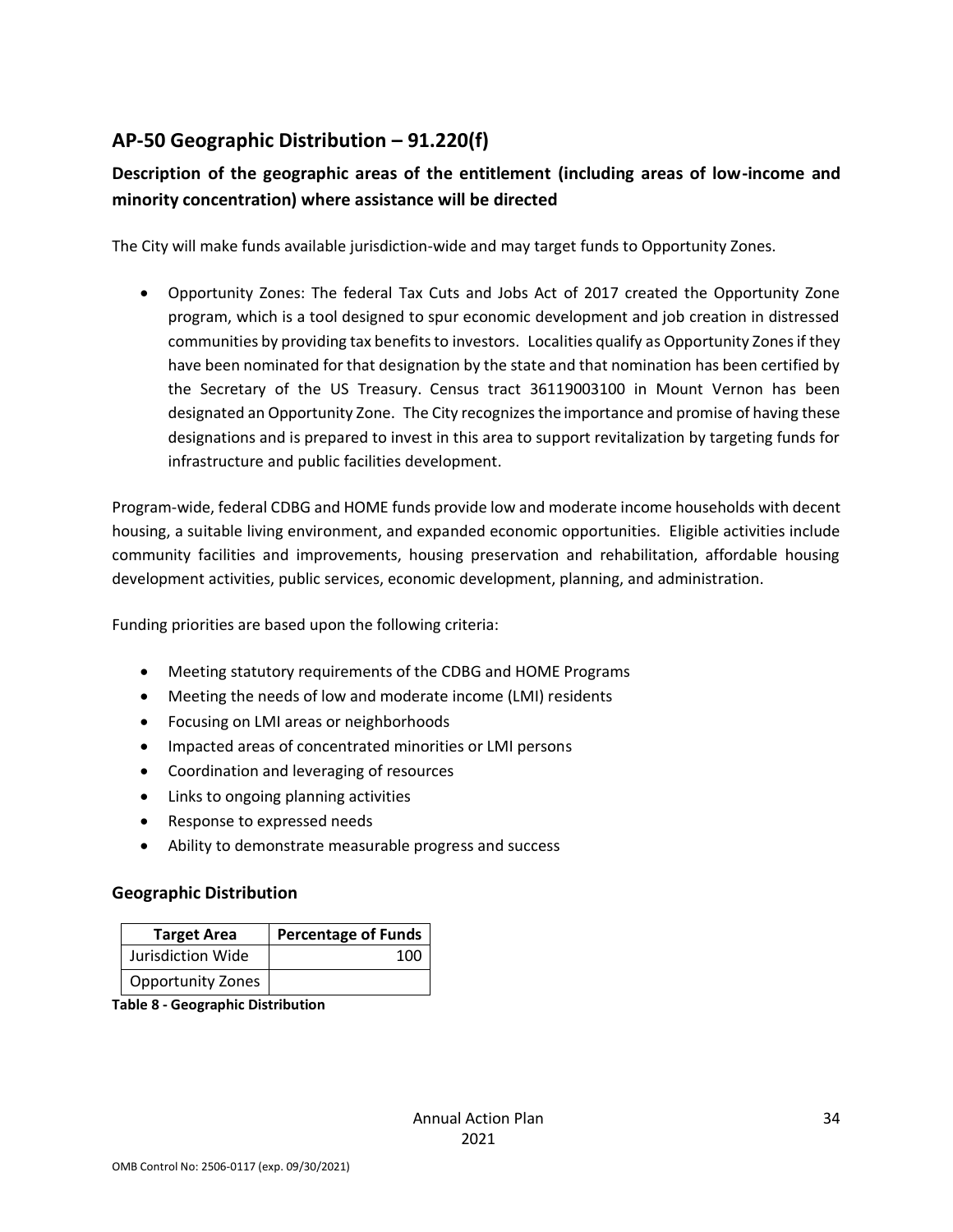#### **Rationale for the priorities for allocating investments geographically**

These areas were identified during the public survey and by stakeholders as most in need of investment. The Jurisdiction-Wide includes all Census Tracts that have a majority of low-income households. Opportunity Zone has been included as a target area under this Consolidated Plan.

In addition, the annual planning process gathered input from community members regarding housing, neighborhood improvements, including public safety and infrastructure improvements needed in specific neighborhoods. All comments were considered when prioritizing activities and improvements.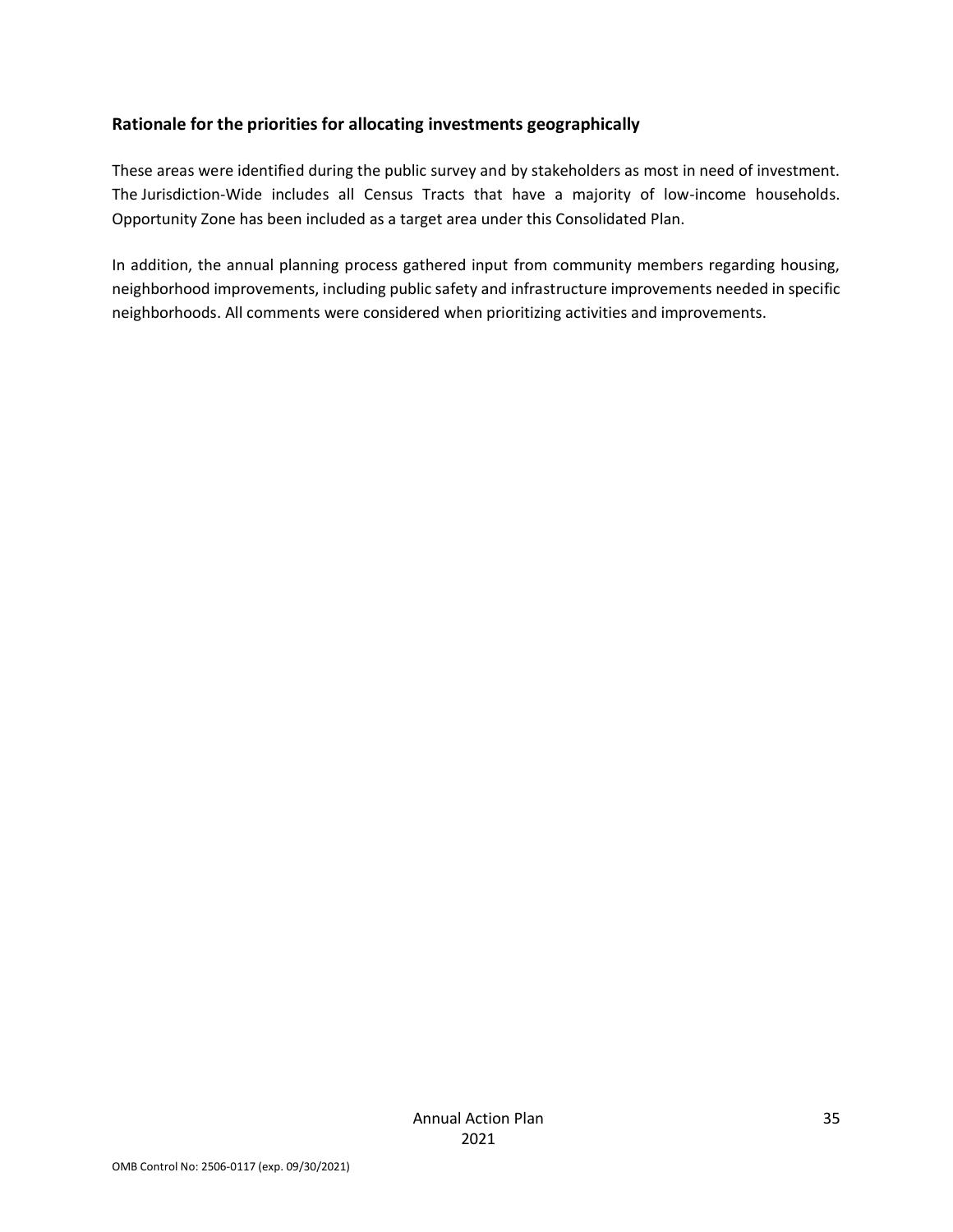# **Affordable Housing**

### <span id="page-35-1"></span><span id="page-35-0"></span>**AP-55 Affordable Housing – 91.220(g)**

### **Introduction**

The City of Mount Vernon is planning to utilize HOME funds for tenant based rental assistance (TBRA) to assist LMI households attain affordable housing and to avoid homelessness. In addition, a portion of ESG funds will also be utilized for rapid rehousing rental assistance activities.

| One Year Goals for the Number of Households to be Supported |  |  |
|-------------------------------------------------------------|--|--|
| <b>Homeless</b>                                             |  |  |
| Non-Homeless                                                |  |  |
| Special-Needs                                               |  |  |
| Total                                                       |  |  |

**Table 9 - One Year Goals for Affordable Housing by Support Requirement**

| One Year Goals for the Number of Households Supported Through |     |
|---------------------------------------------------------------|-----|
| <b>Rental Assistance</b>                                      | 101 |
| The Production of New Units                                   |     |
| <b>Rehab of Existing Units</b>                                |     |
| <b>Acquisition of Existing Units</b>                          |     |
| Total                                                         |     |

**Table 10 - One Year Goals for Affordable Housing by Support Type**

### **Discussion**

HOME:

Tenant-based rental assistance: 60 LMI Households Assisted

ESG:

Rapid Rehousing: 11 Homeless Households Assisted

Youth Homeless Prevention Program: 10 Homeless Households Assisted Domestic Violence Homeless Prevention: 10 Homeless Households Assisted Domestic Violence Rapid Rehousing: 10 Homeless Households Assisted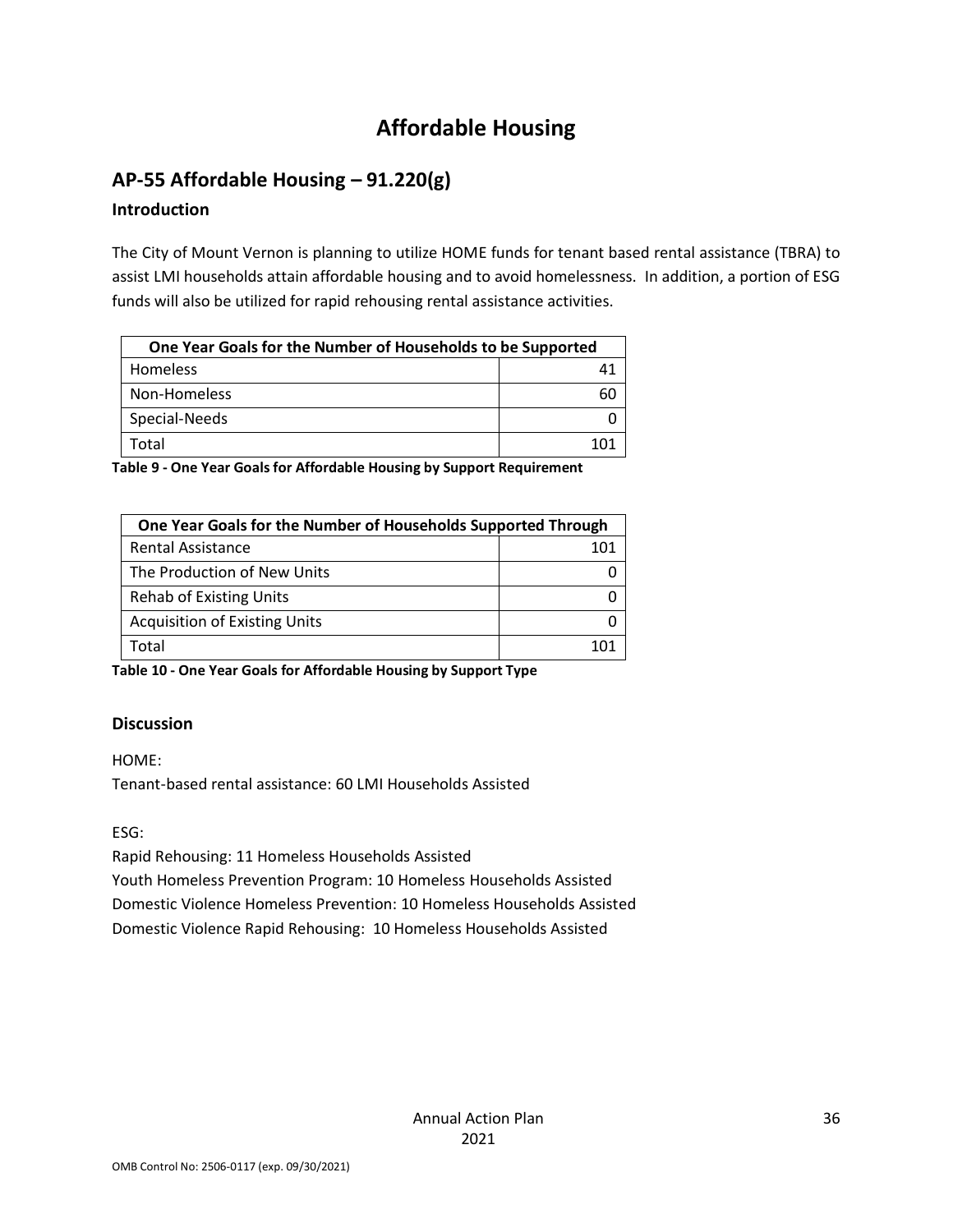### <span id="page-36-0"></span>**AP-60 Public Housing** *–* **91.220(h)**

### **Introduction**

Not applicable. The City of Mount Vernon does not have any public housing or a Public Housing Authority.

### **Actions planned during the next year to address the needs to public housing**

Not applicable. The City of Mount Vernon Urban Renewal Agency does not have any public housing or a Public Housing Authority.

### **Actions to encourage public housing residents to become more involved in management and participate in homeownership**

Not applicable. The City of Mount Vernon does not have any public housing or a Public Housing Authority.

### **If the PHA is designated as troubled, describe the manner in which financial assistance will be provided or other assistance**

Not applicable. The City of Mount Vernon Urban Renewal Agency does not have any public housing or a Public Housing Authority.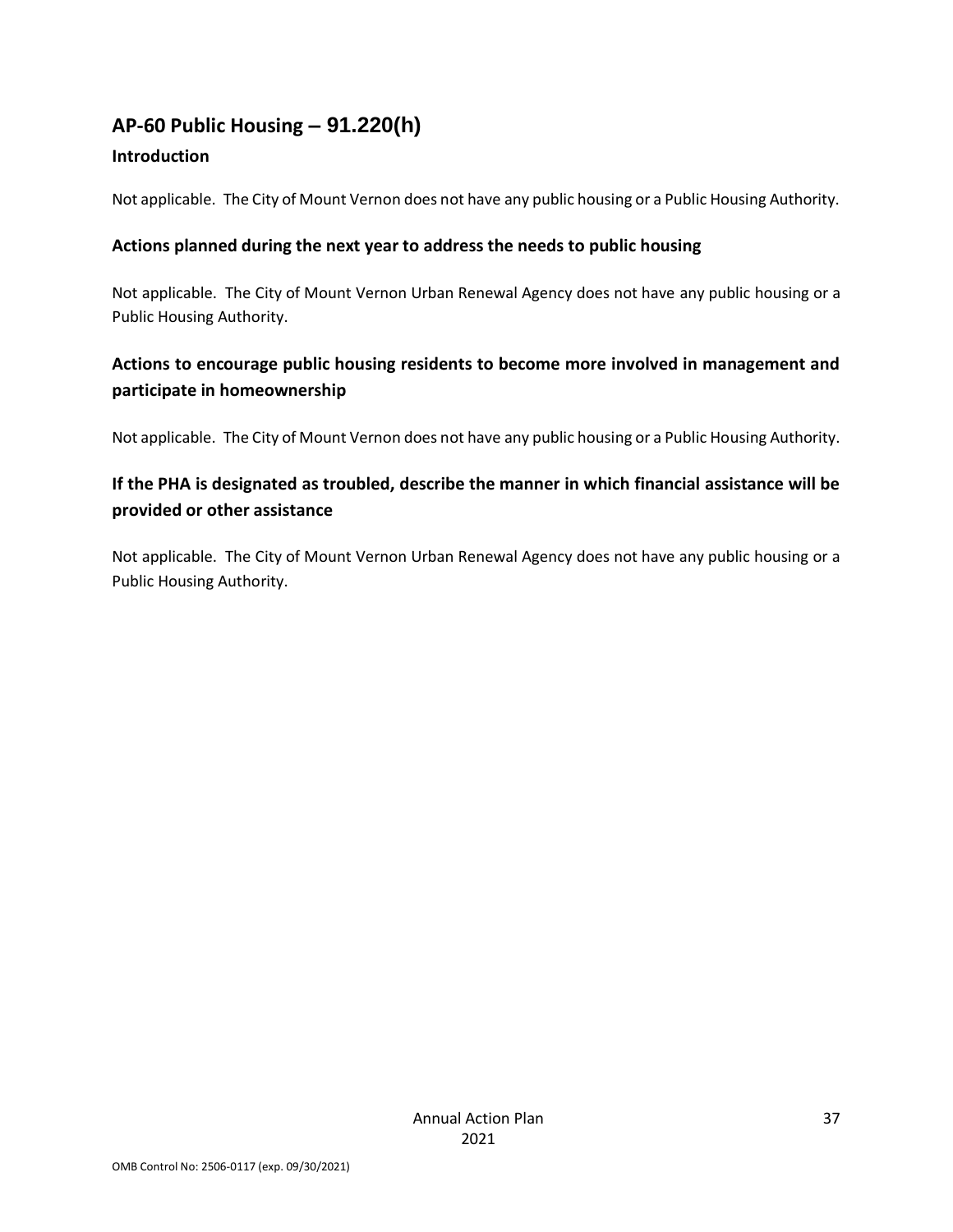### <span id="page-37-0"></span>**AP-65 Homeless and Other Special Needs Activities – 91.220(i)**

#### **Introduction**

The Mount Vernon Urban Renewal Agency strives to find innovative ways to reduce and end homelessness in the City of Mount Vernon.

The following section describes how this need will be addressed.

**Describe the jurisdictions one-year goals and actions for reducing and ending homelessness including:**

### **Reaching out to homeless persons (especially unsheltered persons) and assessing their individual needs**

The City of Mount Vernon participates in a coordinated effort to house homeless individuals, including veterans who are living on the street or in homeless shelters, through the Westchester Continuum of Care (COC). The City of Mount Vernon is the recipient of a COC grant, which includes funding for homeless outreach in Mount Vernon. Homeless individuals identified through this outreach can be housed by the linked Mount Vernon CoC Permanent Supportive Housing.

In PY 2019, Mount Vernon and the other members of the Board of the Westchester County CoC recommended that ESG recipients fund additional Street Outreach activities during the next opportunity to distribute ESG funds within the Westchester County Continuum of Care geographic area. Westchester County has recently lost significant capacity for Street Outreach; ESG funding is identified as a significant source of new funding for these activities.

#### **Addressing the emergency shelter and transitional housing needs of homeless persons**

In addition, Mount Vernon and the Westchester County CoC Board recommended that ESG recipients and subrecipients administering Rapid Re-housing projects target eligible participants currently homeless and living in Transitional Housing for homeless persons. This population is eligible for Rapid Re-housing funded with ESG but is not currently eligible for Rapid Re-housing funded with Continuum of Care (which may only serve homeless households living on the streets, in emergency shelter, or fleeing domestic violence).

The City supports organizations that provide essential services to homeless individuals and families and outreach to the unsheltered homeless. This includes providing CDBG funds for eviction prevention and mortgage foreclosure prevention. The City may include providing ESG funds for services including education, counseling, employment assistance, food/nutrition and health/medical services, case management, and other similar activities, as well as for street outreach to unsheltered homeless to help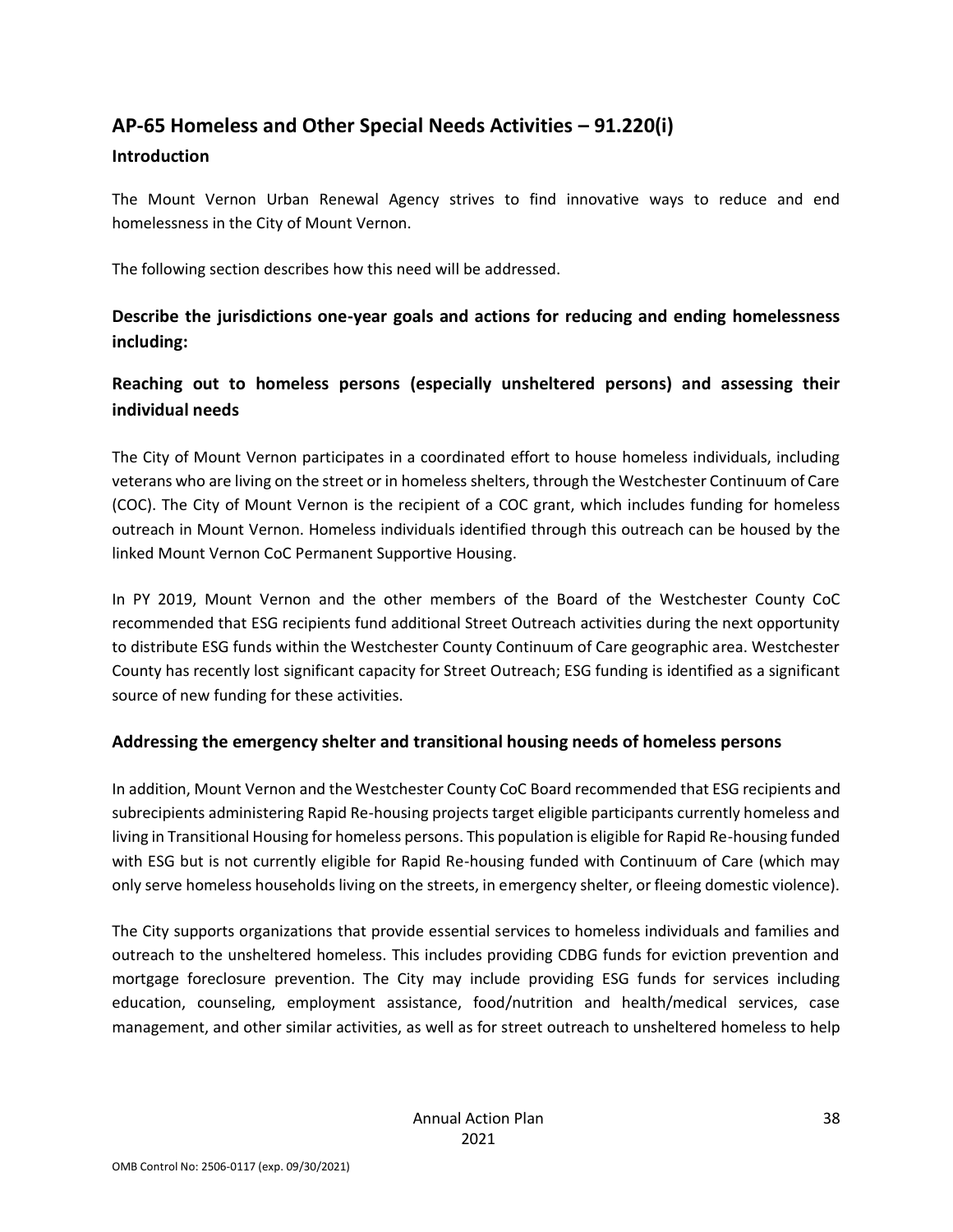address their need for supportive services.

**Helping homeless persons (especially chronically homeless individuals and families, families with children, veterans and their families, and unaccompanied youth) make the transition to permanent housing and independent living, including shortening the period of time that individuals and families experience homelessness, facilitating access for homeless individuals and families to affordable housing units, and preventing individuals and families who were recently homeless from becoming homeless again**

The City of Mount Vernon administers CoC Permanent Supportive Housing (PSH) projects, including beds targeted to Veterans and families with children. Participants in these PSH project receive housing plus supportive services including case management and linkages to community services and benefits.

**Helping low-income individuals and families avoid becoming homeless, especially extremely low-income individuals and families and those who are: being discharged from publicly funded institutions and systems of care (such as health care facilities, mental health facilities, foster care and other youth facilities, and corrections programs and institutions); or, receiving assistance from public or private agencies that address housing, health, social services, employment, education, or youth needs.**

The City supports organizations that provide essential services to homeless individuals and families and outreach to the unsheltered homeless. This includes providing CDBG funds for eviction prevention and mortgage foreclosure prevention. The City may include providing ESG funds for services including education, counseling, employment assistance, food/nutrition and health/medical services, case management, and other similar activities, as well as for street outreach to unsheltered homeless to help address their need for supportive services.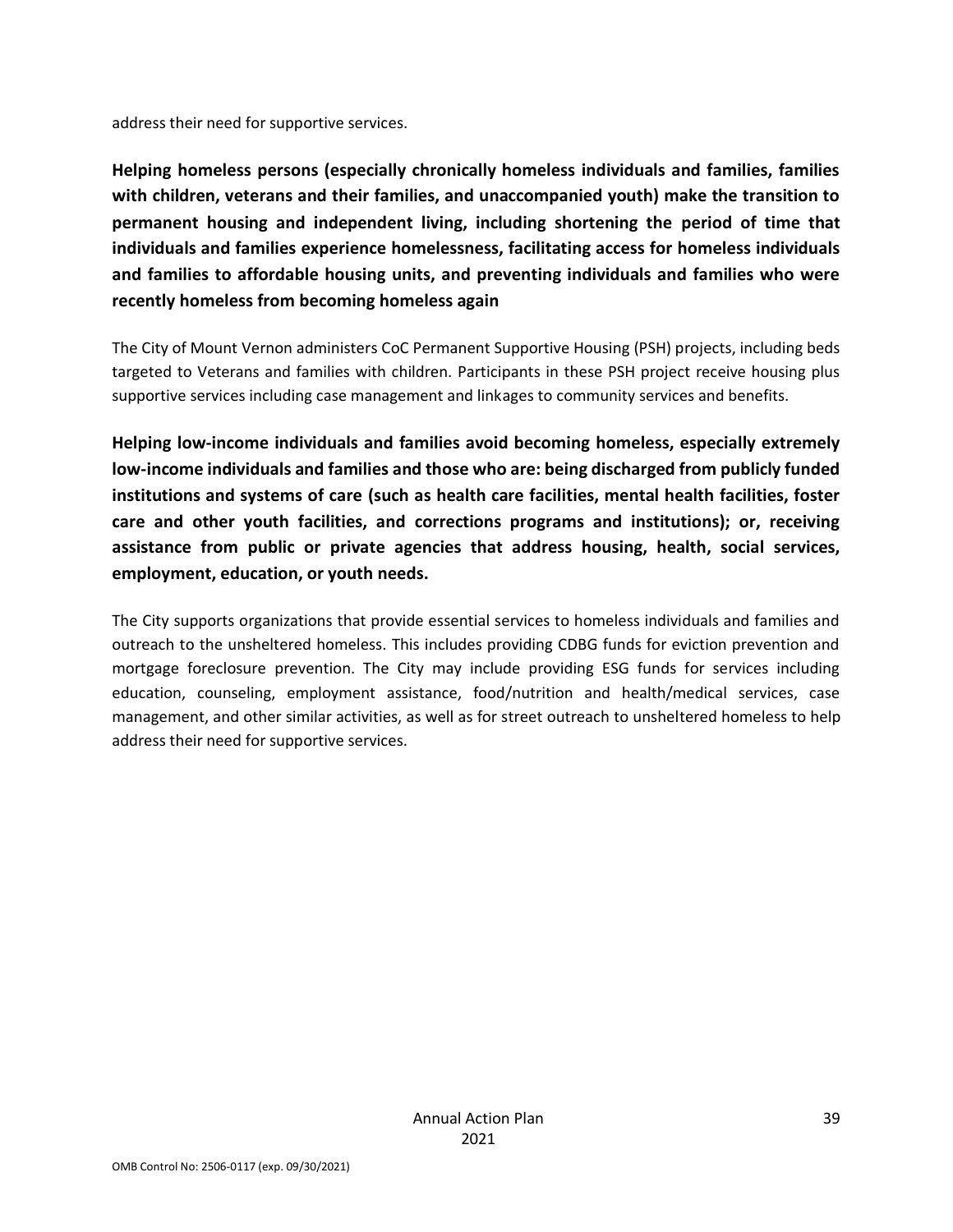### <span id="page-39-0"></span>**AP-75 Barriers to affordable housing – 91.220(j)**

#### **Introduction:**

The City of Mount Vernon will continue to work towards removing barriers to affordable housing. The City/Agency will work to implement listed strategies in the upcoming year.

**Actions it planned to remove or ameliorate the negative effects of public policies that serve as barriers to affordable housing such as land use controls, tax policies affecting land, zoning ordinances, building codes, fees and charges, growth limitations, and policies affecting the return on residential investment**

The City will continue to collaborate with local housing and community development organizations to foster and maintain affordable housing. The City will take a comprehensive approach to revitalize neighborhoods utilizing HOME funds. Over the course of the Consolidated Plan period, the City anticipates HOME funds will be used to establish a homebuyer assistance program and a homeowner residential rehabilitation program.

The City will work towards creating more homes and preserving homes especially for persons in various protected classes by carrying out activities that address the following objectives.

- Preserve the supply of existing affordable homes. The goal focuses on expanding efforts to invest in homeownership rehabilitation grants, foreclosure prevention and other efforts to prevent the loss of homeownership.
- Develop new affordable housing opportunities. This goal focuses on expanding efforts to create new affordable homeownership units.
- Increase housing choice for low, moderate, and middle-income households

At this time, the City is addressing the needs of its LMI residents with TBRA to help them avoid homelessness.

In addition, the City is partnering with Westchester Residential Opportunities to host four (4) housing webinars to help homeowners avoid foreclosure when they have fallen behind on their mortgage payments. The first of these webinars was held on April 14, 2021. Forty-one (41) residents registered for the webinar and the webinar was livestreamed on Facebook and Youtube.

The next housing webinar is scheduled for **June 2, 2021 at 6:30pm**. The focus will be on homebuyer assistance and will cover down payment and closing costs grant funding currently available for Westchester Country residents. The webinar will also cover information on how to prevent housing discrimination and how to avoid foreclosure. The Planning Department has created two fact sheets that are being distributed via social media, email, and in the water utility bills that are mailed to Mount Vernon residents.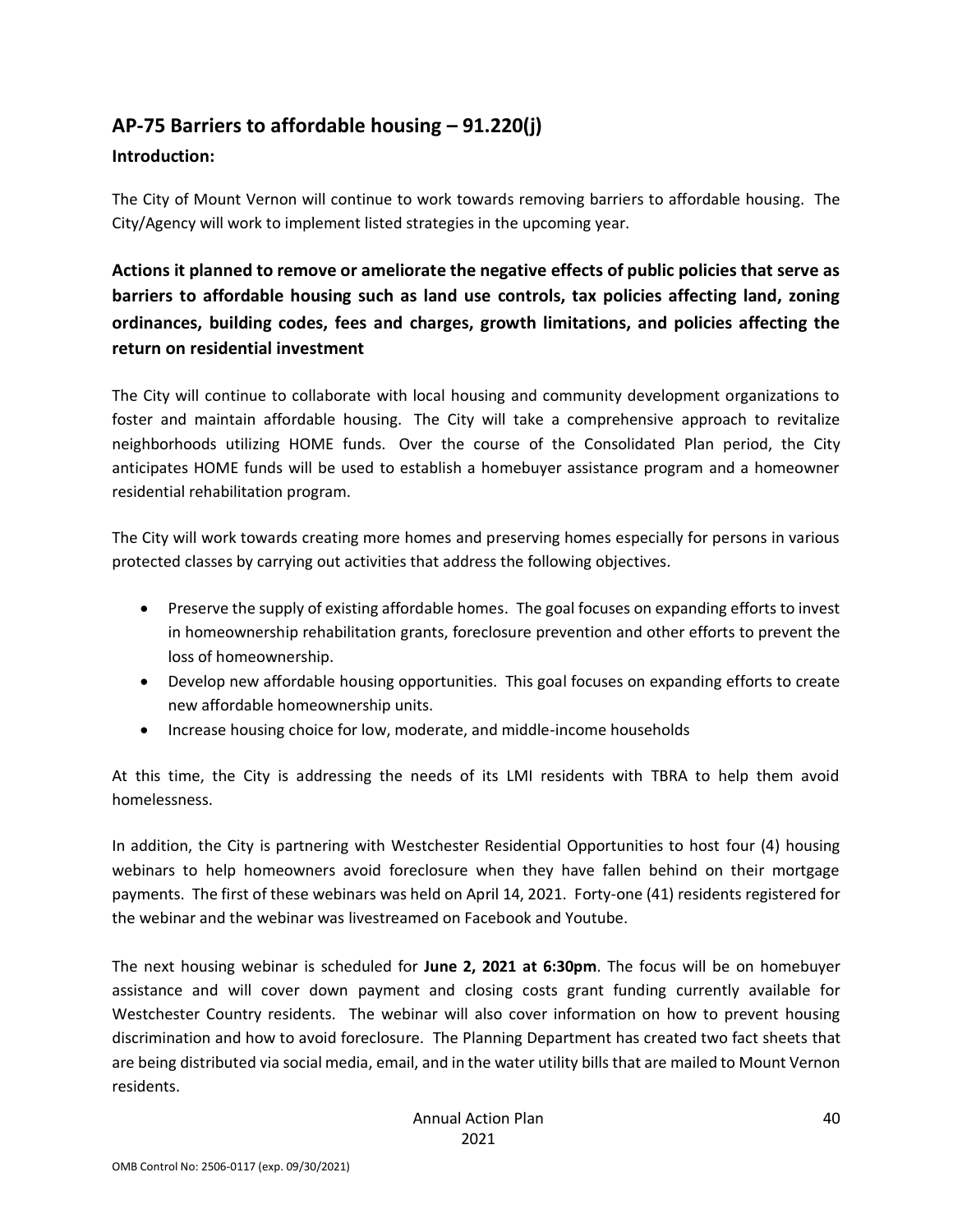### <span id="page-40-0"></span>**AP-85 Other Actions – 91.220(k)**

#### **Introduction:**

The City will continue supporting and coordinating assistance among advocacy groups providing services to the underserved non-homeless special needs population.

#### **Actions planned to address obstacles to meeting underserved needs**

One of the greatest obstacles to meeting the underserved needs is the amount of funding available. To combat this issue, the Mount Vernon Urban Renewal Agency (URA) partners with many agencies to create larger and more sustainable impacts in the community.

The City will continue to strive to overcome the obstacles of the underserved by:

#### *Leveraging its resources*

- The Planning Department/MVURA will continue partnering with housing and service organizations to create permanent supportive housing units for the homeless.
- The Planning Department/MVURA staff will continue to research, apply for, and manage competitive and non-competitive grant opportunities to fund and enhance community development activities in Mount Vernon.
- The Planning Department/MVURA staff will research ways in which funded activities can be paired with other funding sources or programs to lower costs for residents or make services more available.
- The requests for proposals for public services may prioritize projects that leverage other funding sources with entitlement funds.

#### *Assisting households increase their income and assets*

- The Planning Department/MVURA staff will continue to find public services including job training and other assistance programs to help individuals secure a job to increase their family income.
- The Planning Department/MVURA staff will look for ways to expand economic development opportunities for low and moderate income persons.

#### **Actions planned to foster and maintain affordable housing**

The City will continue to collaborate with local housing and community development organizations to foster and maintain affordable housing. The City will take a comprehensive approach to revitalize neighborhoods utilizing HOME funds. HOME funds will be used to establish a homebuyer assistance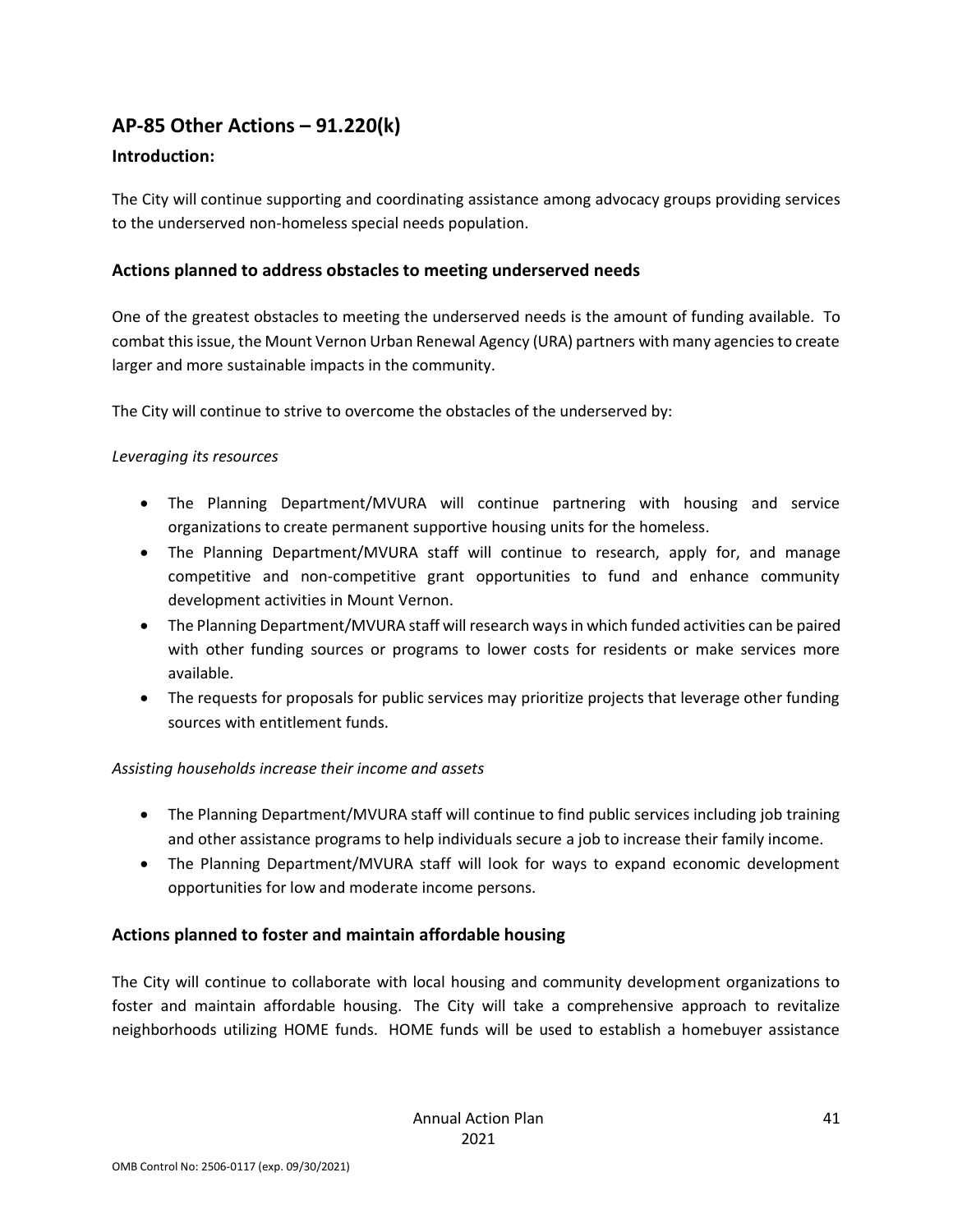program and a homeowner residential rehabilitation program.

#### **Actions planned to reduce lead-based paint hazards**

Lead-based paint hazards continues to be an issue in the City of Mount Vernon as almost all of the housing in the City was constructed prior to 1978. The City relies on the County to address abatement of leadbased paint in Mount Vernon's aged housing stock. Buildings and properties identified as potential hazards are referred to the County of Westchester Department of Health or to the Westchester County Department of Planning-administered Lead Safe Westchester program for appropriate action.

#### **Actions planned to reduce the number of poverty-level families**

The Planning Department/MVURA provides many services intended to help reduce the number of persons in poverty. The Planning Department/MVURA will carry the following strategies and actions over the next year to help families achieve financial stability.

#### *Increasing income*

- Fund workforce development, job training, and educational programs to increase a person's potential income
- Work with businesses to increase the number of jobs available, especially higher wage jobs. For low-and-moderate-income persons

#### *Building Savings*

• Work with banks and non-profit organizations to increase financial awareness, homebuyer counseling, and general financial literacy concerns.

Provide home repair assistance to households that do not currently have enough in savings to make necessary repairs.

#### **Actions planned to develop institutional structure**

The City of Mount Vernon Office of Planning and Community Development/Mount Vernon Urban Renewal Agency is responsible for the administration of the CDBG program. Effective delivery of the program requires constant communication and coordination with numerous City Departments, non-profit agencies, potential residential and commercial consumers, and other funding agencies.

Gaps in the institutional structure are the result of staff turnover, change in agency leadership, lack of training, and lack of full-time employees to support the work. Within the Office of Planning and Community Development, CDBG duties is conducted by one staff person with consultants providing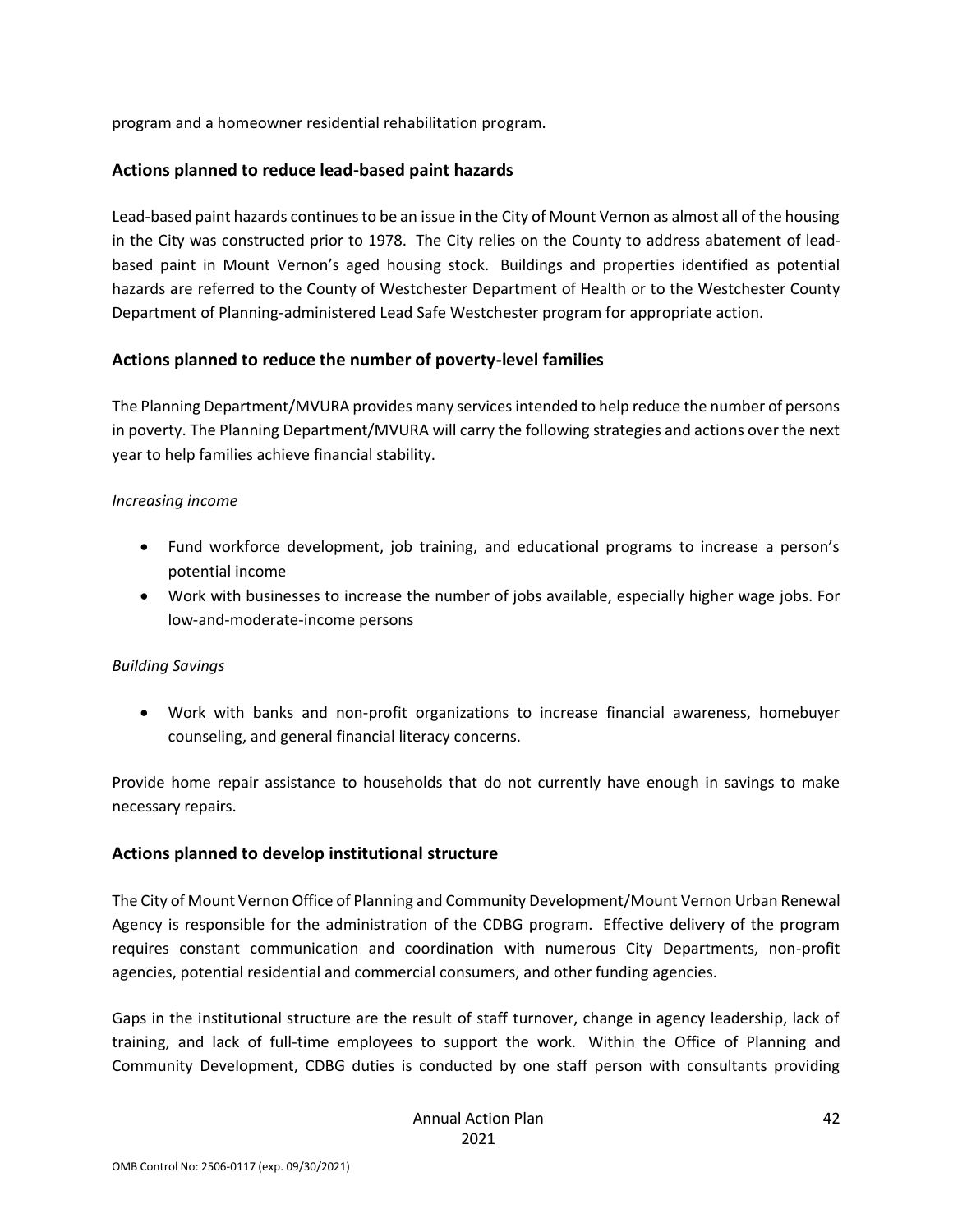support as available or needed.

The lack of staff makes it challenging to adequately deliver CDBG programs, monitoring requirements, write program manuals and strengthen CDBG structure.

### **Actions planned to enhance coordination between public and private housing and social service agencies**

The Department of Planning and Community Development/Mount Vernon Urban Renewal Agency leads the Annual Action Plan development process. Meetings are held on a regular basis with service providers to oversee strategy implementation and to ensure coordination of efforts at the local level.

The Planning Department/MVURA will continue to enhance coordination efforts between housing and social service agencies. Some of these efforts are included in the following section:

Westchester Continuum of Care – The CoC brings together local units of government, housing providers, and service providers to strategize and plan for future activities to address homelessness in the Mount Vernon area. As a member of the CoC Steering Committee, and various CoC workgroups, the Planning Department/MVURA will continue the implementation of the integrated care service delivery model for permanent supportive housing units by partnering with federal qualified health centers, mental health providers, and homeless service providers.

The Westchester CoC funds HMIS, the primary data system used to track information related to the region's homeless population. Westchester County Department of Social Services (DSS) serves as the HMIS lead agency for Westchester CoC. Such data informs efforts to address the needs of the chronically homeless in the County.

WestHELP operates a County Department of Social Services (DSS) funded emergency shelter for households with children within the City of Mount Vernon, with capacity for 46 families. Through the DSS District Office at 100 East First Street in Mount Vernon, families and individuals also have access to other DSS funded shelters, transitional housing, homeless prevention funds, and mainstream benefits such as Medicaid, SNAP, NYS CHIP, WIC, and TANF.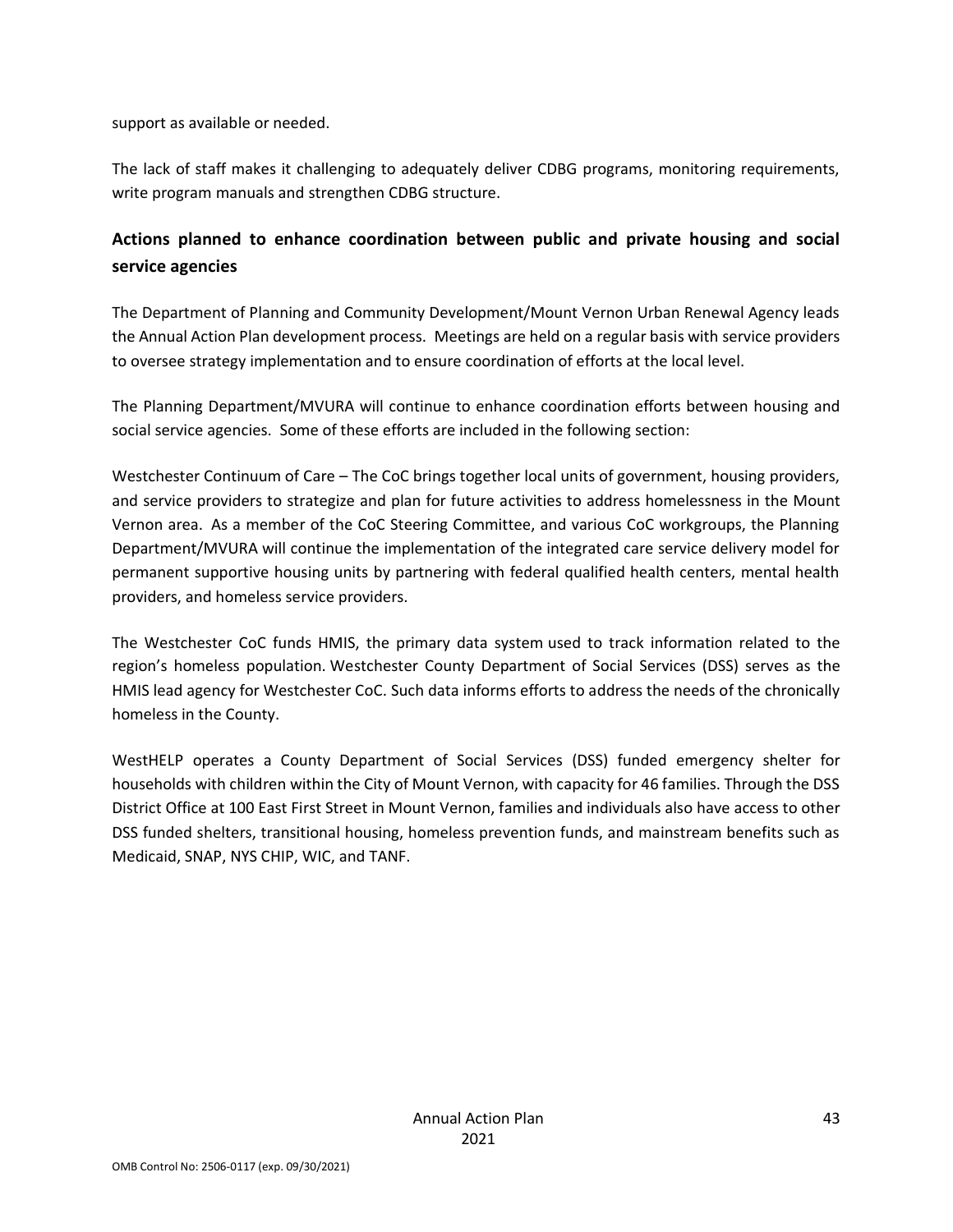# **Program Specific Requirements**

# <span id="page-43-1"></span><span id="page-43-0"></span>**AP-90 Program Specific Requirements – 91.220(l)(1,2,4) Introduction:**

This section describes the program specific requirements for CDBG, HOME and ESG.

### **Community Development Block Grant Program (CDBG) Reference 24 CFR 91.220(l)(1)**

Projects planned with all CDBG funds expected to be available during the year are identified in the Projects Table. The following identifies program income that is available for use that is included in projects to be carried out.

| 1. The total amount of program income that will have been received before the start of the next   |          |
|---------------------------------------------------------------------------------------------------|----------|
| program year and that has not yet been reprogrammed                                               | 0        |
| 2. The amount of proceeds from section 108 loan guarantees that will be used during the year to   |          |
| address the priority needs and specific objectives identified in the grantee's strategic plan.    | 0        |
| 3. The amount of surplus funds from urban renewal settlements                                     | 0        |
| 4. The amount of any grant funds returned to the line of credit for which the planned use has not |          |
| been included in a prior statement or plan                                                        | 0        |
| 5. The amount of income from float-funded activities                                              | $\Omega$ |
| <b>Total Program Income:</b>                                                                      | 0        |

### **Other CDBG Requirements**

| 1. The amount of urgent need activities                                             | $\Omega$ |
|-------------------------------------------------------------------------------------|----------|
| 2. The estimated percentage of CDBG funds that will be used for activities that     |          |
| benefit persons of low and moderate income. Overall Benefit - A consecutive period  |          |
| of one, two or three years may be used to determine that a minimum overall benefit  |          |
| of 70% of CDBG funds is used to benefit persons of low and moderate income. Specify |          |
| the years covered that include this Annual Action Plan.                             | 70.00%   |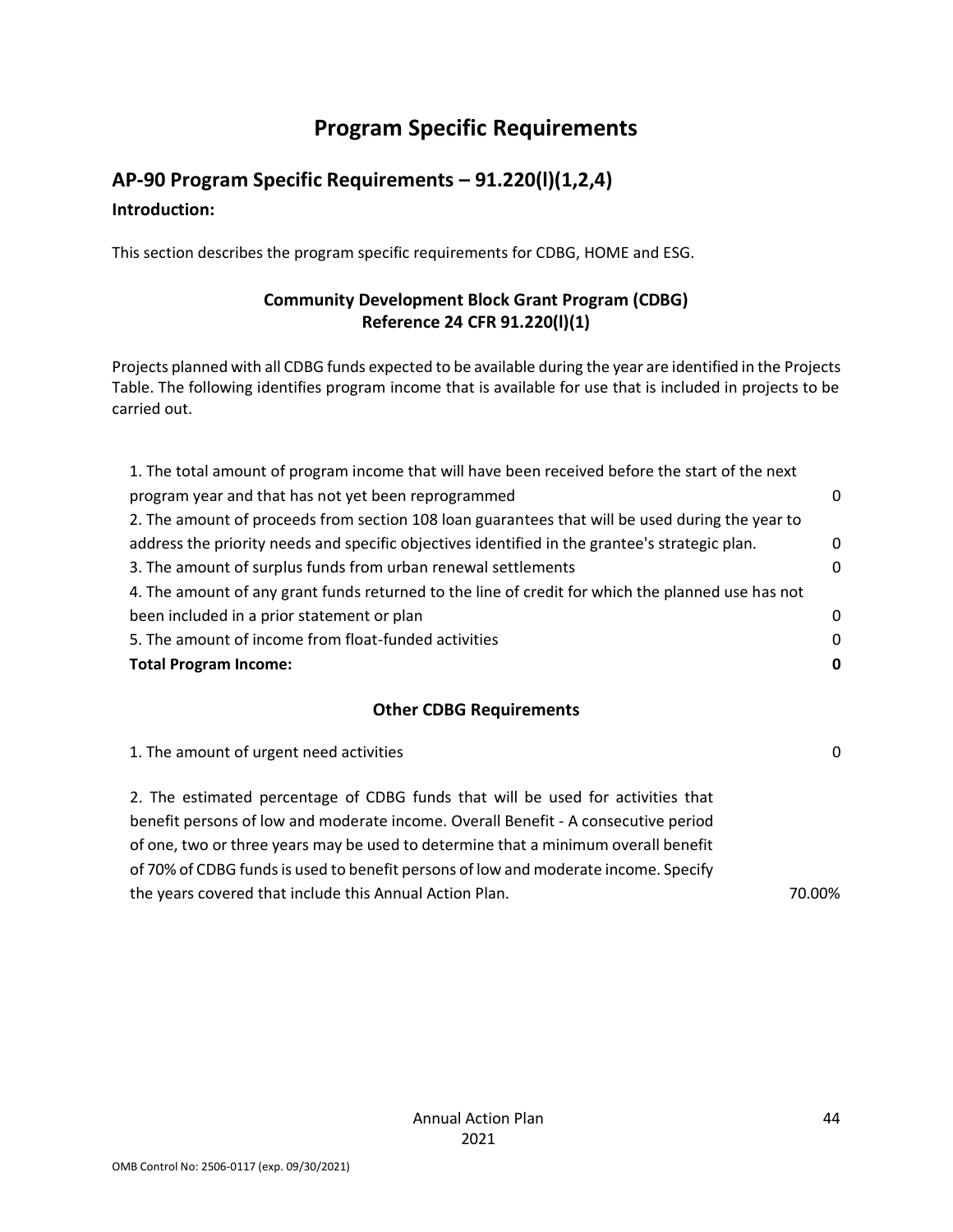### **HOME Investment Partnership Program (HOME) Reference 24 CFR 91.220(l)(2)**

1. A description of other forms of investment being used beyond those identified in Section 92.205 is as follows:

Not applicable.

2. A description of the guidelines that will be used for resale or recapture of HOME funds when used for homebuyer activities as required in 92.254, is as follows:

Not applicable.

3. A description of the guidelines for resale or recapture that ensures the affordability of units acquired with HOME funds? See 24 CFR 92.254(a)(4) are as follows:

Not applicable.

4. Plans for using HOME funds to refinance existing debt secured by multifamily housing that is rehabilitated with HOME funds along with a description of the refinancing guidelines required that will be used under 24 CFR 92.206(b), are as follows:

Not applicable.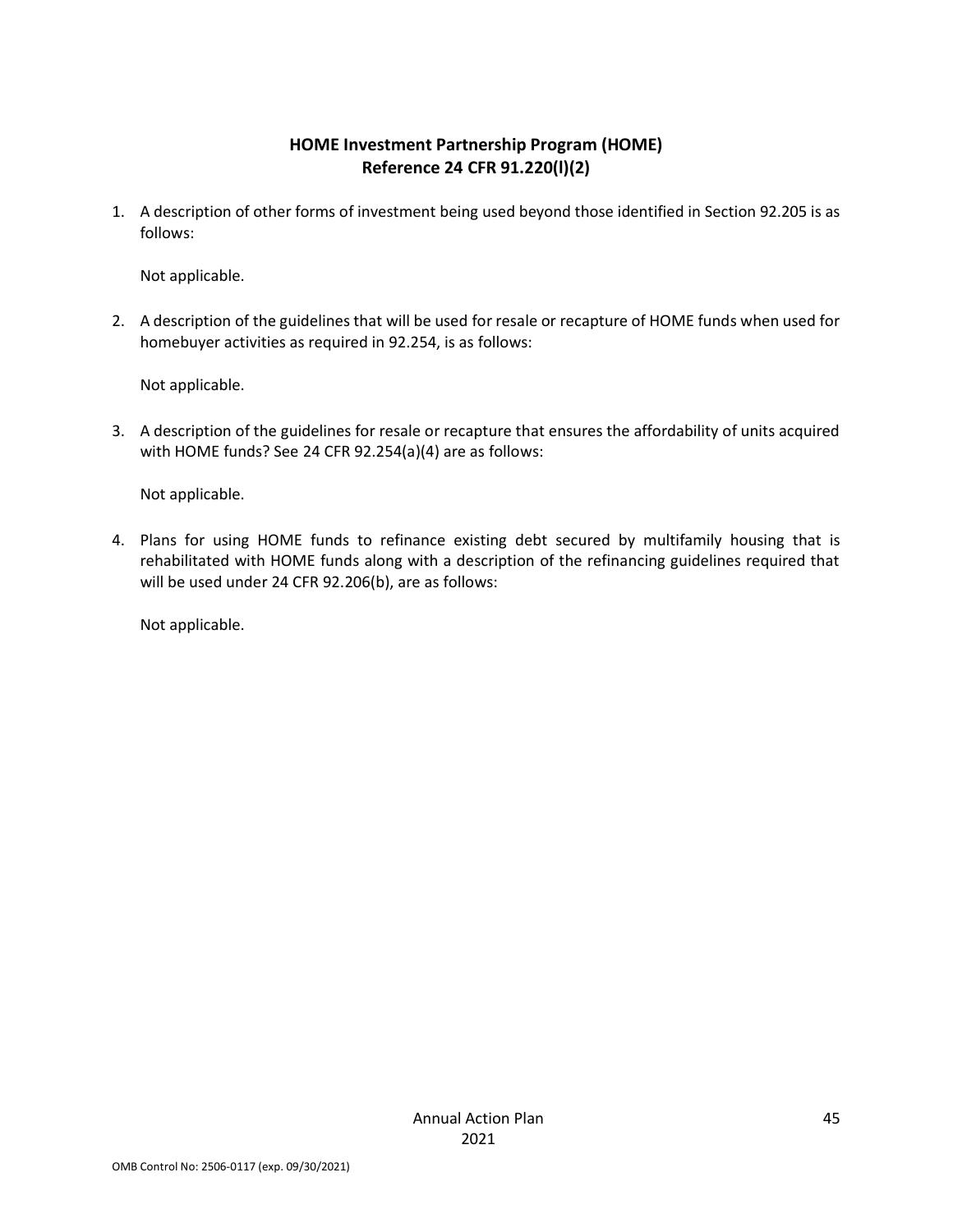### **Emergency Solutions Grant (ESG) Reference 91.220(l)(4)**

#### **1. Include written standards for providing ESG assistance (may include as attachment)**

The Department of Planning and Community Development/Urban Renewal Agency will require ESG awardees to establish and implement written standards for the ESG program prior to executing contracts that include:

- 1. Standard policies and procedures for evaluating individuals' and families' eligibility for assistance under Emergency Solutions Grant (ESG).
- 2. Policies and procedures for coordination among emergency shelter providers, essential service providers, homelessness prevention and rapid re-housing assistance providers, other homeless assistance providers, and mainstream service and housing providers
- 3. Policies and procedures for determining and prioritizing which eligible families and individuals will receive homelessness prevention assistance and which eligible families and individuals will receive rapid re-housing assistance.
- 4. Standards for determining the share of rent and utility costs that each program participant must pay, if any, while receiving homelessness prevention or rapid-rehousing assistance.
- 5. Standards for determining how long a particular program participant will be provided with rental assistance and whether and how the amount of that assistance will be adjusted over time.
- 6. Standards for determining the type, amount, and duration of housing stabilization and/or relocation services to provide a program participant, including the limits, if any, on the homelessness prevention or rapid rehousing assistance that each program participant may receive, such as the maximum amount of assistance, maximum number of months the program participants may receive assistance.

### **2. If the Continuum of Care has established centralized or coordinated assessment system that meets HUD requirements, describe that centralized or coordinated assessment system.**

The Coordinated Entry system is funded using local funding and a HUD Continuum of Care grant to Westchester County DSS.

Westchester County Coordinated Entry provides universal access to all people who are experiencing homelessness throughout Westchester County. To ensure accessibility to households in need, the Westchester County Coordinated Entry Process provides access to services from multiple, convenient physical locations where a customer can walk in and be linked to a coordinated entry.

Customers in need may initiate a request for services in person through any of these designated access points, including contact with street outreach workers for persons living in places not meant for human habitation. Each access point in the Coordinated Entry program utilizes the same a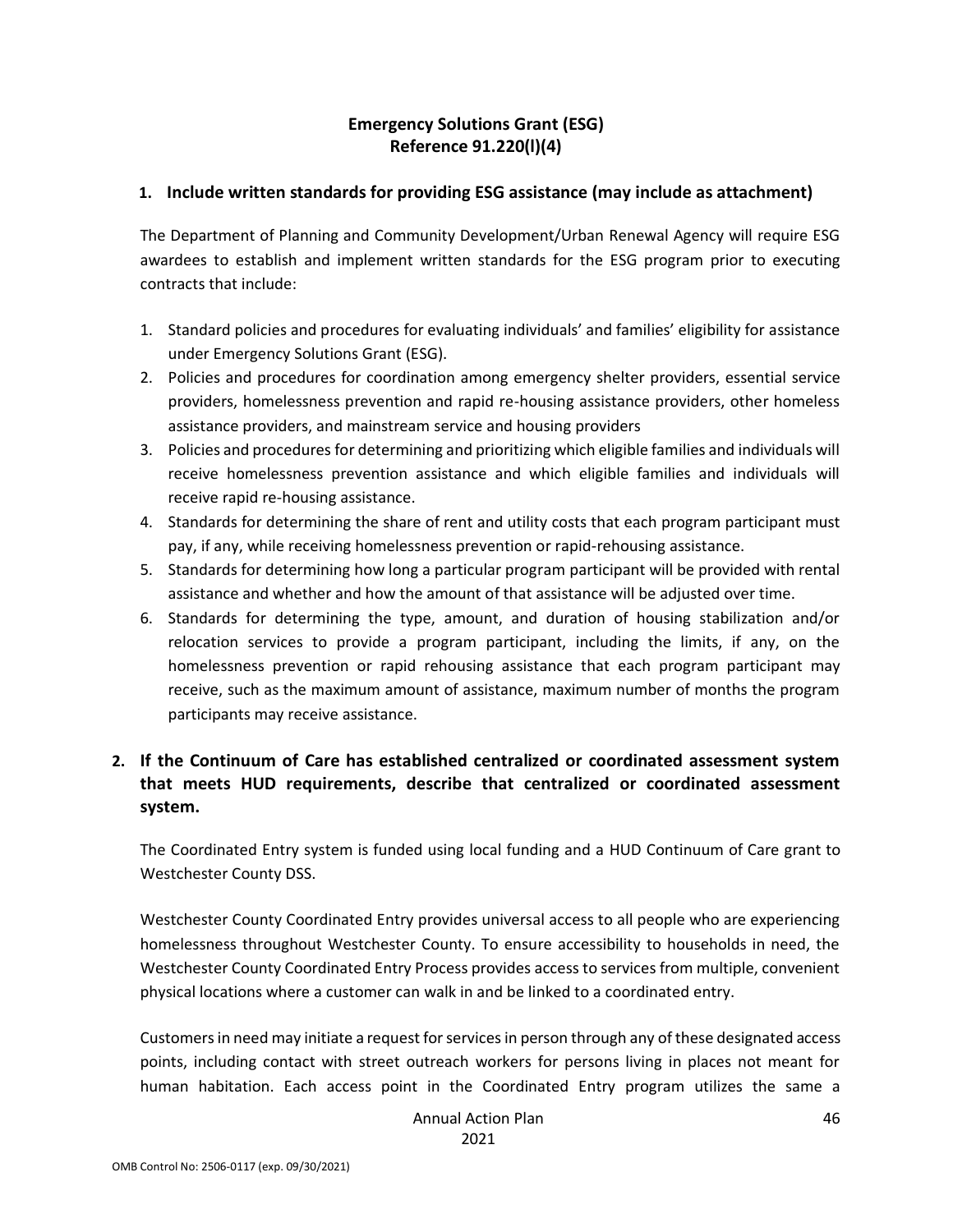standardized assessment, and all Coordinated Entry participants are entered onto and prioritized using a single by-name list.

Access points include Westchester County DSS district offices (DOs) spread countywide. Anyone can access these district offices to apply for emergency housing as well as mainstream benefits. Each district office has Immediate Need Assessment Teams to prevent evictions or find alternative housing options. Westchester County also has Coordinated Entry access points at Emergency Shelters and other locations where homeless are offered services.

Unsheltered adults and families are entered into the Coordinated Entry System by mobile outreach workers in the County's 8 homeless outreach programs. The County has also trained emergency food programs to refer unsheltered homeless to outreach workers.

A standardized assessment is used at all the Coordinated Entry locations to ensure that persons with the greatest needs receive priority for the housing or homeless services appropriate to their circumstances and preferences, including those funded by CoC, ESG, other Federal, New York State, or local funding.

The Westchester CoC requires that ESG-program funded projects located within the Geographic Boundaries of Westchester County CoC use the Coordinated Entry process for referrals and enrollments.

Persons requiring services provided by ESG projects within Westchester County are able to seek assistance through the set of Coordinated Entry access points. Persons seeking assistance will be screened, assessed and then prioritized and referred to appropriate housing projects through the Westchester County Coordinated Entry Process.

Available ESG Homelessness Prevention and Rapid Re-housing resources will be tracked by Westchester Coordinated Entry. ESG projects use the same prioritization order as that used for other projects of the same type, and will draw from the same by-name list of prioritized potential participants. The Westchester County CoC Written Standards created for the prioritization order for Homelessness Prevention and Rapid Re-housing are consistent with HUD regulations for administering ESG grants.

Street Outreach and Emergency Shelter projects funded with ESG do not use Coordinated Entry to locate, enroll, and serve clients. Consistent with HUD guidelines, access to all emergency services located within the CoC (including Street Outreach and Emergency Shelter) is not prioritized based on severity of need or vulnerability allowing for immediate response.

However, all Street Outreach and Emergency Shelter projects funded with ESG are required to act as access points, and refer participants to Coordinated Entry for screening, assessment, prioritization, and referral to appropriate housing.